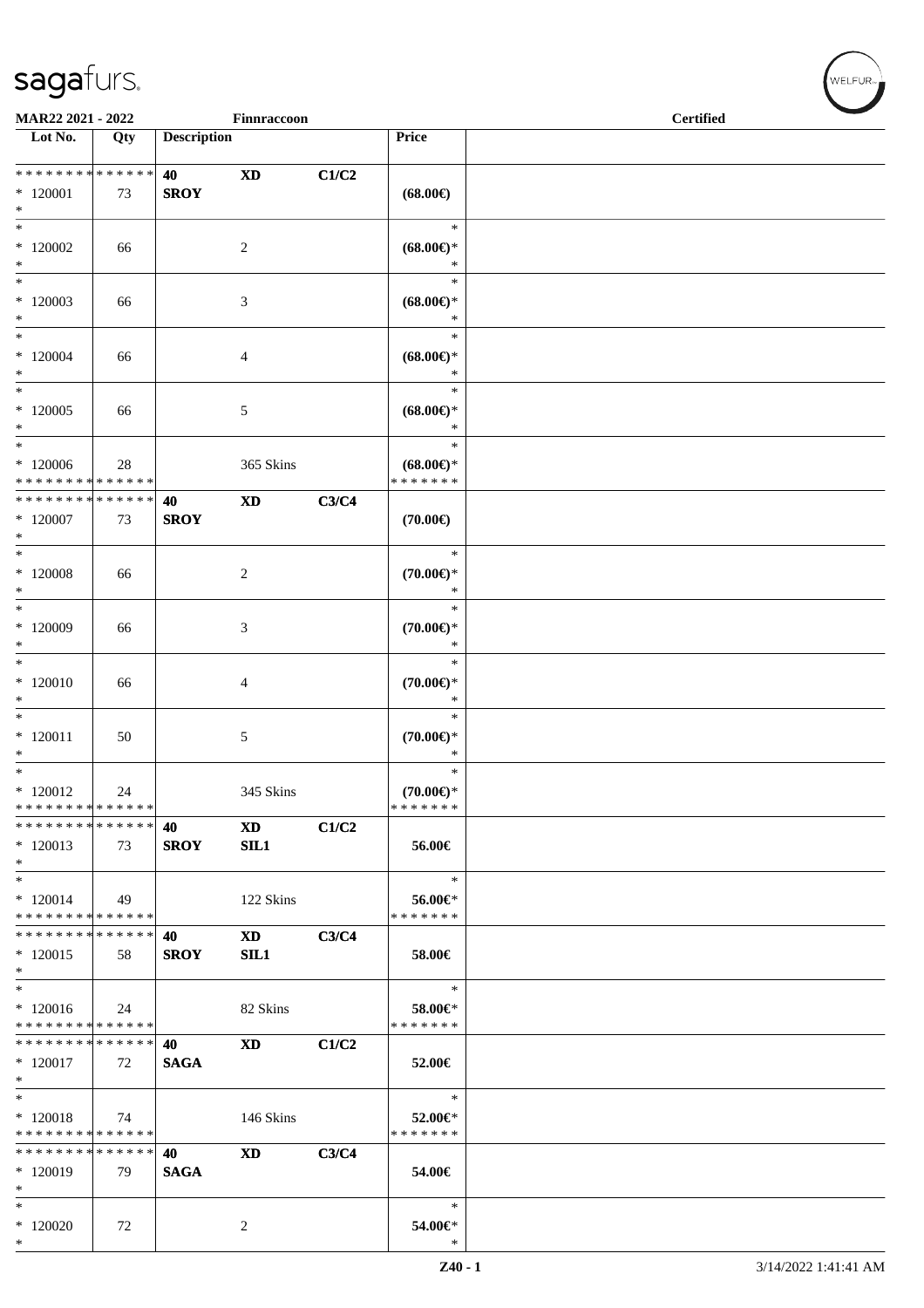| MAR22 2021 - 2022                                             |     |                    | $\ensuremath{\mathsf{Finnracoon}}$                         |       |                                        | <b>Certified</b> |  |  |  |  |
|---------------------------------------------------------------|-----|--------------------|------------------------------------------------------------|-------|----------------------------------------|------------------|--|--|--|--|
| Lot No.                                                       | Qty | <b>Description</b> |                                                            |       | Price                                  |                  |  |  |  |  |
| $*$                                                           |     | 40                 | <b>XD</b>                                                  | C3/C4 | $\ast$                                 |                  |  |  |  |  |
| $*120021$<br>$\ast$                                           | 72  | <b>SAGA</b>        |                                                            |       | 54.00€*<br>$\ast$                      |                  |  |  |  |  |
| $*$<br>$*$ 120022<br>$*$                                      | 72  |                    | 4                                                          |       | $\ast$<br>54.00€*<br>$\ast$            |                  |  |  |  |  |
| $\ast$<br>$*120023$<br>$*$                                    | 72  |                    | 5                                                          |       | $\ast$<br>54.00€*<br>$\ast$            |                  |  |  |  |  |
| $*$<br>$*120024$<br>$*$                                       | 72  |                    | 6                                                          |       | $\ast$<br>54.00€*<br>$\ast$            |                  |  |  |  |  |
| $*$<br>$*120025$<br>* * * * * * * * * * * * * *               | 74  |                    | 513 Skins                                                  |       | $\ast$<br>54.00€*<br>* * * * * * *     |                  |  |  |  |  |
| * * * * * * * * * * * * * * *<br>$*120026$<br>$*$             | 79  | 40<br><b>SAGA</b>  | $\mathbf{X}\mathbf{D}$<br>SIL1                             | C1/C2 | 46.00€                                 |                  |  |  |  |  |
| $*$<br>$*$ 120027<br>$*$                                      | 72  |                    | 2                                                          |       | $\ast$<br>46.00€*<br>$\ast$            |                  |  |  |  |  |
| $*$<br>$*120028$<br>* * * * * * * * * * * * * *               | 62  |                    | 213 Skins                                                  |       | $\ast$<br>46.00€*<br>* * * * * * *     |                  |  |  |  |  |
| * * * * * * * * * * * * * * *<br>$*120029$<br>$*$             | 79  | 40<br><b>SAGA</b>  | <b>XD</b><br>SL1                                           | C3/C4 | 51.00€                                 |                  |  |  |  |  |
| $*$<br>$*120030$<br>$*$                                       | 72  |                    | 2                                                          |       | $\ast$<br>51.00€*<br>$\ast$            |                  |  |  |  |  |
| $\overline{\ast}$<br>$*120031$<br>* * * * * * * * * * * * * * | 46  |                    | 197 Skins                                                  |       | $\ast$<br>$50.00 \in$<br>* * * * * * * |                  |  |  |  |  |
| * * * * * * * * * * * * * * *<br>$*120032$<br>$\ast$          | 85  | 40<br><b>SAGA</b>  | <b>XD</b><br><b>LGHT</b>                                   | C1/C2 | 44.00€                                 |                  |  |  |  |  |
| $\ast$<br>$*120033$<br>* * * * * * * * * * * * * *            | 29  |                    | 114 Skins                                                  |       | $\ast$<br>44.00€*<br>* * * * * * *     |                  |  |  |  |  |
| 120034                                                        | 60  | 40<br><b>SAGA</b>  | $\mathbf{X}\mathbf{D}$<br><b>LGHT</b>                      | C3/C4 | 47.00€                                 |                  |  |  |  |  |
| * * * * * * * * * * * * * * *<br>$*120035$<br>$*$             | 79  | 40<br>IA           | <b>XD</b><br>RUM1                                          | C1/C2 | 49.00€                                 |                  |  |  |  |  |
| $*$<br>$*120036$<br>$\ast$                                    | 63  |                    | 2                                                          |       | $\ast$<br>$50.00 \in$ *<br>$\ast$      |                  |  |  |  |  |
| $*$<br>$*120037$<br>* * * * * * * * * * * * * *               | 24  |                    | 166 Skins                                                  |       | $\ast$<br>49.00€*<br>* * * * * * *     |                  |  |  |  |  |
| 120038                                                        | 72  | 40<br>IA           | $\mathbf{X}\mathbf{D}$<br>RUM1                             | C3/C4 | 52.00€                                 |                  |  |  |  |  |
| * * * * * * * * * * * * * *<br>$*120039$<br>$*$               | 79  | 40<br><b>SROY</b>  | $\mathbf{X}\mathbf{D}/\mathbf{D}\mathbf{K}$<br><b>LGHT</b> | C1/C2 | 52.00€                                 |                  |  |  |  |  |
| $\ast$<br>$*120040$<br>* * * * * * * * * * * * * *            | 28  |                    | 107 Skins                                                  |       | $\ast$<br>52.00€*<br>* * * * * * *     |                  |  |  |  |  |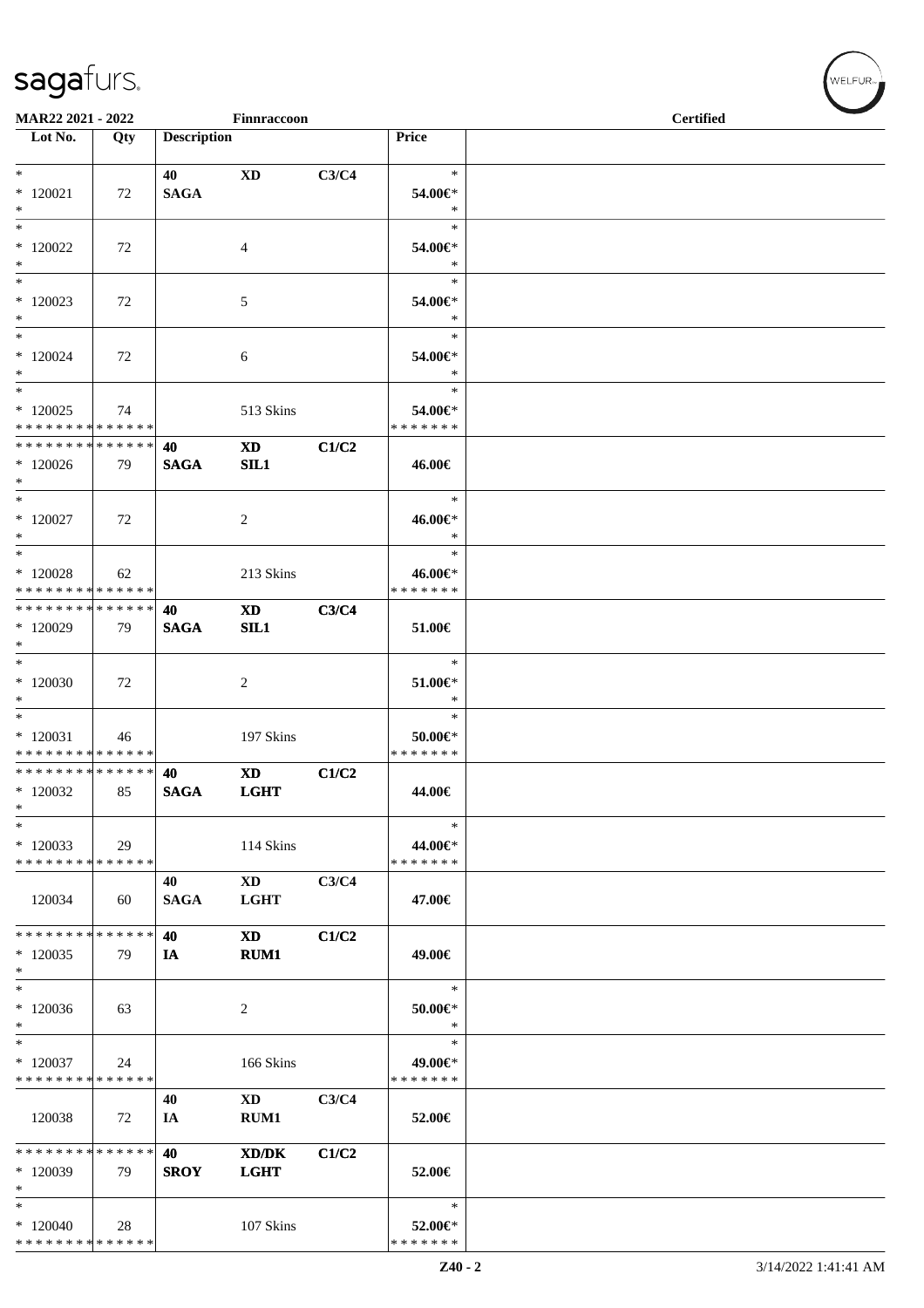| MAR22 2021 - 2022                                  |     |                              | Finnraccoon                                                |                      |                                                | <b>Certified</b> |  |  |  |  |
|----------------------------------------------------|-----|------------------------------|------------------------------------------------------------|----------------------|------------------------------------------------|------------------|--|--|--|--|
| Lot No.                                            | Qty | <b>Description</b>           |                                                            |                      | Price                                          |                  |  |  |  |  |
| * * * * * * * * * * * * * *<br>$*120041$<br>$\ast$ | 72  | 40<br><b>SROY</b>            | $\mathbf{X}\mathbf{D}/\mathbf{D}\mathbf{K}$<br><b>LGHT</b> | C3/C4                | 54.00€                                         |                  |  |  |  |  |
| $\ast$<br>$*120042$<br>* * * * * * * * * * * * * * | 24  |                              | 96 Skins                                                   |                      | $\ast$<br>54.00€*<br>* * * * * * *             |                  |  |  |  |  |
| * * * * * * * * * * * * * *<br>$*120043$<br>$\ast$ | 73  | 40<br><b>IA</b>              | $\boldsymbol{\text{XD/DK}}$<br>RUM1                        | C1/C2<br><b>HEAV</b> | 52.00€                                         |                  |  |  |  |  |
| $\ast$<br>$*120044$<br>* * * * * * * * * * * * * * | 27  |                              | 100 Skins                                                  |                      | $\ast$<br>56.00€*<br>* * * * * * *             |                  |  |  |  |  |
| 120045                                             | 55  | 40<br>IA                     | $\bold{X}\bold{D}/\bold{D}\bold{K}$<br>RUM1                | C3/C4<br><b>HEAV</b> | 54.00€                                         |                  |  |  |  |  |
| * * * * * * * * * * * * * *<br>$*120046$<br>$\ast$ | 85  | 40<br>SI                     | XD/DK                                                      | C1/C2                | $(46.00\epsilon)$                              |                  |  |  |  |  |
| $\ast$<br>$*120047$<br>$\ast$                      | 78  |                              | $\overline{2}$                                             |                      | $\ast$<br>$(46.00\epsilon)$ *<br>$\ast$        |                  |  |  |  |  |
| $\ast$<br>$*120048$<br>* * * * * * * * * * * * * * | 80  |                              | 243 Skins                                                  |                      | $\ast$<br>$(46.00\epsilon)$ *<br>* * * * * * * |                  |  |  |  |  |
| * * * * * * * * * * * * * *<br>$*120049$<br>$\ast$ | 85  | 40<br>SI                     | XD/DK                                                      | C3/C4                | $(48.00\epsilon)$                              |                  |  |  |  |  |
| $\ast$<br>$*120050$<br>* * * * * * * * * * * * * * | 71  |                              | 156 Skins                                                  |                      | $\ast$<br>$(48.00\epsilon)$ *<br>* * * * * * * |                  |  |  |  |  |
| * * * * * * * * * * * * * *<br>$*120051$<br>$\ast$ | 85  | 40<br>SI                     | XD/DK<br>SIL1                                              | C1/C2                | 38.00€                                         |                  |  |  |  |  |
| $\ast$<br>$*120052$<br>* * * * * * * * * * * * * * | 32  |                              | 117 Skins                                                  |                      | $\ast$<br>38.00€*<br>* * * * * * *             |                  |  |  |  |  |
| 120053                                             | 55  | 40<br>${\bf SI}$             | XD/DK<br>SL1                                               | C3/C4                | 40.00€                                         |                  |  |  |  |  |
| 120054                                             | 81  | 40<br>SI                     | $\bold{X}\bold{D}/\bold{D}\bold{K}$<br><b>LGHT</b>         | C2/C3                | $(38.00\epsilon)$                              |                  |  |  |  |  |
| 120055                                             | 52  | 40<br>$\mathbf{I}\mathbf{B}$ | $\bold{X}\bold{D}/\bold{D}\bold{K}$<br>RUM2                | C2/C3                | 38.00€                                         |                  |  |  |  |  |
| * * * * * * * * * * * * * *<br>$*120056$<br>$\ast$ | 73  | 40<br><b>SROY</b>            | <b>Dark</b>                                                | C1/C2                | $(70.00\epsilon)$                              |                  |  |  |  |  |
| $\ast$<br>$*120057$<br>$\ast$                      | 66  |                              | $\overline{2}$                                             |                      | $\ast$<br>$(70.00\epsilon)$ *<br>$\ast$        |                  |  |  |  |  |
| $\ast$<br>$*120058$<br>$\ast$                      | 66  |                              | $\mathfrak{Z}$                                             |                      | $\ast$<br>$(70.00\epsilon)$ *<br>$\ast$        |                  |  |  |  |  |
| $\ast$<br>$*120059$<br>$\ast$<br>$\ast$            | 66  |                              | 4                                                          |                      | $\ast$<br>$(70.00\epsilon)$ *<br>$\ast$        |                  |  |  |  |  |
| $*120060$<br>* * * * * * * * * * * * * *           | 59  |                              | 330 Skins                                                  |                      | $\ast$<br>70.00€*<br>* * * * * * *             |                  |  |  |  |  |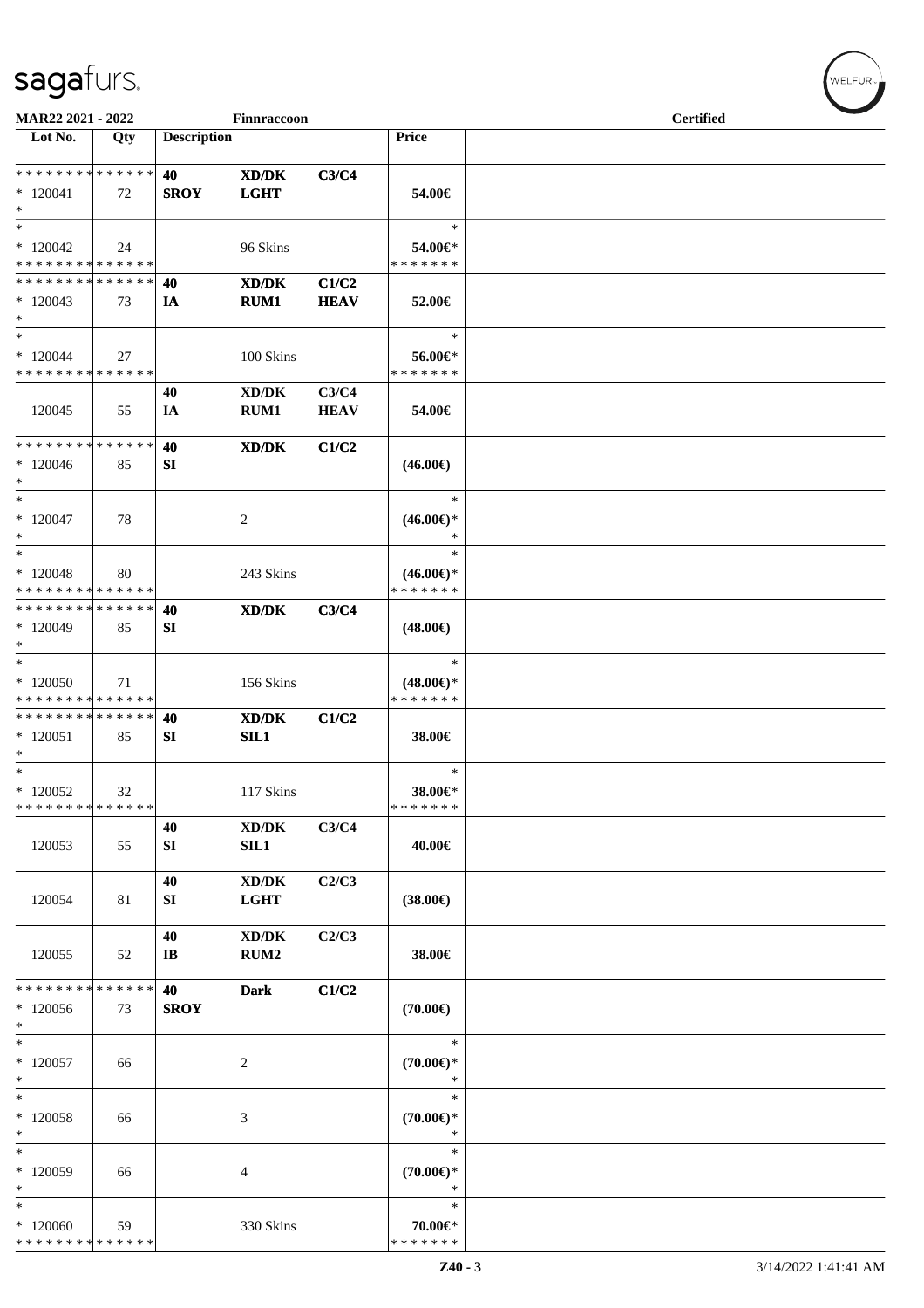| MAR22 2021 - 2022                                      |     |                    | Finnraccoon        |       |                                                    | <b>Certified</b> |
|--------------------------------------------------------|-----|--------------------|--------------------|-------|----------------------------------------------------|------------------|
| Lot No.                                                | Qty | <b>Description</b> |                    |       | Price                                              |                  |
| ******** <mark>******</mark><br>$*120061$<br>$\ast$    | 73  | 40<br><b>SROY</b>  | <b>Dark</b>        | C3/C4 | $(72.00\epsilon)$                                  |                  |
| $\ast$<br>$*120062$<br>$\ast$                          | 66  |                    | $\sqrt{2}$         |       | $\ast$<br>$(72.00\epsilon)$ *<br>$\ast$            |                  |
| $\ast$<br>$*120063$<br>$\ast$                          | 66  |                    | 3                  |       | $\ast$<br>$(72.00\epsilon)$ *<br>$\ast$            |                  |
| $\ast$<br>$*120064$<br>$\ast$                          | 66  |                    | $\overline{4}$     |       | $\ast$<br>$(72.00\epsilon)$ *<br>$\ast$            |                  |
| $\ast$<br>$*120065$<br>$\ast$                          | 66  |                    | 5                  |       | $\ast$<br>$(72.00\epsilon)$ *<br>$\ast$            |                  |
| $\ast$<br>$*120066$<br>* * * * * * * * * * * * * *     | 41  |                    | 378 Skins          |       | $\ast$<br>$(72.00\epsilon)$ *<br>* * * * * * *     |                  |
| * * * * * * * * * * * * * *<br>$*120067$<br>$\ast$     | 73  | 40<br><b>SROY</b>  | <b>Dark</b><br>SL1 | C1/C2 | 54.00€                                             |                  |
| $*$<br>$*120068$<br>$\ast$<br>$\overline{\phantom{0}}$ | 54  |                    | $\overline{c}$     |       | $\ast$<br>54.00€*<br>$\ast$                        |                  |
| * 120069<br>* * * * * * * * * * * * * *                | 24  |                    | 151 Skins          |       | $\ast$<br>56.00€*<br>* * * * * * *                 |                  |
| * * * * * * * * * * * * * *<br>$*120070$<br>$\ast$     | 73  | 40<br><b>SROY</b>  | <b>Dark</b><br>SL1 | C3/C4 | 56.00€                                             |                  |
| $\ast$<br>$*$ 120071<br>* * * * * * * * * * * * * *    | 30  |                    | 103 Skins          |       | $\ast$<br>56.00€*<br>* * * * * * *                 |                  |
| * * * * * * * * * * * * * *<br>$*120072$<br>$\ast$     | 79  | 40<br><b>SAGA</b>  | <b>Dark</b>        | C1/C2 | $(56.00\epsilon)$<br>$\ast$                        |                  |
| $\ast$<br>$*120073$<br>$\ast$                          | 72  |                    | $\boldsymbol{2}$   |       | $(56.00ε)$ *<br>$\ast$                             |                  |
| $\ast$<br>$*120074$<br>$\ast$                          | 72  |                    | $\mathfrak{Z}$     |       | $\ast$<br>$(56.00\epsilon)$ *<br>$\ast$            |                  |
| $*$<br>$*120075$<br>$\ast$<br>$\ast$                   | 72  |                    | 4                  |       | $\ast$<br>$(56.00\mathnormal{\infty})^*$<br>$\ast$ |                  |
| $*120076$<br>$\ast$                                    | 72  |                    | $5\,$              |       | $\ast$<br>$(56.00\mathnormal{\infty})^*$           |                  |
| $\ast$<br>$*$ 120077<br>$\ast$                         | 72  |                    | 6                  |       | $\ast$<br>$(56.00\mathnormal{\infty})^*$<br>$\ast$ |                  |
| $\ast$<br>$*120078$<br>$\ast$                          | 72  |                    | $\tau$             |       | $\ast$<br>$(56.00\mathnormal{\infty})^*$<br>$\ast$ |                  |
| $\ast$<br>$*120079$<br>$\ast$                          | 72  |                    | $\,8\,$            |       | $\ast$<br>$(56.00\mathnormal{\infty})^*$<br>$\ast$ |                  |
| $\ast$<br>$*120080$<br>$\ast$                          | 72  |                    | 9                  |       | $\ast$<br>$56.00 \text{E}^*$<br>$\ast$             |                  |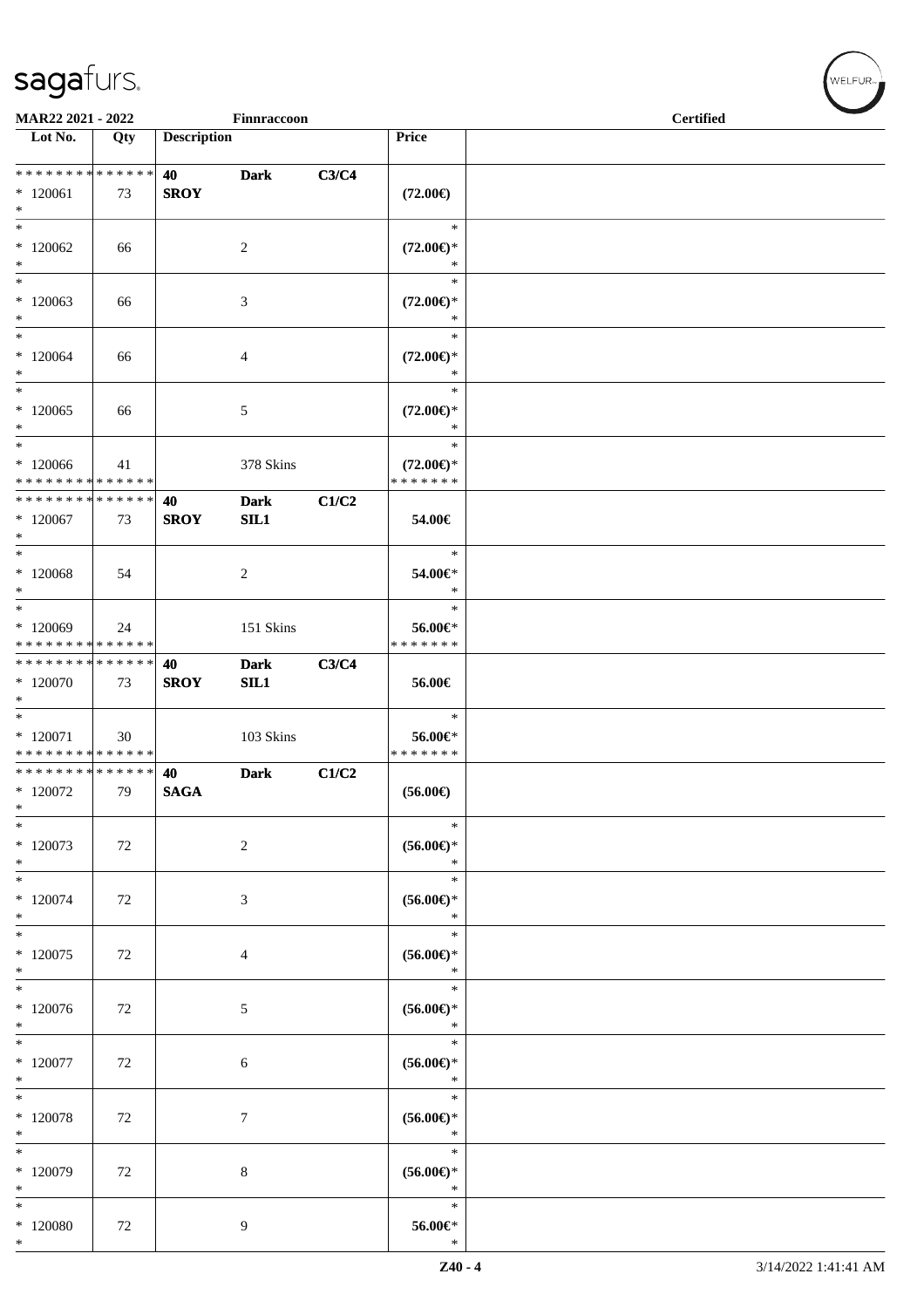| MAR22 2021 - 2022                                                     |     |                    | Finnraccoon         |       |                                                   | <b>Certified</b> |  |
|-----------------------------------------------------------------------|-----|--------------------|---------------------|-------|---------------------------------------------------|------------------|--|
| Lot No.                                                               | Qty | <b>Description</b> |                     |       | Price                                             |                  |  |
| $*$<br>$*120081$                                                      | 26  | 40<br><b>SAGA</b>  | <b>Dark</b>         | C1/C2 | $\ast$<br>56.00€*                                 |                  |  |
| * * * * * * * * <mark>* * * * * * *</mark>                            |     |                    |                     |       | * * * * * * *                                     |                  |  |
| * * * * * * * * * * * * * *                                           |     | 40                 | <b>Dark</b>         | C3/C4 |                                                   |                  |  |
| $*120082$<br>$\ast$                                                   | 72  | <b>SAGA</b>        |                     |       | $(58.00\epsilon)$                                 |                  |  |
| $\ast$<br>$*120083$<br>$\ast$                                         | 72  |                    | $\sqrt{2}$          |       | $\ast$<br>$(58.00\epsilon)$ *<br>$\ast$           |                  |  |
| $\ast$<br>$*120084$<br>$\ast$<br>$\overline{\phantom{a}}$             | 72  |                    | $\mathfrak{Z}$      |       | $\ast$<br>$(58.00\epsilon)$ *<br>$\ast$<br>$\ast$ |                  |  |
| $*120085$<br>$\ast$                                                   | 72  |                    | 4                   |       | $(58.00\epsilon)$ *<br>$\ast$                     |                  |  |
| $\ast$<br>$*120086$<br>$\ast$                                         | 72  |                    | $\sqrt{5}$          |       | $\ast$<br>$(58.00\epsilon)$ *<br>$\ast$           |                  |  |
| $\ast$<br>$*120087$<br>* * * * * * * * <mark>* * * * * * *</mark>     | 30  |                    | 390 Skins           |       | $\ast$<br>58.00€*<br>* * * * * * *                |                  |  |
| * * * * * * * * * * * * * *<br>$*120088$<br>$\ast$                    | 79  | 40<br><b>SAGA</b>  | <b>Dark</b><br>SL1  | C1/C2 | $(48.00\epsilon)$                                 |                  |  |
| $*$<br>* 120089<br>$\ast$                                             | 60  |                    | $\overline{c}$      |       | $\ast$<br>48.00€*<br>$\ast$                       |                  |  |
| $\overline{\phantom{a}^*}$<br>* 120090<br>* * * * * * * * * * * * * * | 26  |                    | 165 Skins           |       | $\ast$<br>48.00€*<br>* * * * * * *                |                  |  |
| * * * * * * * * * * * * * *<br>$*120091$<br>$\ast$                    | 79  | 40<br><b>SAGA</b>  | <b>Dark</b><br>SL1  | C3/C4 | 49.00€                                            |                  |  |
| $*$<br>$*120092$<br>$\ast$                                            | 72  |                    | 2                   |       | $\ast$<br>49.00€*<br>$\ast$                       |                  |  |
| $\ast$<br>* 120093<br>$\ast$                                          | 72  |                    | 3                   |       | $\ast$<br>$(49.00\epsilon)$ *<br>$\ast$           |                  |  |
| $\ast$<br>* 120094<br>$\ast$                                          | 72  |                    | 4                   |       | $\ast$<br>$(49.00\epsilon)$ *<br>$\ast$           |                  |  |
| $\ast$<br>$*120095$<br>$\ast$                                         | 72  |                    | 5                   |       | $\ast$<br>$(49.00\epsilon)$ *<br>$\ast$           |                  |  |
| $\ast$<br>$*120096$<br>* * * * * * * * * * * * * *                    | 61  |                    | 428 Skins           |       | $\ast$<br>49.00€*<br>* * * * * * *                |                  |  |
| * * * * * * * * * * * * * *<br>$*120097$<br>$\ast$                    | 79  | 40<br><b>SAGA</b>  | <b>Dark</b><br>SIL1 | C3/C4 | 50.00€                                            |                  |  |
| $\ast$<br>$*120098$<br>$\ast$                                         | 72  |                    | 2                   |       | $\ast$<br>50.00€*<br>$\ast$                       |                  |  |
| $\ast$<br>* 120099<br>$\ast$                                          | 66  |                    | 3                   |       | $\ast$<br>$50.00 \in$ *<br>$\ast$                 |                  |  |
| $\ast$<br>$*120100$<br>* * * * * * * * * * * * * *                    | 21  |                    | 238 Skins           |       | $\ast$<br>49.00€*<br>* * * * * * *                |                  |  |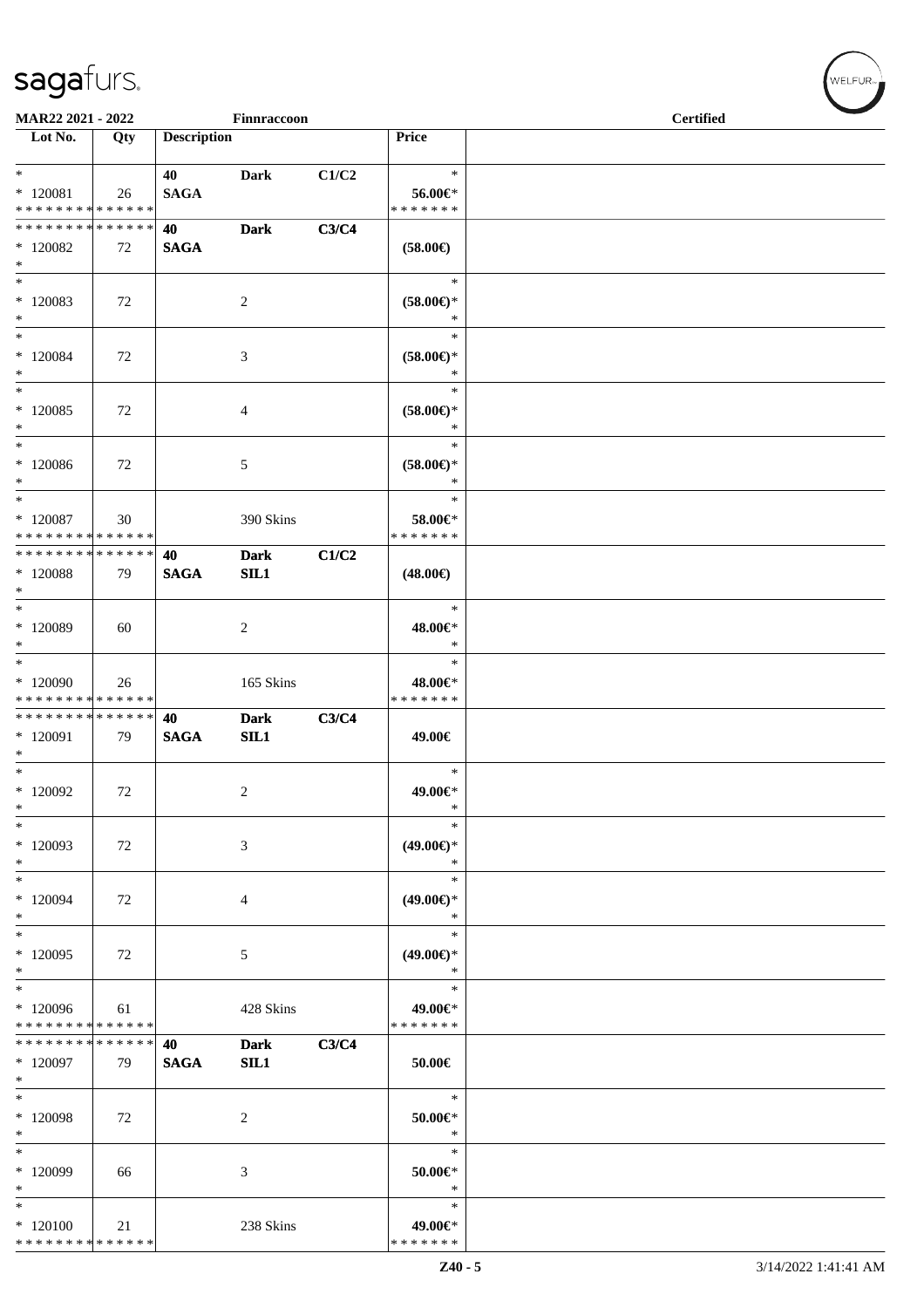| MAR22 2021 - 2022           |     |                    | Finnraccoon |       |                     | <b>Certified</b> |  |  |  |  |
|-----------------------------|-----|--------------------|-------------|-------|---------------------|------------------|--|--|--|--|
| Lot No.                     | Qty | <b>Description</b> |             |       | Price               |                  |  |  |  |  |
|                             |     |                    |             |       |                     |                  |  |  |  |  |
| **************              |     | 40                 | <b>Dark</b> | C1/C2 |                     |                  |  |  |  |  |
| $*120101$                   | 85  | <b>SAGA</b>        | <b>LGHT</b> |       | $(46.00\epsilon)$   |                  |  |  |  |  |
| $\ast$                      |     |                    |             |       |                     |                  |  |  |  |  |
| $\ast$                      |     |                    |             |       | $\ast$              |                  |  |  |  |  |
| $*120102$                   | 46  |                    | 131 Skins   |       | $(46.00\epsilon)$ * |                  |  |  |  |  |
| * * * * * * * * * * * * * * |     |                    |             |       | * * * * * * *       |                  |  |  |  |  |
| * * * * * * * * * * * * * * |     | 40                 | <b>Dark</b> | C3/C4 |                     |                  |  |  |  |  |
| $*120103$<br>$\ast$         | 70  | <b>SAGA</b>        | <b>LGHT</b> |       | $(48.00\epsilon)$   |                  |  |  |  |  |
| $\ast$                      |     |                    |             |       | $\ast$              |                  |  |  |  |  |
| $*120104$                   | 24  |                    | 94 Skins    |       | $(48.00\epsilon)$ * |                  |  |  |  |  |
| * * * * * * * * * * * * * * |     |                    |             |       | * * * * * * *       |                  |  |  |  |  |
| * * * * * * * * * * * * * * |     | 40                 | <b>Dark</b> | C1/C2 |                     |                  |  |  |  |  |
| $*120105$                   | 79  | IA                 | RUM1        |       | 48.00€              |                  |  |  |  |  |
| $\ast$                      |     |                    |             |       |                     |                  |  |  |  |  |
| $\ast$                      |     |                    |             |       | $\ast$              |                  |  |  |  |  |
| $*120106$                   | 66  |                    | 145 Skins   |       | 48.00€*             |                  |  |  |  |  |
| * * * * * * * * * * * * * * |     |                    |             |       | * * * * * * *       |                  |  |  |  |  |
|                             |     | 40                 | <b>Dark</b> | C3/C4 |                     |                  |  |  |  |  |
| 120107                      | 81  | IA                 | RUM1        |       | 52.00€              |                  |  |  |  |  |
|                             |     | 40                 | <b>MED</b>  | C1/C2 |                     |                  |  |  |  |  |
| 120108                      | 67  | <b>SROY</b>        |             |       | 76.00€              |                  |  |  |  |  |
|                             |     |                    |             |       |                     |                  |  |  |  |  |
| * * * * * * * * * * * * * * |     | 40                 | <b>MED</b>  | C3/C4 |                     |                  |  |  |  |  |
| * 120109                    | 73  | <b>SROY</b>        |             |       | $(72.00\epsilon)$   |                  |  |  |  |  |
| $\ast$                      |     |                    |             |       |                     |                  |  |  |  |  |
| $\ast$                      |     |                    |             |       | $\ast$              |                  |  |  |  |  |
| $*120110$                   | 47  |                    | 120 Skins   |       | $(72.00\epsilon)$ * |                  |  |  |  |  |
| * * * * * * * * * * * * * * |     |                    |             |       | * * * * * * *       |                  |  |  |  |  |
| 120111                      |     | 40                 | <b>MED</b>  | C2/C3 |                     |                  |  |  |  |  |
|                             | 67  | <b>SROY</b>        | <b>SIL1</b> |       | 56.00€              |                  |  |  |  |  |
|                             |     | 40                 | $\bf MED$   | C2/C3 |                     |                  |  |  |  |  |
| 120112                      | 59  | <b>SROY</b>        | <b>LGHT</b> |       | $(56.00\epsilon)$   |                  |  |  |  |  |
|                             |     |                    |             |       |                     |                  |  |  |  |  |
| * * * * * * * * * * * * * * |     | 40                 | <b>MED</b>  | C1/C2 |                     |                  |  |  |  |  |
| $*120113$                   | 79  | <b>SAGA</b>        |             |       | 54.00€              |                  |  |  |  |  |
| $\ast$                      |     |                    |             |       |                     |                  |  |  |  |  |
| $\ast$                      |     |                    |             |       | $\ast$              |                  |  |  |  |  |
| $* 120114$                  | 72  |                    | 2           |       | 54.00€*             |                  |  |  |  |  |
| $\ast$<br>$*$               |     |                    |             |       | $\ast$<br>$\ast$    |                  |  |  |  |  |
| $*120115$                   | 72  |                    | 3           |       | 54.00€*             |                  |  |  |  |  |
| $\ast$                      |     |                    |             |       | $\ast$              |                  |  |  |  |  |
| $*$                         |     |                    |             |       | $\ast$              |                  |  |  |  |  |
| $*120116$                   | 72  |                    | 4           |       | 54.00€*             |                  |  |  |  |  |
| $\ast$                      |     |                    |             |       | $\ast$              |                  |  |  |  |  |
| $\overline{\phantom{0}}$    |     |                    |             |       | $\ast$              |                  |  |  |  |  |
| $* 120117$                  | 35  |                    | 330 Skins   |       | 54.00€*             |                  |  |  |  |  |
| * * * * * * * * * * * * * * |     |                    |             |       | * * * * * * *       |                  |  |  |  |  |
| * * * * * * * * * * * * * * |     | 40                 | <b>MED</b>  | C3/C4 |                     |                  |  |  |  |  |
| $* 120118$<br>$*$           | 79  | <b>SAGA</b>        |             |       | 56.00€              |                  |  |  |  |  |
| $\ast$                      |     |                    |             |       | $\ast$              |                  |  |  |  |  |
| $*120119$                   | 72  |                    | 2           |       | 56.00€*             |                  |  |  |  |  |
| $\ast$                      |     |                    |             |       | $\ast$              |                  |  |  |  |  |
| $\ast$                      |     |                    |             |       | $\ast$              |                  |  |  |  |  |
| $*120120$                   | 71  |                    | 222 Skins   |       | 56.00€*             |                  |  |  |  |  |
| * * * * * * * * * * * * * * |     |                    |             |       | * * * * * * *       |                  |  |  |  |  |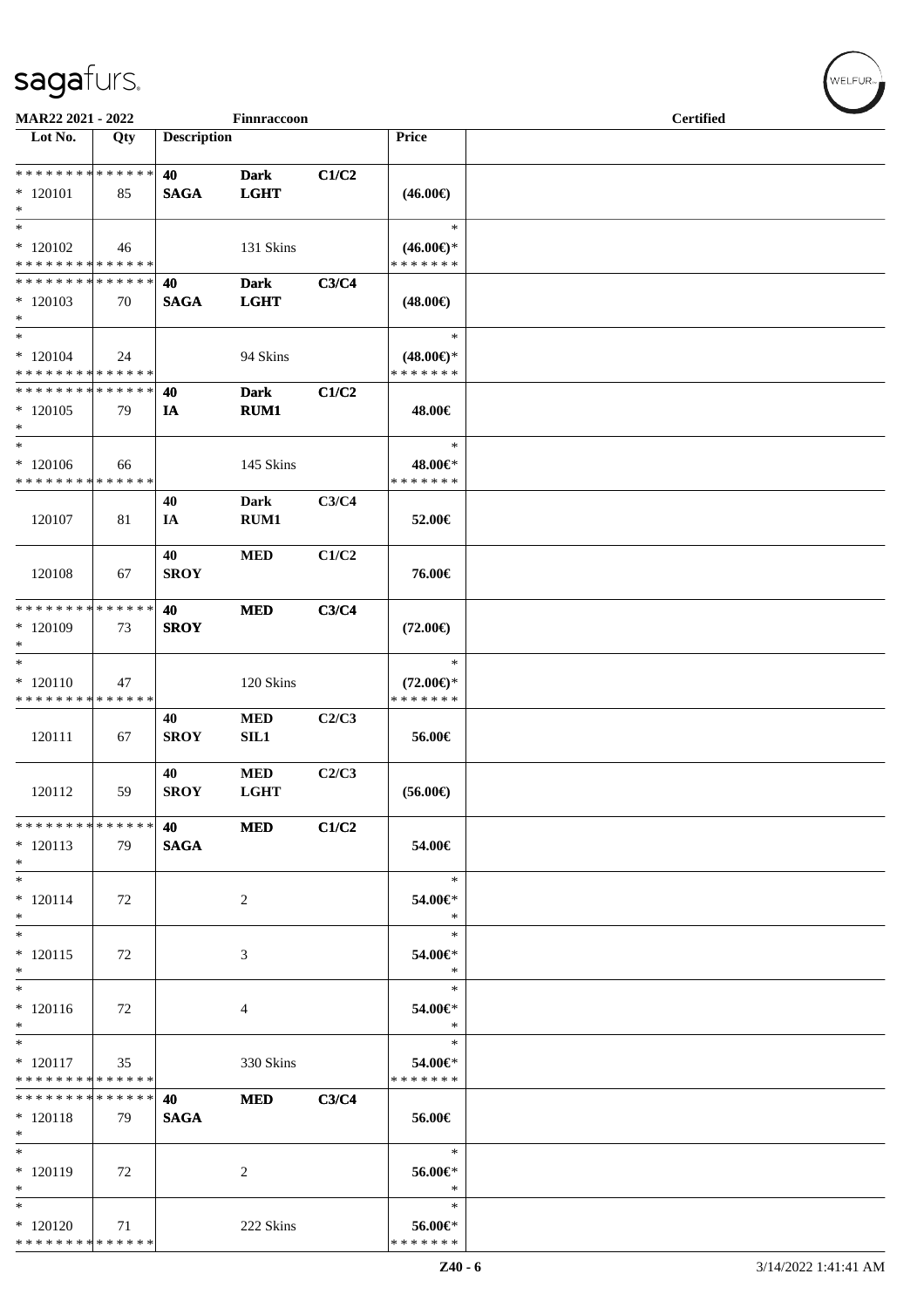| MAR22 2021 - 2022                                    |     |                    | Finnraccoon                |                              |                                                | <b>Certified</b> |  |  |  |  |
|------------------------------------------------------|-----|--------------------|----------------------------|------------------------------|------------------------------------------------|------------------|--|--|--|--|
| Lot No.                                              | Qty | <b>Description</b> |                            |                              | Price                                          |                  |  |  |  |  |
| ******** <mark>******</mark><br>$*$ 120121<br>$\ast$ | 79  | 40<br><b>SAGA</b>  | <b>MED</b><br>SL1          | C1/C2                        | 48.00€                                         |                  |  |  |  |  |
| $\ast$<br>$*120122$<br>$\ast$                        | 72  |                    | $\overline{c}$             |                              | $\ast$<br>$(48.00\epsilon)$ *<br>$\ast$        |                  |  |  |  |  |
| $\ast$<br>* 120123<br>$\ast$                         | 72  |                    | 3                          |                              | $\ast$<br>48.00€*<br>$\ast$                    |                  |  |  |  |  |
| $\ast$<br>$*120124$<br>* * * * * * * * * * * * * *   | 37  |                    | 260 Skins                  |                              | $\ast$<br>$(48.00\epsilon)$ *<br>* * * * * * * |                  |  |  |  |  |
| * * * * * * * * * * * * * *<br>$*120125$<br>$*$      | 76  | 40<br><b>SAGA</b>  | $\bf MED$<br>SL1           | C3/C4                        | 52.00€                                         |                  |  |  |  |  |
| $\ast$<br>$*120126$<br>* * * * * * * * * * * * * *   | 24  |                    | 100 Skins                  |                              | $\ast$<br>52.00€*<br>* * * * * * *             |                  |  |  |  |  |
| 120127                                               | 91  | 40<br><b>SAGA</b>  | <b>MED</b><br><b>LGHT</b>  | C1/C2                        | 46.00€                                         |                  |  |  |  |  |
| * * * * * * * * * * * * * *<br>$*120128$<br>$\ast$   | 78  | 40<br><b>SAGA</b>  | <b>MED</b><br><b>LGHT</b>  | C3/C4                        | $(48.00\epsilon)$                              |                  |  |  |  |  |
| $*$<br>* 120129<br>* * * * * * * * * * * * * *       | 24  |                    | 102 Skins                  |                              | $\ast$<br>$(48.00\epsilon)$ *<br>* * * * * * * |                  |  |  |  |  |
| 120130                                               | 60  | 40<br>IA           | <b>MED</b><br>RUM1         | C2/C3<br><b>HEAV</b>         | 54.00€                                         |                  |  |  |  |  |
| 120131                                               | 64  | 40<br>IA           | <b>MED</b><br>RUM1         | C2/C3                        | 53.00€                                         |                  |  |  |  |  |
| 120132                                               | 85  | 40<br>SI           | $\bf MED$                  | C1/C2                        | $(46.00\epsilon)$                              |                  |  |  |  |  |
| * * * * * * * * * * * * * *<br>$*120133$<br>$\ast$   | 73  | 40<br>SI           | <b>MED</b>                 | C3/C4                        | 48.00€                                         |                  |  |  |  |  |
| $\ast$<br>$*120134$<br>* * * * * * * * * * * * * *   | 21  |                    | 94 Skins                   |                              | $\ast$<br>48.00€*<br>* * * * * * *             |                  |  |  |  |  |
| * * * * * * * * * * * * * *<br>$*120135$<br>$\ast$   | 85  | 40<br>SI           | <b>MED</b><br>SL1          | C2/C3                        | 42.00€                                         |                  |  |  |  |  |
| $\ast$<br>$*120136$<br>* * * * * * * * * * * * * *   | 21  |                    | 106 Skins                  |                              | $\ast$<br>42.00€*<br>* * * * * * *             |                  |  |  |  |  |
| 120137                                               | 50  | 40<br>SI           | <b>MED</b><br><b>LGHT</b>  | C2/C3                        | $(42.00\epsilon)$                              |                  |  |  |  |  |
| 120138                                               | 6   | 40<br>${\bf LUMI}$ | <b>Dark</b><br><b>HEAV</b> | C <sub>2</sub><br><b>TOP</b> | 240.00€                                        |                  |  |  |  |  |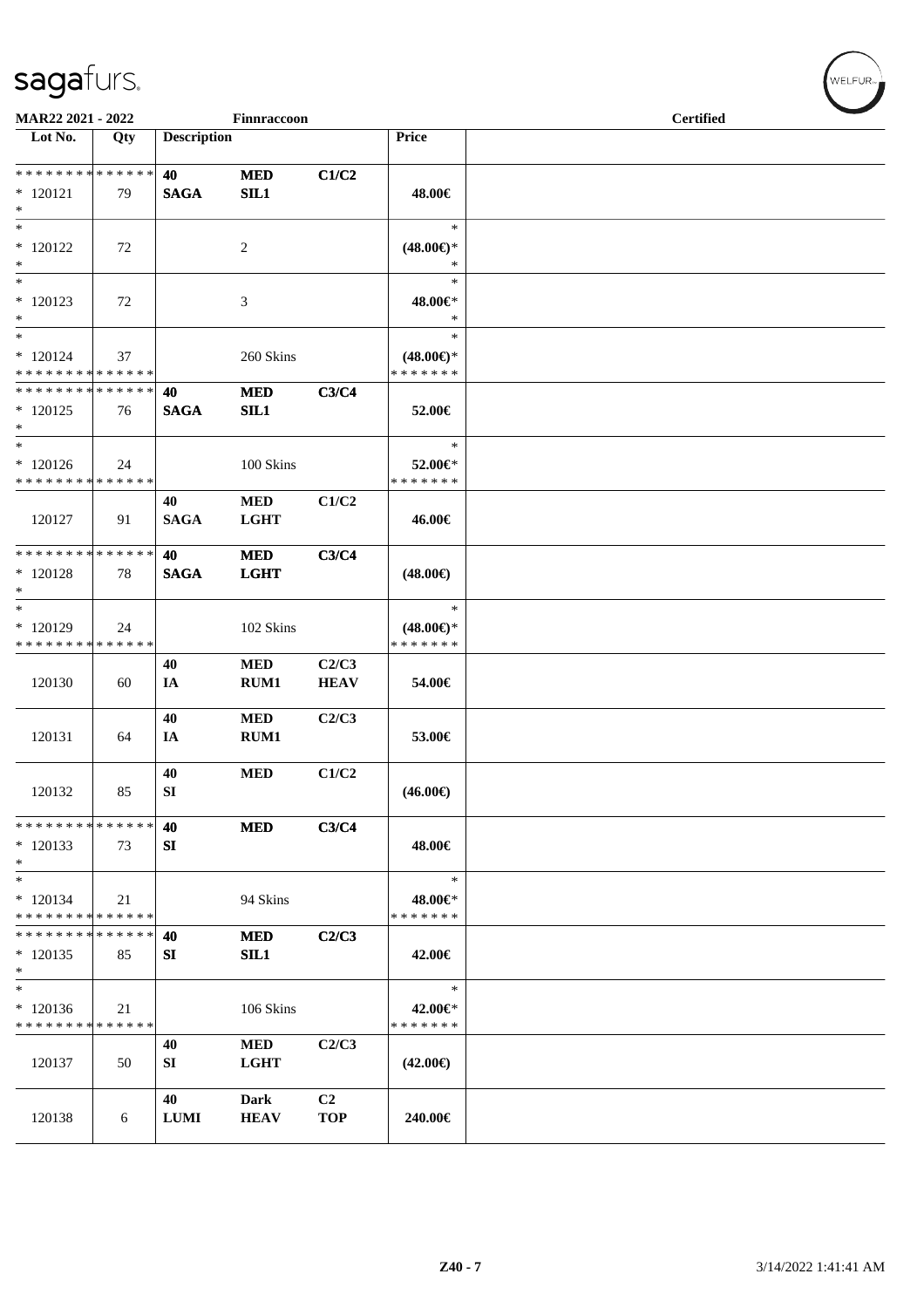|                                                           | MAR22 2021 - 2022<br>Finnraccoon |                    |                                         |       |                                                | <b>Certified</b> |  |  |  |
|-----------------------------------------------------------|----------------------------------|--------------------|-----------------------------------------|-------|------------------------------------------------|------------------|--|--|--|
| Lot No.                                                   | Qty                              | <b>Description</b> |                                         |       | Price                                          |                  |  |  |  |
| 120181                                                    | 30                               | 30<br><b>SROY</b>  | $2\mathbf{X}\mathbf{D}$<br>${\bf SILK}$ | C2/C3 | $(54.00\epsilon)$                              |                  |  |  |  |
| * * * * * * * * * * * * * *<br>$*120182$<br>$\ast$        | 79                               | 30<br><b>SROY</b>  | $\boldsymbol{\mathrm{XD}}$              | C1/C2 | $(52.00\epsilon)$                              |                  |  |  |  |
| $\ast$<br>$* 120183$<br>$*$                               | 72                               |                    | $\sqrt{2}$                              |       | $\ast$<br>$(52.00ε)$ *<br>$\ast$               |                  |  |  |  |
| $*$<br>$* 120184$<br>$*$                                  | 72                               |                    | $\ensuremath{\mathfrak{Z}}$             |       | $\ast$<br>$(52.00\epsilon)$ *<br>$\ast$        |                  |  |  |  |
| $*$<br>$*120185$<br>$*$                                   | 72                               |                    | $\overline{4}$                          |       | $\ast$<br>$(52.00\epsilon)$ *<br>$\ast$        |                  |  |  |  |
| $\ast$<br>$* 120186$<br>$*$<br>$\overline{\ast}$          | 72                               |                    | $\sqrt{5}$                              |       | $\ast$<br>$(52.00\epsilon)$ *<br>$\ast$        |                  |  |  |  |
| $*$ 120187<br>$*$<br>$\overline{\ast}$                    | 72                               |                    | 6                                       |       | $\ast$<br>$(52.00\epsilon)$ *<br>$\ast$        |                  |  |  |  |
| $*120188$<br>$\ast$<br>$\overline{\phantom{0}}$           | 72                               |                    | $\tau$                                  |       | $\ast$<br>$(52.00\epsilon)$ *<br>$\ast$        |                  |  |  |  |
| $* 120189$<br>* * * * * * * * * * * * * *                 | 68                               |                    | 579 Skins                               |       | $\ast$<br>$(52.00\epsilon)$ *<br>* * * * * * * |                  |  |  |  |
| * * * * * * * * * * * * * *<br>$*120190$<br>$\ast$<br>$*$ | 79                               | 30<br><b>SROY</b>  | $\boldsymbol{\mathrm{XD}}$              | C3/C4 | 54.00€<br>$\ast$                               |                  |  |  |  |
| $* 120191$<br>$*$<br>$\overline{\ast}$                    | 72                               |                    | $\boldsymbol{2}$                        |       | $(54.00ε)$ *<br>$\ast$<br>$\ast$               |                  |  |  |  |
| $*120192$<br>$\ast$<br>$\ast$                             | 72                               |                    | 3                                       |       | $(54.00\epsilon)$ *<br>$\ast$<br>$\ast$        |                  |  |  |  |
| * 120193<br>$\ast$<br>$\ast$                              | 72                               |                    | $\overline{4}$                          |       | $(54.00\epsilon)$ *<br>$\ast$<br>$\ast$        |                  |  |  |  |
| $*120194$<br>$\ast$<br>$\overline{\ast}$                  | 72                               |                    | 5                                       |       | $(54.00ε)$ *<br>$\ast$<br>$\ast$               |                  |  |  |  |
| $*120195$<br>$\ast$<br>$\overline{\phantom{0}}$           | 72                               |                    | 6                                       |       | $(54.00\in)^\ast$<br>$\ast$<br>$\ast$          |                  |  |  |  |
| $*120196$<br>* * * * * * * * * * * * * *                  | 48                               |                    | 487 Skins                               |       | $(54.00ε)$ *<br>* * * * * * *                  |                  |  |  |  |
| 120197                                                    | 75                               | 30<br><b>SROY</b>  | $\mathbf{X}\mathbf{D}$<br>SL1           | C1/C2 | 46.00€                                         |                  |  |  |  |
| 120198                                                    | 61                               | 30<br><b>SROY</b>  | $\mathbf{X}\mathbf{D}$<br>SL1           | C3/C4 | 48.00€                                         |                  |  |  |  |
| ******** <mark>******</mark><br>* 120199<br>$\ast$        | 85                               | 30<br><b>SAGA</b>  | $\boldsymbol{\mathrm{XD}}$              | C1/C2 | $(44.00\epsilon)$                              |                  |  |  |  |
| $\ast$<br>$*120200$<br>$\ast$                             | 78                               |                    | $\sqrt{2}$                              |       | $\ast$<br>$(44.00ε)$ *<br>$\ast$               |                  |  |  |  |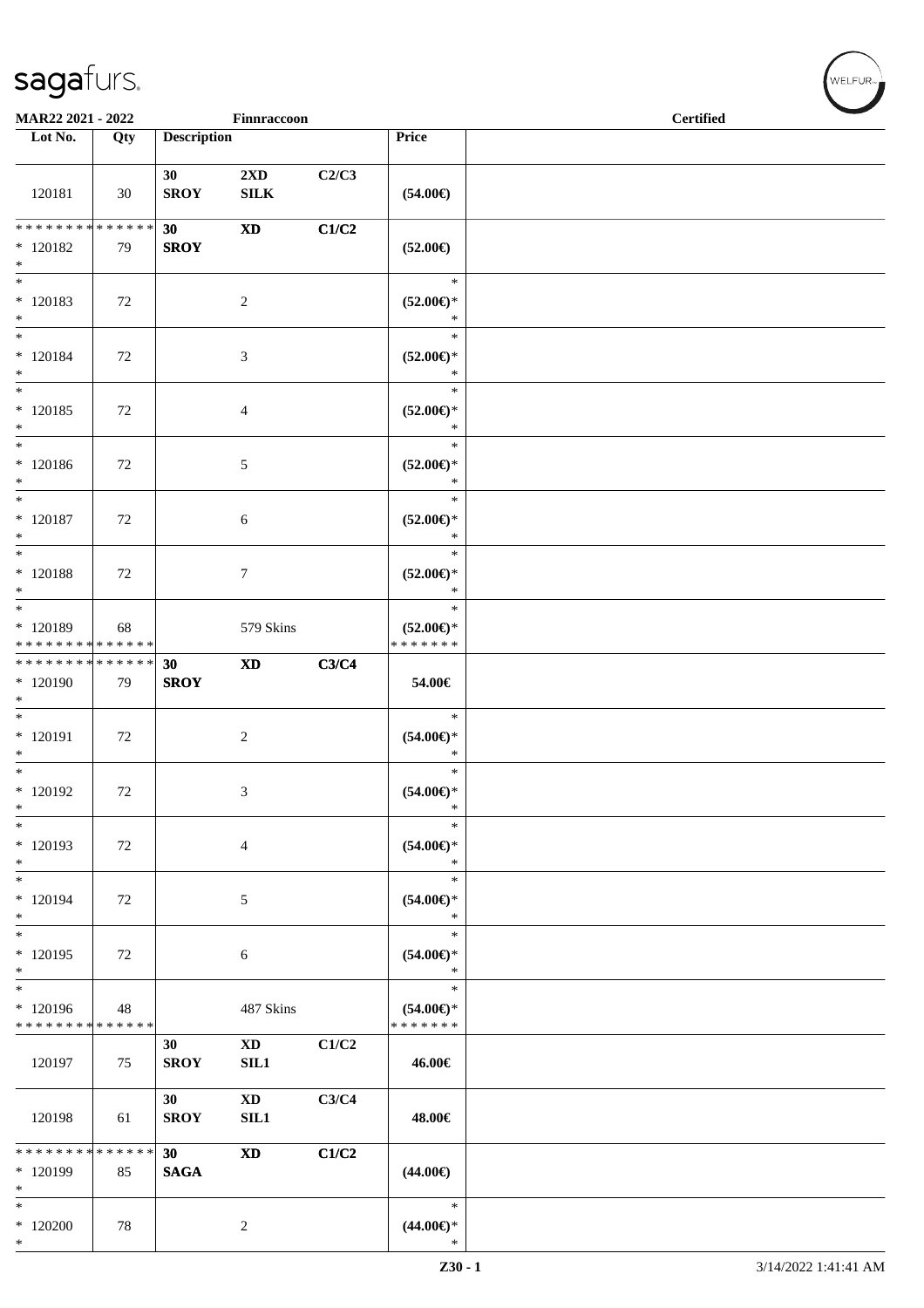|                                                                | MAR22 2021 - 2022<br>Finnraccoon |                    |                               |       |                                                   | <b>Certified</b> |
|----------------------------------------------------------------|----------------------------------|--------------------|-------------------------------|-------|---------------------------------------------------|------------------|
| Lot No.                                                        | Qty                              | <b>Description</b> |                               |       | Price                                             |                  |
| $*$<br>$*120201$<br>$*$                                        | 78                               | 30<br><b>SAGA</b>  | $\mathbf{X}\mathbf{D}$        | C1/C2 | $\ast$<br>$(44.00\epsilon)$ *<br>$\ast$           |                  |
| $\overline{\phantom{0}}$<br>$*120202$<br>$\ast$                | 78                               |                    | $\overline{4}$                |       | $\ast$<br>$(44.00\epsilon)$ *<br>$\ast$           |                  |
| $\overline{\phantom{0}}$<br>$*120203$<br>$*$                   | 78                               |                    | 5                             |       | $\ast$<br>$(44.00\epsilon)$ *<br>$\ast$           |                  |
| $*$<br>$*120204$<br>$*$                                        | 78                               |                    | $\sqrt{6}$                    |       | $\ast$<br>$(44.00ε)$ *<br>$\ast$                  |                  |
| $\overline{\phantom{0}}$<br>$*120205$<br>$*$                   | 78                               |                    | $\boldsymbol{7}$              |       | $\ast$<br>$(44.00\epsilon)$ *<br>$\ast$           |                  |
| $*$<br>$*120206$<br>$*$                                        | 78                               |                    | $\,8\,$                       |       | $\ast$<br>$(44.00\epsilon)$ *<br>$\ast$           |                  |
| $*$<br>$*120207$<br>$\ast$<br>$\overline{\ }$                  | 78                               |                    | 9                             |       | $\ast$<br>$(44.00\epsilon)$ *<br>$\ast$           |                  |
| $*$ 120208<br>$*$                                              | 78                               |                    | $10\,$                        |       | $\ast$<br>$(44.00\epsilon)$ *<br>$\ast$           |                  |
| $*120209$<br>$\ast$                                            | 78                               |                    | 11                            |       | $\ast$<br>$(44.00ε)$ *<br>$\ast$                  |                  |
| $* 120210$<br>$*$<br>$*$                                       | 78                               |                    | $12\,$                        |       | $\ast$<br>$(44.00\epsilon)$ *<br>$\ast$           |                  |
| $* 120211$<br>$*$<br>$*$                                       | 78                               |                    | 13                            |       | $\ast$<br>$(44.00\epsilon)$ *<br>$\ast$<br>$\ast$ |                  |
| $* 120212$<br>$\ast$<br>$\ast$                                 | 78                               |                    | 14                            |       | $(44.00\epsilon)$ *<br>$\ast$<br>$\ast$           |                  |
| $*120213$<br>* * * * * * * * * * * * * * *                     | 62                               |                    | 1161 Skins                    |       | $(44.00\epsilon)$ *<br>* * * * * * *              |                  |
| * * * * * * * * * * * * * * *<br>$*120214$<br>$*$              | 85                               | 30<br><b>SAGA</b>  | <b>XD</b>                     | C3/C4 | 46.00€                                            |                  |
| $*$<br>$*120215$<br>$*$<br>$\overline{\phantom{0}}$            | 78                               |                    | $\overline{2}$                |       | $\ast$<br>46.00€*<br>$\ast$                       |                  |
| $* 120216$<br>$*$<br>$*$                                       | 78                               |                    | 3                             |       | $\ast$<br>46.00€*<br>$\ast$                       |                  |
| $* 120217$<br>$*$                                              | 78                               |                    | 4                             |       | $\ast$<br>46.00€*<br>$\ast$                       |                  |
| $*$<br>$*120218$<br>* * * * * * * * <mark>* * * * * * *</mark> | 78                               |                    | 397 Skins                     |       | $\ast$<br>46.00€*<br>* * * * * * *                |                  |
| * * * * * * * * * * * * * * *<br>$*120219$<br>$*$              | 85                               | 30<br><b>SAGA</b>  | $\mathbf{X}\mathbf{D}$<br>SL1 | C1/C2 | $(38.00\epsilon)$                                 |                  |
| $*$<br>$*120220$<br>$*$                                        | 78                               |                    | 2                             |       | $\ast$<br>$(38.00\epsilon)^\ast$<br>$\ast$        |                  |

 $(w$ ELFUR<sub><sup>n</sub></sub></sub></sup>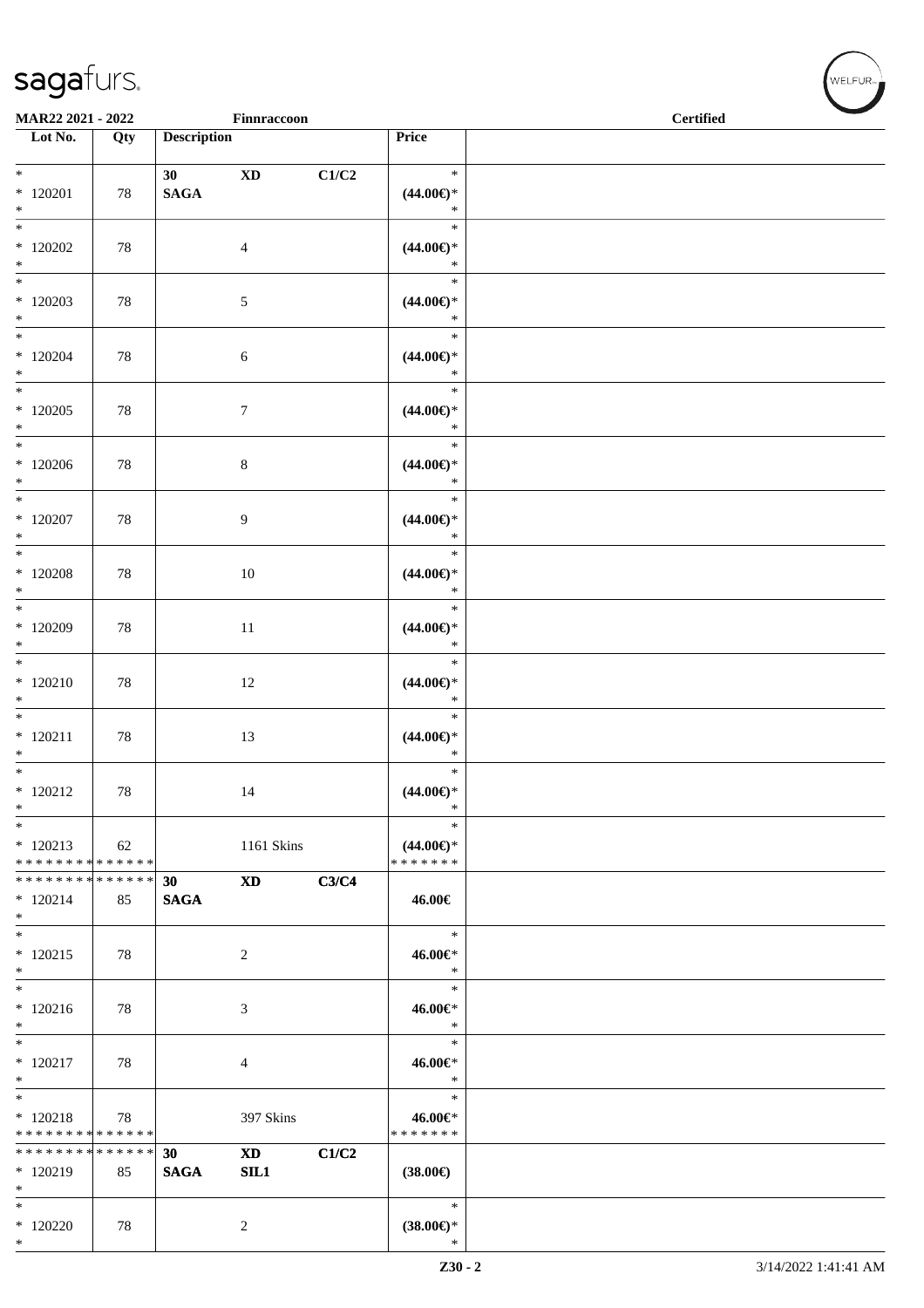| MAR22 2021 - 2022             |     |                    | Finnraccoon            |             |                     | <b>Certified</b> |  |
|-------------------------------|-----|--------------------|------------------------|-------------|---------------------|------------------|--|
|                               |     |                    |                        |             |                     |                  |  |
| Lot No.                       | Qty | <b>Description</b> |                        |             | Price               |                  |  |
|                               |     |                    |                        |             |                     |                  |  |
| $*$                           |     | 30                 | $\mathbf{X}\mathbf{D}$ | C1/C2       | $\ast$              |                  |  |
| $*120221$                     | 66  | <b>SAGA</b>        | SIL1                   |             | $(38.00\epsilon)$ * |                  |  |
| * * * * * * * * * * * * * *   |     |                    |                        |             | * * * * * * *       |                  |  |
| * * * * * * * * * * * * * *   |     | 30                 | $\mathbf{X}\mathbf{D}$ | C3/C4       |                     |                  |  |
| $*120222$                     | 85  | <b>SAGA</b>        | SL1                    |             | $(40.00\epsilon)$   |                  |  |
| $*$                           |     |                    |                        |             |                     |                  |  |
| $*$                           |     |                    |                        |             | $\ast$              |                  |  |
|                               |     |                    |                        |             |                     |                  |  |
| $*120223$                     | 82  |                    | 167 Skins              |             | $(40.00\epsilon)$ * |                  |  |
| * * * * * * * * * * * * * *   |     |                    |                        |             | * * * * * * *       |                  |  |
| * * * * * * * * * * * * * * * |     | 30                 | <b>XD</b>              | C1/C2       |                     |                  |  |
| * 120224                      | 91  | <b>SAGA</b>        | <b>LGHT</b>            |             | $(36.00\epsilon)$   |                  |  |
| $*$                           |     |                    |                        |             |                     |                  |  |
| $\ast$                        |     |                    |                        |             | $\ast$              |                  |  |
| $*120225$                     | 84  |                    | $\overline{c}$         |             | $(36.00\epsilon)$ * |                  |  |
| $*$                           |     |                    |                        |             | $\ast$              |                  |  |
| $*$                           |     |                    |                        |             | $\ast$              |                  |  |
|                               |     |                    |                        |             |                     |                  |  |
| $*120226$                     | 84  |                    | 3                      |             | $(36.00\epsilon)$ * |                  |  |
| $*$                           |     |                    |                        |             | $\ast$              |                  |  |
| $*$                           |     |                    |                        |             | $\ast$              |                  |  |
| $*$ 120227                    | 83  |                    | 342 Skins              |             | $(36.00\epsilon)$ * |                  |  |
| * * * * * * * * * * * * * *   |     |                    |                        |             | * * * * * * *       |                  |  |
| * * * * * * * * * * * * * *   |     | 30                 | <b>XD</b>              | C3/C4       |                     |                  |  |
| $*$ 120228                    | 91  | <b>SAGA</b>        | <b>LGHT</b>            |             | 37.00€              |                  |  |
| $*$                           |     |                    |                        |             |                     |                  |  |
| $*$                           |     |                    |                        |             | $\ast$              |                  |  |
|                               |     |                    |                        |             |                     |                  |  |
| $*120229$                     | 84  |                    | 2                      |             | 37.00€*             |                  |  |
| $\ast$                        |     |                    |                        |             | $\ast$              |                  |  |
| $*$                           |     |                    |                        |             | $\ast$              |                  |  |
| $*120230$                     | 84  |                    | 3                      |             | 37.00€*             |                  |  |
| $\ast$                        |     |                    |                        |             | $\ast$              |                  |  |
| $_{*}^{-}$                    |     |                    |                        |             | $\ast$              |                  |  |
| $*120231$                     | 72  |                    | 331 Skins              |             | 37.00€*             |                  |  |
| * * * * * * * * * * * * * *   |     |                    |                        |             | * * * * * * *       |                  |  |
|                               |     |                    |                        |             |                     |                  |  |
|                               |     | 30                 | $\mathbf{X}\mathbf{D}$ | C1/C2       |                     |                  |  |
| 120232                        | 79  | IA                 | RUM1                   | <b>HEAV</b> | 42.00€              |                  |  |
|                               |     |                    |                        |             |                     |                  |  |
|                               |     | 30                 | <b>XD</b>              | C3/C4       |                     |                  |  |
| 120233                        | 66  | IA                 | RUM1                   | <b>HEAV</b> | 44.00€              |                  |  |
|                               |     |                    |                        |             |                     |                  |  |
| * * * * * * * * * * * * * *   |     | 30                 | <b>XD</b>              | C1/C2       |                     |                  |  |
| $*120234$                     | 85  | IA                 | RUM1                   |             | 36.00€              |                  |  |
| $*$                           |     |                    |                        |             |                     |                  |  |
|                               |     |                    |                        |             | $\ast$              |                  |  |
| $*$                           |     |                    |                        |             |                     |                  |  |
| $*120235$                     | 68  |                    | 153 Skins              |             | 36.00€*             |                  |  |
| * * * * * * * * * * * * * *   |     |                    |                        |             | * * * * * * *       |                  |  |
| * * * * * * * * * * * * * *   |     | 30                 | <b>XD</b>              | C3/C4       |                     |                  |  |
| $*120236$                     | 85  | IA                 | <b>RUM1</b>            |             | 37.00€              |                  |  |
| $\ast$                        |     |                    |                        |             |                     |                  |  |
| $\ast$                        |     |                    |                        |             | $\ast$              |                  |  |
| $*$ 120237                    | 73  |                    | 158 Skins              |             | 37.00€*             |                  |  |
| * * * * * * * * * * * * * *   |     |                    |                        |             | * * * * * * *       |                  |  |
|                               |     |                    |                        |             |                     |                  |  |
| * * * * * * * * * * * * * *   |     | 30                 | <b>XD</b>              | C1/C2       |                     |                  |  |
| $*120238$                     | 91  | SI                 |                        |             | $(33.00\epsilon)$   |                  |  |
| $*$                           |     |                    |                        |             |                     |                  |  |
| $\ast$                        |     |                    |                        |             | $\ast$              |                  |  |
| $*120239$                     | 84  |                    | 2                      |             | $(33.00\epsilon)$ * |                  |  |
| $\ast$                        |     |                    |                        |             | $\ast$              |                  |  |
| $\ast$                        |     |                    |                        |             | $\ast$              |                  |  |
| $*120240$                     | 87  |                    | 262 Skins              |             | $(33.00\epsilon)$ * |                  |  |
| * * * * * * * * * * * * * *   |     |                    |                        |             | * * * * * * *       |                  |  |
|                               |     |                    |                        |             |                     |                  |  |

WELFUR<sub><sup>N</sup></sub>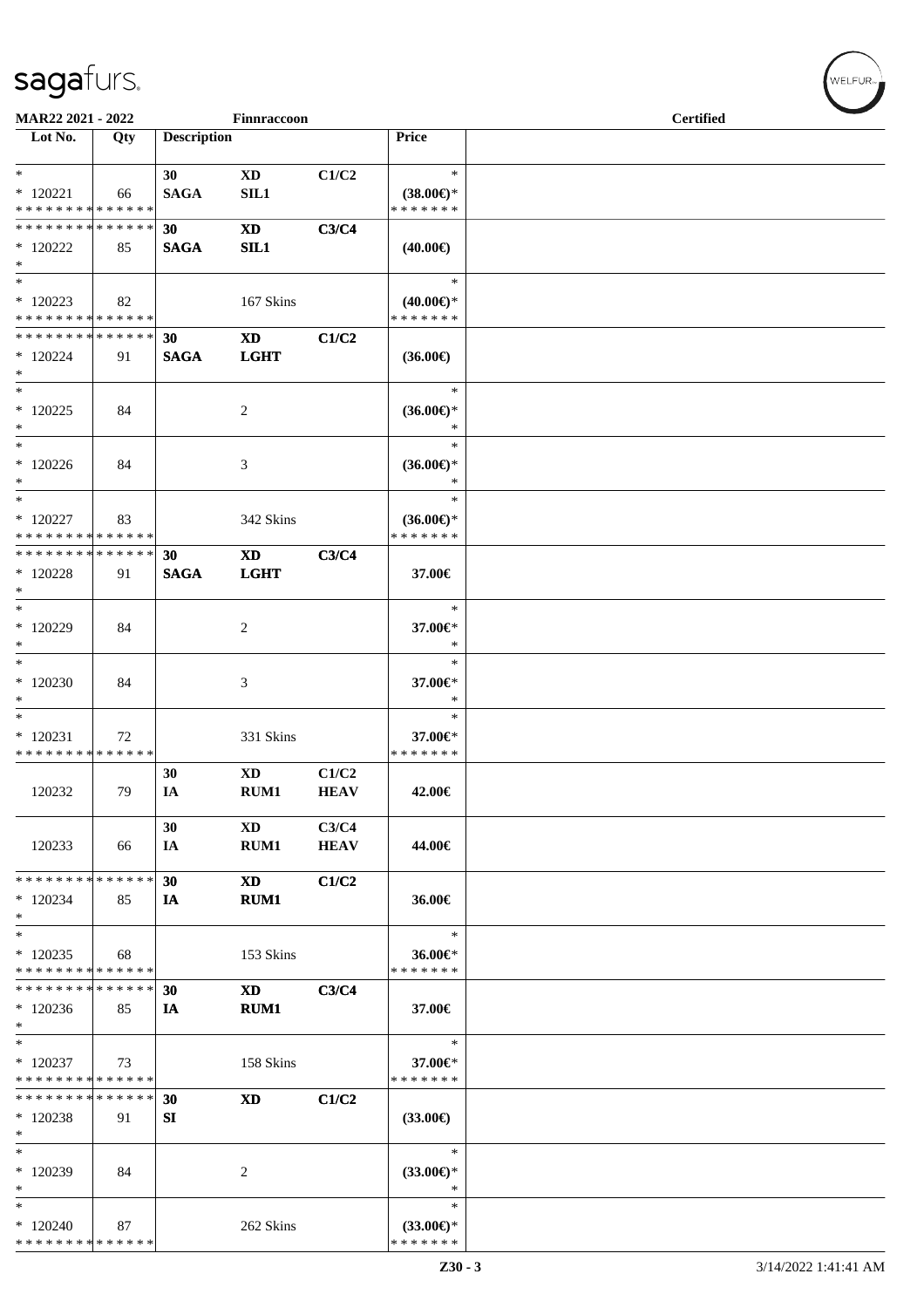| MAR22 2021 - 2022                                        |                   |                              | Finnraccoon                                        |       |                                         | $\overline{\phantom{a}}$<br><b>Certified</b> |  |  |  |  |
|----------------------------------------------------------|-------------------|------------------------------|----------------------------------------------------|-------|-----------------------------------------|----------------------------------------------|--|--|--|--|
| Lot No.                                                  | Qty               | <b>Description</b>           |                                                    |       | Price                                   |                                              |  |  |  |  |
| **************<br>$*120241$<br>$\ast$                    | 91                | 30<br>SI                     | $\boldsymbol{\mathrm{XD}}$                         | C3/C4 | 35.00€                                  |                                              |  |  |  |  |
| $\overline{\phantom{a}^*}$<br>$*120242$<br>$\ast$        | 84                |                              | $\sqrt{2}$                                         |       | $\ast$<br>35.00€*<br>$\ast$             |                                              |  |  |  |  |
| $\overline{\ast}$<br>$*120243$<br>**************         | 42                |                              | 217 Skins                                          |       | $\ast$<br>36.00€*<br>* * * * * * *      |                                              |  |  |  |  |
| 120244                                                   | 84                | 30<br>SI                     | $\mathbf{X}\mathbf{D}$<br>SL1                      | C1/C2 | 32.00€                                  |                                              |  |  |  |  |
| 120245                                                   | 75                | 30<br>${\bf S}{\bf I}$       | $\mathbf{X}\mathbf{D}$<br>SL1                      | C3/C4 | 32.00€                                  |                                              |  |  |  |  |
| 120246                                                   | $81\,$            | 30<br>${\bf S}{\bf I}$       | $\mathbf{X}\mathbf{D}$<br><b>LGHT</b>              | C1/C2 | $(29.00\epsilon)$                       |                                              |  |  |  |  |
| 120247                                                   | 82                | 30<br>${\bf S}{\bf I}$       | $\mathbf{X}\mathbf{D}$<br><b>LGHT</b>              | C3/C4 | $(29.50\epsilon)$                       |                                              |  |  |  |  |
| 120248                                                   | 80                | 30<br>$\mathbf{I}\mathbf{B}$ | $\mathbf{X}\mathbf{D}$<br>RUM2                     | C1/C2 | $(29.00\epsilon)$                       |                                              |  |  |  |  |
| 120249                                                   | 58                | 30<br>$\bf I\bf B$           | <b>XD</b><br>RUM2                                  | C3/C4 | 31.00€                                  |                                              |  |  |  |  |
| 120250                                                   | 56                | 30<br><b>SROY</b>            | $\bold{X}\bold{D}/\bold{D}\bold{K}$<br><b>LGHT</b> | C1/C2 | $(46.00\epsilon)$                       |                                              |  |  |  |  |
| 120251                                                   | 43                | 30<br><b>SROY</b>            | $\bold{X}\bold{D}/\bold{D}\bold{K}$<br><b>LGHT</b> | C3/C4 | 48.00€                                  |                                              |  |  |  |  |
| **************<br>$*120252$<br>$\ast$                    | 79                | 30<br><b>SROY</b>            | <b>Dark</b>                                        | C1/C2 | $(56.00\epsilon)$                       |                                              |  |  |  |  |
| $\ast$<br>$*120253$<br>$\ast$                            | 72                |                              | $\overline{2}$                                     |       | $\ast$<br>$(56.00ε)$ *<br>$\ast$        |                                              |  |  |  |  |
| $\frac{1}{1}$<br>$*120254$<br>$\ast$                     | 72                |                              | 3                                                  |       | $\ast$<br>$(56.00\epsilon)$ *<br>$\ast$ |                                              |  |  |  |  |
| $\ast$<br>$*120255$<br>$\ast$                            | 72                |                              | 4                                                  |       | $\ast$<br>$(56.00\epsilon)$ *<br>$\ast$ |                                              |  |  |  |  |
| $\ast$<br>$*120256$<br>$\ast$                            | 72                |                              | 5                                                  |       | $\ast$<br>$(56.00ε)$ *<br>$\ast$        |                                              |  |  |  |  |
| $\overline{\phantom{0}}$<br>$*120257$<br>* * * * * * * * | 70<br>* * * * * * |                              | 437 Skins                                          |       | $\ast$<br>$(56.00ε)$ *<br>* * * * * * * |                                              |  |  |  |  |
| * * * * * * * * * * * * * *<br>$*120258$<br>$\ast$       | 79                | 30<br><b>SROY</b>            | <b>Dark</b>                                        | C3/C4 | 58.00€                                  |                                              |  |  |  |  |
| $\ast$<br>$*120259$<br>$\ast$                            | 72                |                              | $\overline{c}$                                     |       | $\ast$<br>58.00€*<br>$\ast$             |                                              |  |  |  |  |
| $\frac{1}{1}$<br>$*120260$<br>$\ast$                     | 72                |                              | 3                                                  |       | $\ast$<br>$(58.00\in)^\ast$<br>$\ast$   |                                              |  |  |  |  |

 $(\forall ELFUR_{\text{max}})$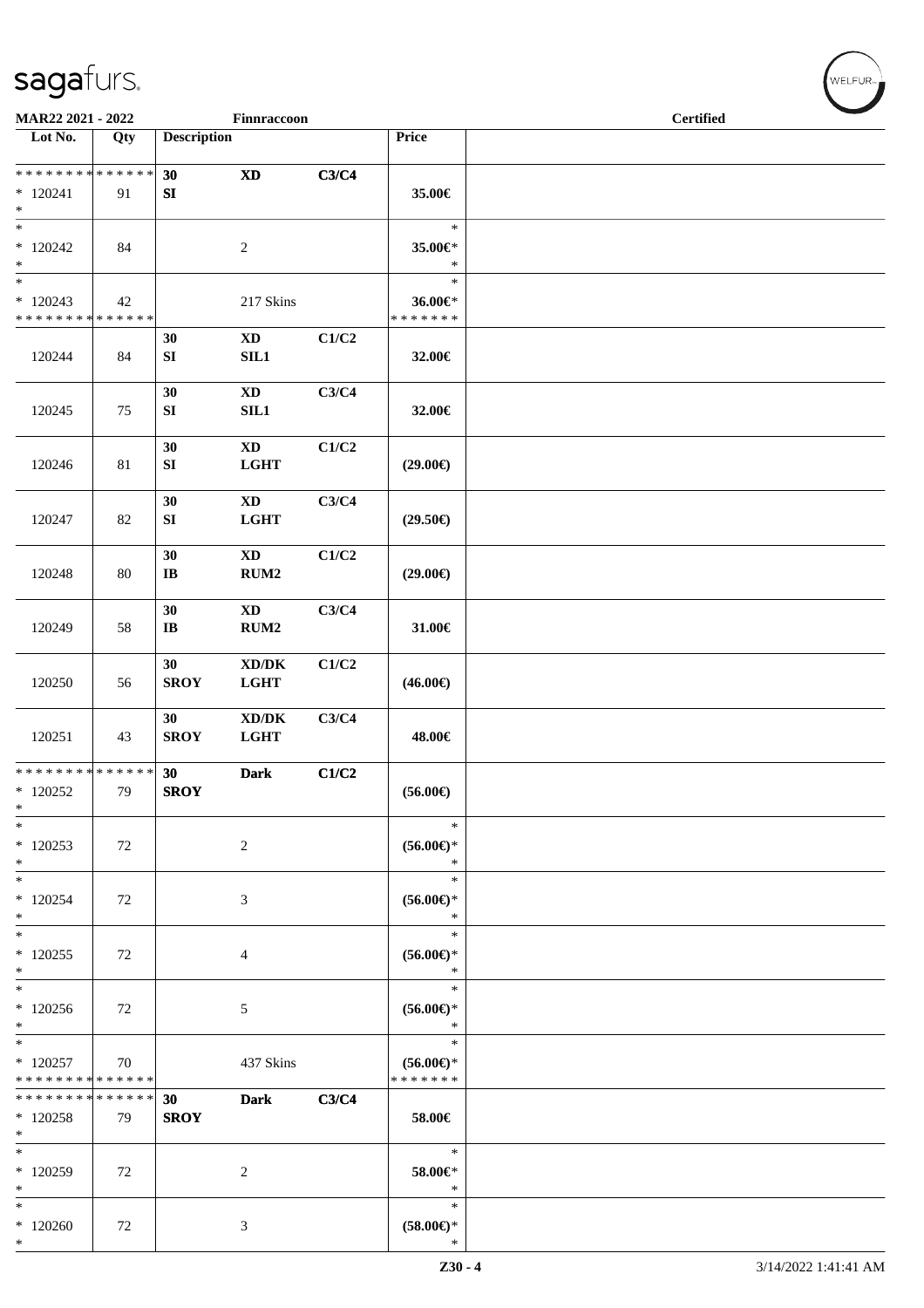| MAR22 2021 - 2022                                  |     |                    | Finnraccoon        |       |                                                | <b>Certified</b> |  |  |  |
|----------------------------------------------------|-----|--------------------|--------------------|-------|------------------------------------------------|------------------|--|--|--|
| Lot No.                                            | Qty | <b>Description</b> |                    |       | Price                                          |                  |  |  |  |
| $\ast$                                             |     | 30                 | <b>Dark</b>        | C3/C4 | $\ast$                                         |                  |  |  |  |
| $*120261$<br>$\ast$                                | 72  | <b>SROY</b>        |                    |       | $(58.00\epsilon)$ *<br>$\ast$                  |                  |  |  |  |
| $\ast$<br>$*120262$<br>$\ast$                      | 72  |                    | 5                  |       | $\ast$<br>$(58.00\epsilon)$ *<br>$\ast$        |                  |  |  |  |
| $\ast$<br>$*120263$<br>* * * * * * * * * * * * * * | 67  |                    | 434 Skins          |       | $\ast$<br>58.00€*<br>* * * * * * *             |                  |  |  |  |
| * * * * * * * * * * * * * *<br>$*120264$<br>$\ast$ | 71  | 30<br><b>SROY</b>  | <b>Dark</b><br>SL1 | C1/C2 | $(48.00\epsilon)$                              |                  |  |  |  |
| $\ast$<br>$*120265$<br>* * * * * * * * * * * * * * | 24  |                    | 95 Skins           |       | $\ast$<br>48.00€*<br>* * * * * * *             |                  |  |  |  |
| * * * * * * * * * * * * * *<br>$*120266$<br>$*$    | 61  | 30<br><b>SROY</b>  | <b>Dark</b><br>SL1 | C3/C4 | $(49.00\epsilon)$                              |                  |  |  |  |
| $\ast$<br>$*120267$<br>* * * * * * * * * * * * * * | 25  |                    | 86 Skins           |       | $\ast$<br>49.00€*<br>* * * * * * *             |                  |  |  |  |
| * * * * * * * * * * * * * *<br>$*120268$<br>$\ast$ | 85  | 30<br><b>SAGA</b>  | <b>Dark</b>        | C1/C2 | $(46.00\epsilon)$                              |                  |  |  |  |
| $*$<br>$*120269$<br>$\ast$                         | 78  |                    | $\overline{2}$     |       | $\ast$<br>$(46.00ε)$ *<br>$\ast$               |                  |  |  |  |
| $\overline{\phantom{a}^*}$<br>$*120270$<br>$\ast$  | 78  |                    | $\mathfrak{Z}$     |       | $\ast$<br>$(46.00\epsilon)$ *<br>$\ast$        |                  |  |  |  |
| $\ast$<br>$*$ 120271<br>$\ast$                     | 78  |                    | $\overline{4}$     |       | $\ast$<br>$(46.00\epsilon)$ *<br>$\ast$        |                  |  |  |  |
| $\ast$<br>$*$ 120272<br>$\ast$                     | 78  |                    | 5                  |       | $\ast$<br>$(46.00\epsilon)$ *<br>$*$           |                  |  |  |  |
| $\ast$<br>$*120273$<br>$\ast$                      | 78  |                    | $\sqrt{6}$         |       | $\ast$<br>$(46.00\epsilon)$ *<br>$\ast$        |                  |  |  |  |
| $\ast$<br>$*120274$<br>$\ast$                      | 78  |                    | $\tau$             |       | $\ast$<br>$(46.00\epsilon)$ *<br>$\ast$        |                  |  |  |  |
| $\ast$<br>$*120275$<br>$\ast$                      | 78  |                    | 8                  |       | $\ast$<br>$(46.00\epsilon)$ *<br>$\ast$        |                  |  |  |  |
| $\overline{\ast}$<br>$*120276$<br>$\ast$           | 78  |                    | 9                  |       | $\ast$<br>$(46.00\epsilon)$ *<br>$\ast$        |                  |  |  |  |
| $\ast$<br>$*$ 120277<br>$\ast$                     | 78  |                    | 10                 |       | $\ast$<br>$(46.00\epsilon)$ *<br>$\ast$        |                  |  |  |  |
| $\ast$<br>$*$ 120278<br>$\ast$                     | 78  |                    | 11                 |       | $\ast$<br>$(46.00\epsilon)$ *<br>$\ast$        |                  |  |  |  |
| $\ast$<br>* 120279<br>$\ast$                       | 78  |                    | 12                 |       | $\ast$<br>$(46.00\epsilon)$ *<br>$\ast$        |                  |  |  |  |
| $\ast$<br>$*120280$<br>* * * * * * * * * * * * * * | 35  |                    | 978 Skins          |       | $\ast$<br>$(46.00\epsilon)$ *<br>* * * * * * * |                  |  |  |  |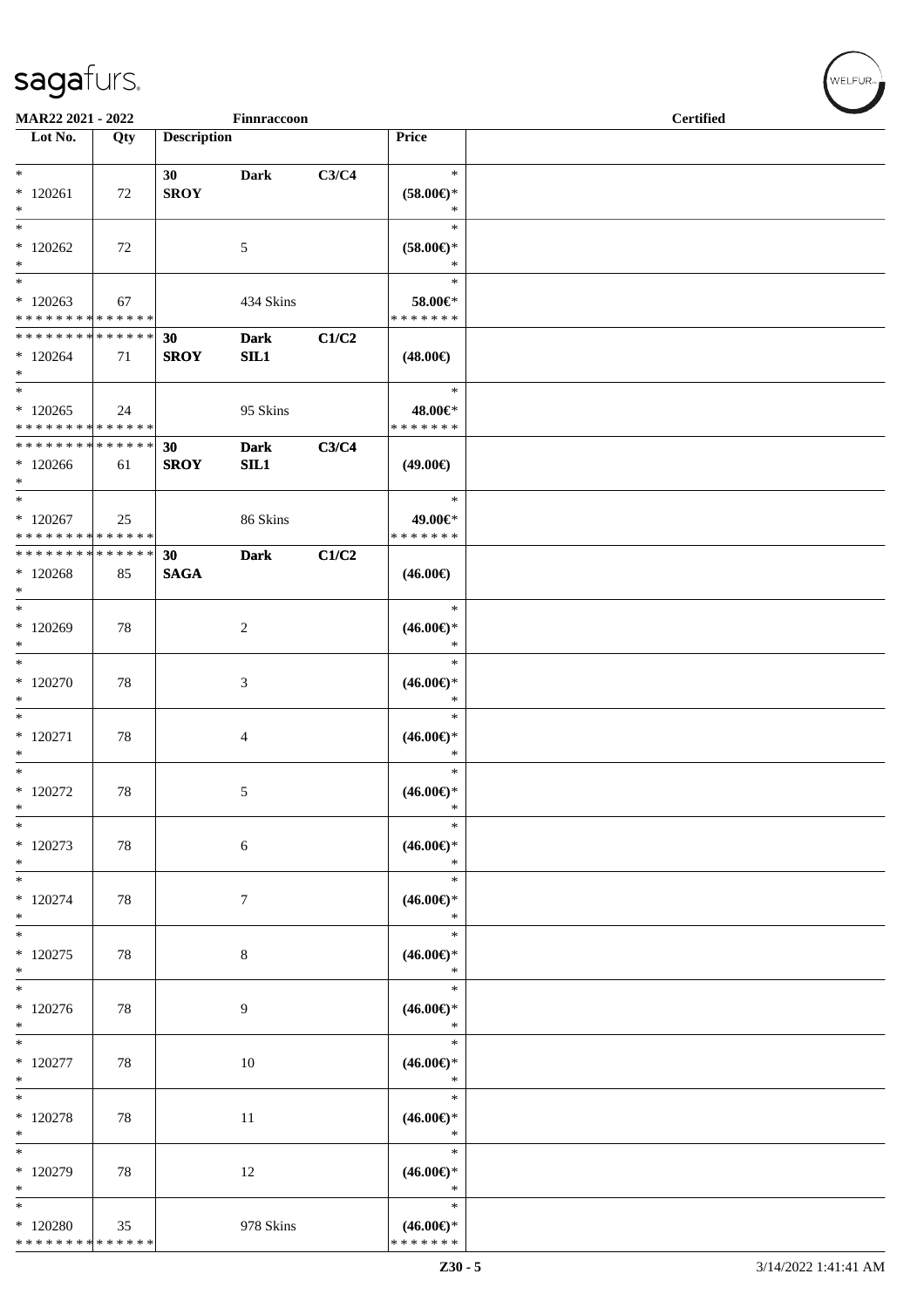\*

|                                                    | MAR22 2021 - 2022<br>Finnraccoon |                        |                     |       |                                    | <b>Certified</b> |
|----------------------------------------------------|----------------------------------|------------------------|---------------------|-------|------------------------------------|------------------|
| $\overline{\phantom{1}}$ Lot No.                   | Qty                              | <b>Description</b>     |                     |       | Price                              |                  |
| **************<br>$*$ 120281<br>$*$                | 85                               | 30 Dark<br><b>SAGA</b> |                     | C3/C4 | 48.00€                             |                  |
| $\overline{\phantom{0}}$<br>$*$ 120282<br>$*$      | 78                               |                        | $\overline{2}$      |       | $\ast$<br>48.00€*<br>$\ast$        |                  |
| $*$<br>$*120283$<br>$*$                            | 78                               |                        | 3                   |       | $\ast$<br>48.00€*<br>$\ast$        |                  |
| $*$ 120284<br>$*$<br>$\overline{\ast}$             | 78                               |                        | $\overline{4}$      |       | $\ast$<br>48.00€*<br>$\ast$        |                  |
| $*120285$<br>$*$                                   | 78                               |                        | $\sqrt{5}$          |       | $\ast$<br>48.00€*<br>$\ast$        |                  |
| $*$<br>$*120286$<br>$*$                            | 78                               |                        | 6                   |       | $\ast$<br>48.00€*<br>$\ast$        |                  |
| $\ast$<br>$*$ 120287<br>$*$                        | 78                               |                        | $\overline{7}$      |       | $\ast$<br>48.00€*<br>$\ast$        |                  |
| $\overline{\phantom{0}}$<br>$*$ 120288<br>$*$      | 78                               |                        | 8                   |       | $\ast$<br>48.00€*<br>$\ast$        |                  |
| $*$<br>$*$ 120289<br>$*$                           | 78                               |                        | 9                   |       | $\ast$<br>48.00€*<br>$\ast$        |                  |
| $*120290$<br>$\ast$                                | 78                               |                        | $10\,$              |       | $\ast$<br>48.00€*<br>$\ast$        |                  |
| $\overline{\phantom{0}}$<br>$*$ 120291<br>$*$      | 78                               |                        | $11\,$              |       | $\ast$<br>48.00€*<br>$\ast$        |                  |
| $*$<br>$*120292$<br>$\ast$                         | 78                               |                        | 12                  |       | $\ast$<br>48.00€*<br>$\ast$        |                  |
| $\ast$<br>* 120293<br>$\ast$                       | 66                               |                        | 13                  |       | $\ast$<br>48.00€*<br>$\ast$        |                  |
| $\ast$<br>* 120294<br>* * * * * * * * * * * * * *  | 28                               |                        | 1037 Skins          |       | $\ast$<br>48.00€*<br>* * * * * * * |                  |
| * * * * * * * * * * * * * *<br>$*120295$<br>$\ast$ | 85                               | 30<br><b>SAGA</b>      | <b>Dark</b><br>SIL1 | C1/C2 | 40.00€                             |                  |
| $*$<br>$*120296$<br>$*$                            | 78                               |                        | 2                   |       | $\ast$<br>40.00€*<br>$\ast$        |                  |
| $\ast$<br>$*$ 120297<br>$\ast$                     | 78                               |                        | $\mathfrak{Z}$      |       | $\ast$<br>40.00€*<br>$\ast$        |                  |
| $\ast$<br>$*$ 120298<br>$\ast$                     | 78                               |                        | 4                   |       | $\ast$<br>40.00€*<br>$\ast$        |                  |
| $\ast$<br>* 120299<br>* * * * * * * * * * * * * *  | 34                               |                        | 353 Skins           |       | $\ast$<br>40.00€*<br>* * * * * * * |                  |
| * * * * * * * * * * * * * *<br>$*120300$           | 85                               | 30<br><b>SAGA</b>      | <b>Dark</b><br>SIL1 | C3/C4 | $(42.00\epsilon)$                  |                  |

 $w$ ELFUR<sub>m</sub>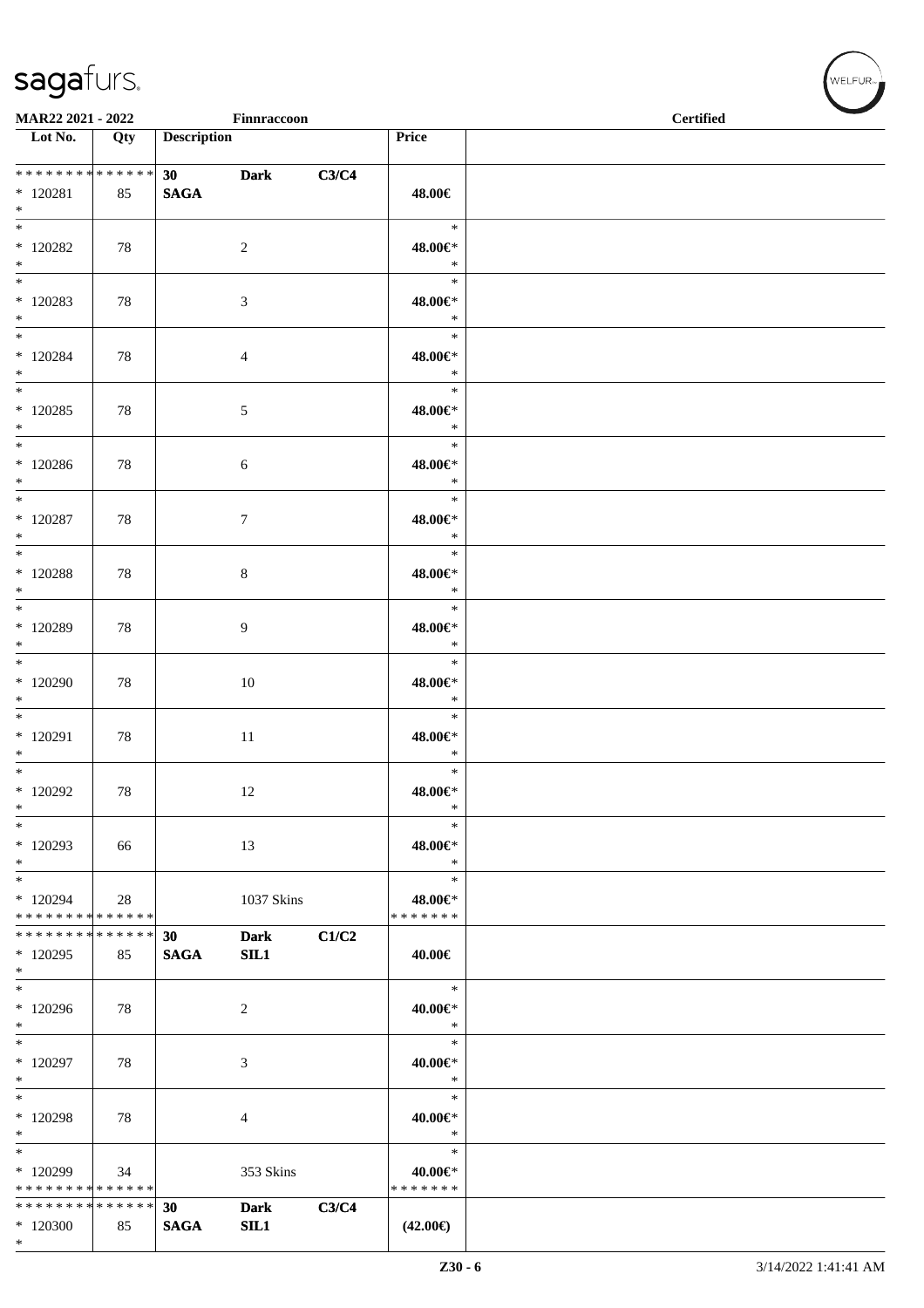| MAR22 2021 - 2022                |     |                    | Finnraccoon    |             |                               | <b>Certified</b> |  |  |
|----------------------------------|-----|--------------------|----------------|-------------|-------------------------------|------------------|--|--|
| $\overline{\phantom{1}}$ Lot No. | Qty | <b>Description</b> |                |             | Price                         |                  |  |  |
|                                  |     |                    |                |             |                               |                  |  |  |
| $*$                              |     | 30                 | <b>Dark</b>    | C3/C4       | $\ast$                        |                  |  |  |
| $*120301$                        | 78  | <b>SAGA</b>        | SIL1           |             | $(42.00\epsilon)$ *           |                  |  |  |
| $*$                              |     |                    |                |             | $\ast$                        |                  |  |  |
| $\overline{\ast}$                |     |                    |                |             | $\ast$                        |                  |  |  |
|                                  |     |                    |                |             |                               |                  |  |  |
| $*120302$                        | 78  |                    | 3              |             | $(42.00\epsilon)$ *           |                  |  |  |
| $\ast$                           |     |                    |                |             | $\ast$                        |                  |  |  |
| $*$                              |     |                    |                |             | $\ast$                        |                  |  |  |
| * 120303                         | 80  |                    | 321 Skins      |             | $(42.00\epsilon)$ *           |                  |  |  |
| * * * * * * * * * * * * * *      |     |                    |                |             | * * * * * * *                 |                  |  |  |
| * * * * * * * * * * * * * * *    |     | 30                 | <b>Dark</b>    | C1/C2       |                               |                  |  |  |
| $*$ 120304                       | 91  | <b>SAGA</b>        | <b>LGHT</b>    |             | $(38.00\in)$                  |                  |  |  |
| $*$                              |     |                    |                |             |                               |                  |  |  |
| $*$                              |     |                    |                |             | $\ast$                        |                  |  |  |
| * 120305                         | 84  |                    | 2              |             | $(38.00\epsilon)$ *           |                  |  |  |
| $*$                              |     |                    |                |             | $\ast$                        |                  |  |  |
| $\ast$                           |     |                    |                |             | $\ast$                        |                  |  |  |
| $*120306$                        | 84  |                    | 3              |             | $(38.00\epsilon)$ *           |                  |  |  |
| $*$                              |     |                    |                |             | $\ast$                        |                  |  |  |
| $*$                              |     |                    |                |             | $\ast$                        |                  |  |  |
| $*$ 120307                       |     |                    |                |             |                               |                  |  |  |
| $*$                              | 84  |                    | 4              |             | $(38.00\epsilon)$ *<br>$\ast$ |                  |  |  |
| $\overline{\ast}$                |     |                    |                |             |                               |                  |  |  |
|                                  |     |                    |                |             | $\ast$                        |                  |  |  |
| $*120308$                        | 84  |                    | 5              |             | $(38.00\epsilon)$ *           |                  |  |  |
| $*$                              |     |                    |                |             | $\ast$                        |                  |  |  |
| $*$                              |     |                    |                |             | $\ast$                        |                  |  |  |
| * 120309                         | 82  |                    | 509 Skins      |             | $(38.00\epsilon)$ *           |                  |  |  |
| * * * * * * * * * * * * * *      |     |                    |                |             | * * * * * * *                 |                  |  |  |
| ******** <mark>******</mark>     |     | 30                 | <b>Dark</b>    | C3/C4       |                               |                  |  |  |
| $*120310$                        | 91  | <b>SAGA</b>        | <b>LGHT</b>    |             | $(40.00\epsilon)$             |                  |  |  |
| $\ast$                           |     |                    |                |             |                               |                  |  |  |
|                                  |     |                    |                |             | $\ast$                        |                  |  |  |
| $* 120311$                       | 84  |                    | 2              |             | $(40.00\epsilon)$ *           |                  |  |  |
| $*$                              |     |                    |                |             | $\ast$                        |                  |  |  |
| $*$                              |     |                    |                |             | $\ast$                        |                  |  |  |
| $* 120312$                       | 84  |                    | 3              |             | $(40.00\epsilon)$ *           |                  |  |  |
| $\ast$                           |     |                    |                |             | $\ast$                        |                  |  |  |
| $\ast$                           |     |                    |                |             | $\ast$                        |                  |  |  |
|                                  |     |                    |                |             |                               |                  |  |  |
| $*120313$                        | 84  |                    | $\overline{4}$ |             | $(40.00\epsilon)$ *           |                  |  |  |
| $\ast$                           |     |                    |                |             | $\ast$                        |                  |  |  |
| $\ast$                           |     |                    |                |             | $\ast$                        |                  |  |  |
| $* 120314$                       | 84  |                    | 5              |             | $(40.00\epsilon)$ *           |                  |  |  |
| $*$                              |     |                    |                |             | $\ast$                        |                  |  |  |
| $*$                              |     |                    |                |             | $\ast$                        |                  |  |  |
| $*120315$                        | 39  |                    | 466 Skins      |             | $(40.00\epsilon)$ *           |                  |  |  |
| * * * * * * * * * * * * * *      |     |                    |                |             | * * * * * * *                 |                  |  |  |
| * * * * * * * * * * * * * *      |     | 30                 | <b>Dark</b>    | C1/C2       |                               |                  |  |  |
| $*120316$                        | 79  | IA                 | <b>RUM1</b>    | <b>HEAV</b> | 40.00€                        |                  |  |  |
| $\ast$                           |     |                    |                |             |                               |                  |  |  |
| $\ast$                           |     |                    |                |             | $\ast$                        |                  |  |  |
| $*$ 120317                       | 56  |                    | 135 Skins      |             | 40.00€*                       |                  |  |  |
| * * * * * * * * * * * * * *      |     |                    |                |             | * * * * * * *                 |                  |  |  |
|                                  |     | 30                 | <b>Dark</b>    | C3/C4       |                               |                  |  |  |
|                                  |     |                    |                |             |                               |                  |  |  |
| 120318                           | 77  | IA                 | RUM1           | <b>HEAV</b> | 42.00€                        |                  |  |  |
|                                  |     |                    |                |             |                               |                  |  |  |
| * * * * * * * * * * * * * *      |     | 30                 | Dark           | C1/C2       |                               |                  |  |  |
| $*120319$                        | 85  | IA                 | RUM1           |             | $(38.00\epsilon)$             |                  |  |  |
| $\ast$                           |     |                    |                |             |                               |                  |  |  |
| $\ast$                           |     |                    |                |             | $\ast$                        |                  |  |  |
| $*120320$                        | 78  |                    | 2              |             | $(38.00\epsilon)$ *           |                  |  |  |
| $*$                              |     |                    |                |             | $\ast$                        |                  |  |  |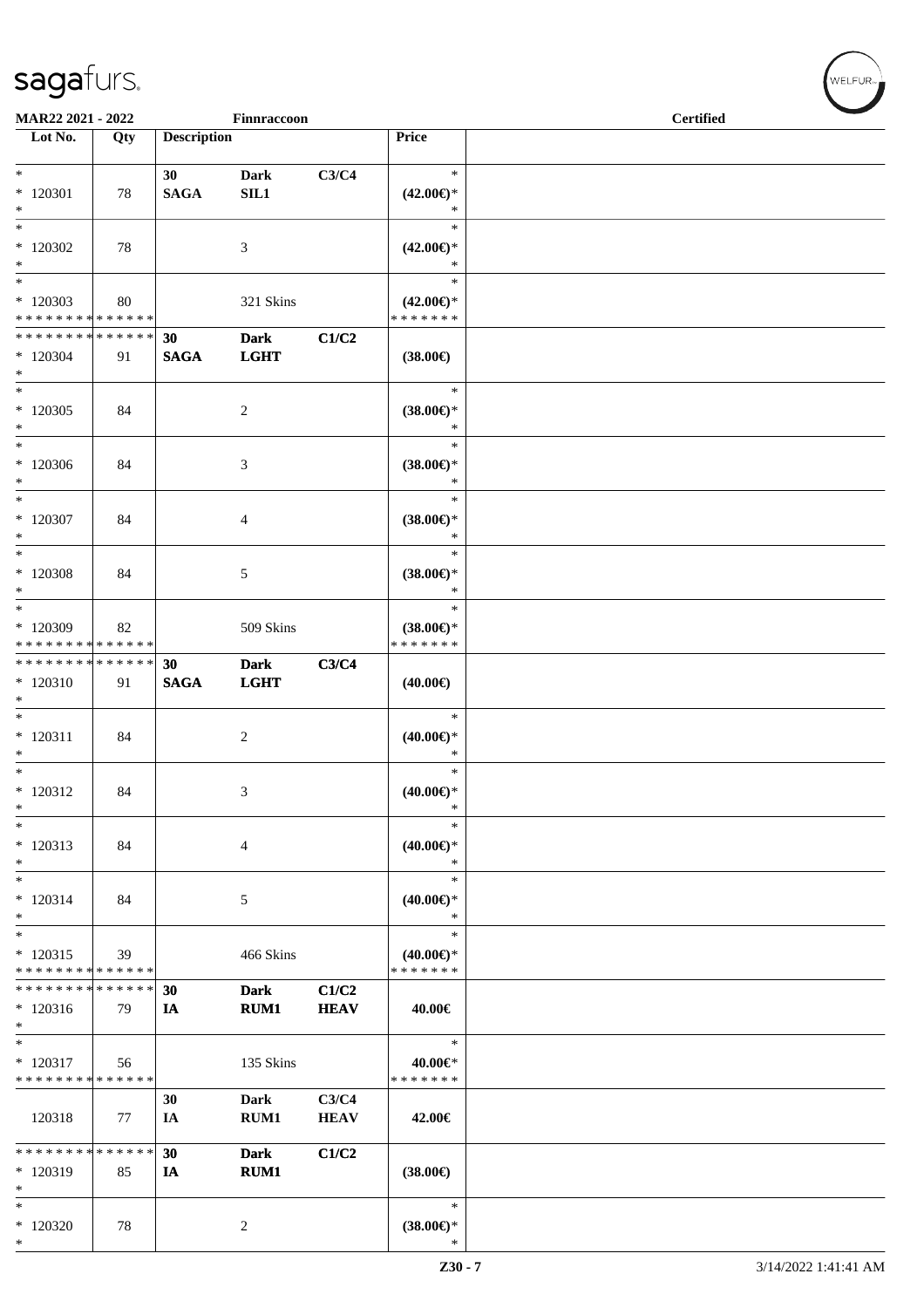| MAR22 2021 - 2022                                                                |     |                    | Finnraccoon                     |       |                                                   | <b>Certified</b> |  |
|----------------------------------------------------------------------------------|-----|--------------------|---------------------------------|-------|---------------------------------------------------|------------------|--|
| Lot No.                                                                          | Qty | <b>Description</b> |                                 |       | Price                                             |                  |  |
| $*$ $-$<br>$*120321$<br>$*$                                                      | 78  | 30<br>IA           | Dark<br>RUM1                    | C1/C2 | $\ast$<br>$(38.00\epsilon)$ *<br>$\ast$           |                  |  |
| $*$<br>* 120322<br>* * * * * * * * * * * * * * *                                 | 64  |                    | 305 Skins                       |       | $\ast$<br>38.00€*<br>* * * * * * *                |                  |  |
| * * * * * * * * * * * * * * *<br>$*120323$<br>$\ast$<br>$\overline{\phantom{0}}$ | 85  | 30<br>IA           | <b>Dark</b><br>RUM1             | C3/C4 | $(40.00\epsilon)$                                 |                  |  |
| * 120324<br>$*$<br>$*$                                                           | 78  |                    | 2                               |       | $\ast$<br>$(40.00\epsilon)$ *<br>$\ast$<br>$\ast$ |                  |  |
| $*120325$<br>* * * * * * * * * * * * * *                                         | 82  |                    | 245 Skins                       |       | 40.00€*<br>* * * * * * *                          |                  |  |
| * * * * * * * * * * * * * * *<br>$*120326$<br>$\ast$                             | 91  | 30<br>SI           | <b>Dark</b>                     | C1/C2 | $(35.00\epsilon)$                                 |                  |  |
| $*$<br>$*120327$<br>$*$                                                          | 84  |                    | 2                               |       | $\ast$<br>$(35.00\epsilon)$ *<br>$\ast$           |                  |  |
| $*$<br>* 120328<br>$*$                                                           | 84  |                    | 3                               |       | $\ast$<br>$(35.00\epsilon)$ *<br>$\ast$           |                  |  |
| $*$<br>* 120329<br>* * * * * * * * * * * * * *                                   | 85  |                    | 344 Skins                       |       | $\ast$<br>$(35.00\epsilon)$ *<br>* * * * * * *    |                  |  |
| * * * * * * * * <mark>* * * * * *</mark><br>$*120330$<br>$*$                     | 91  | 30<br>SI           | <b>Dark</b>                     | C3/C4 | 38.00€                                            |                  |  |
| $*$<br>* 120331<br>$*$                                                           | 84  |                    | 2                               |       | $\ast$<br>36.00€*<br>$\ast$                       |                  |  |
| $*$<br>$*120332$<br>* * * * * * * * * * * * * *                                  | 85  |                    | 260 Skins                       |       | $\ast$<br>38.00€*<br>*******                      |                  |  |
| * * * * * * * * * * * * * *<br>$*120333$<br>$\ast$                               | 91  | 30<br>SI           | <b>Dark</b><br>SIL1             | C1/C2 | $(31.00\epsilon)$                                 |                  |  |
| $\ast$<br>$*120334$<br>* * * * * * * * * * * * * *                               | 75  |                    | 166 Skins                       |       | $\ast$<br>$(31.00\epsilon)$ *<br>* * * * * * *    |                  |  |
| * * * * * * * * * * * * * *<br>$*120335$<br>$\ast$                               | 84  | 30<br>SI           | <b>Dark</b><br>SIL1             | C3/C4 | 32.00€                                            |                  |  |
| $\ast$<br>$*120336$<br>* * * * * * * * * * * * * *                               | 24  |                    | 108 Skins                       |       | $\ast$<br>32.00€*<br>* * * * * * *                |                  |  |
| * * * * * * * * * * * * * *<br>$*120337$<br>$\ast$                               | 97  | 30<br>SI           | <b>Dark</b><br><b>LGHT</b>      | C1/C2 | 30.00€                                            |                  |  |
| $\ast$<br>* 120338<br>* * * * * * * * * * * * * *                                | 56  |                    | 153 Skins                       |       | $\ast$<br>$(30.00\epsilon)$ *<br>* * * * * * *    |                  |  |
| 120339                                                                           | 96  | 30<br>SI           | Dark<br><b>LGHT</b>             | C3/C4 | $(31.00\epsilon)$                                 |                  |  |
| * * * * * * * * * * * * * *<br>$*120340$<br>$\ast$                               | 91  | 30<br>IB           | <b>Dark</b><br>RUM <sub>2</sub> | C2/C3 | $(31.00\epsilon)$                                 |                  |  |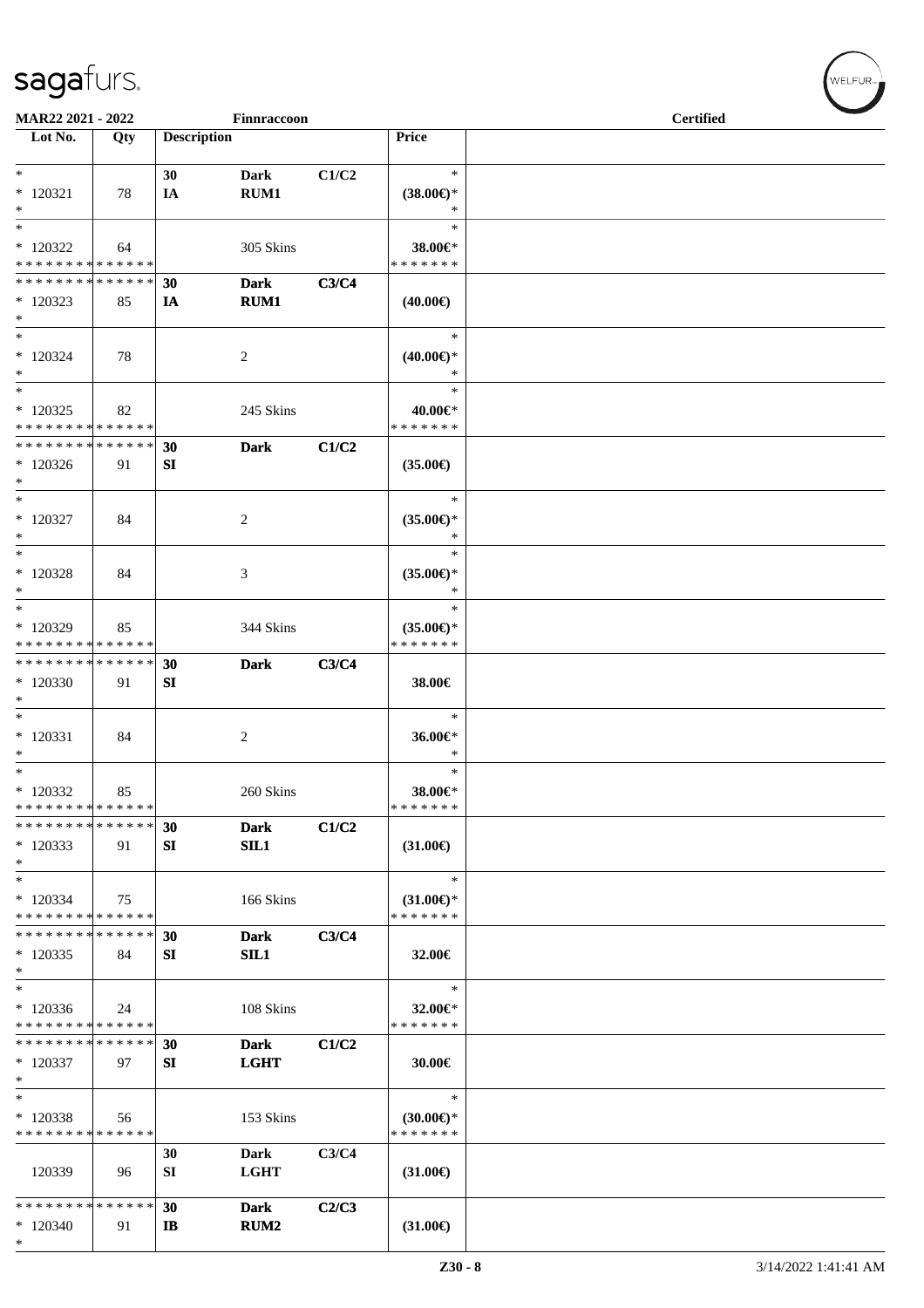| MAR22 2021 - 2022             |             |                       | Finnraccoon      |       |                     | <b>Certified</b> |
|-------------------------------|-------------|-----------------------|------------------|-------|---------------------|------------------|
| Lot No.                       | Qty         | <b>Description</b>    |                  |       | Price               |                  |
|                               |             |                       |                  |       |                     |                  |
| $*$                           |             | 30                    | <b>Dark</b>      | C2/C3 | $\ast$              |                  |
| $*120341$                     | 46          | $\mathbf{I}$ <b>B</b> | RUM <sub>2</sub> |       | $(31.00\epsilon)$ * |                  |
| * * * * * * * * * * * * * *   |             |                       |                  |       | * * * * * * *       |                  |
| * * * * * * * * * * * * * *   |             | 30                    | <b>MED</b>       | C1/C2 |                     |                  |
| $*120342$                     | 79          | <b>SROY</b>           |                  |       | $(56.00\epsilon)$   |                  |
| $*$                           |             |                       |                  |       |                     |                  |
| $*$                           |             |                       |                  |       | $\ast$              |                  |
| $*120343$                     | 66          |                       | 145 Skins        |       | $(56.00ε)$ *        |                  |
| * * * * * * * * * * * * * *   |             |                       |                  |       | * * * * * * *       |                  |
| * * * * * * * * * * * * * * * |             | 30                    | <b>MED</b>       | C3/C4 |                     |                  |
| $*120344$                     | 79          | <b>SROY</b>           |                  |       | $(58.00\epsilon)$   |                  |
| $*$                           |             |                       |                  |       |                     |                  |
| $\ast$                        |             |                       |                  |       | $\ast$              |                  |
| $*120345$                     | 75          |                       | 154 Skins        |       | $(58.00\epsilon)$ * |                  |
| * * * * * * * * * * * * * *   |             |                       |                  |       | * * * * * * *       |                  |
| ******** <mark>******</mark>  |             | 30                    | <b>MED</b>       | C1/C2 |                     |                  |
| $*120346$                     | 85          | <b>SAGA</b>           |                  |       | 46.00€              |                  |
| $*$                           |             |                       |                  |       |                     |                  |
| $*$                           |             |                       |                  |       | $\ast$              |                  |
| $*120347$                     | 78          |                       | 2                |       | 46.00€*             |                  |
| $*$                           |             |                       |                  |       | $\ast$              |                  |
| $*$                           |             |                       |                  |       | $\ast$              |                  |
| $*120348$                     | 78          |                       | 3                |       | 46.00€*             |                  |
| $*$                           |             |                       |                  |       | $\ast$              |                  |
| $*$                           |             |                       |                  |       | $\ast$              |                  |
| * 120349                      | 80          |                       | 321 Skins        |       | $(46.00\epsilon)$ * |                  |
| * * * * * * * * * * * * * *   |             |                       |                  |       | * * * * * * *       |                  |
| * * * * * * * * * * * * * *   |             | 30                    | <b>MED</b>       | C3/C4 |                     |                  |
| $*120350$                     | 85          | <b>SAGA</b>           |                  |       | 48.00€              |                  |
| $*$                           |             |                       |                  |       |                     |                  |
| $*$                           |             |                       |                  |       | $\ast$              |                  |
| $* 120351$                    | 78          |                       | $\overline{c}$   |       | 48.00€*             |                  |
| $*$                           |             |                       |                  |       | $\ast$              |                  |
| $*$                           |             |                       |                  |       | $\ast$              |                  |
| $*120352$                     | 78          |                       | 3                |       | 48.00€*             |                  |
| $\ast$                        |             |                       |                  |       | $\ast$              |                  |
| $\ast$                        |             |                       |                  |       | $\ast$              |                  |
| $*120353$                     | 78          |                       | 4                |       | 48.00€*             |                  |
| $\ast$                        |             |                       |                  |       | ∗                   |                  |
| $\ast$                        |             |                       |                  |       | $\ast$              |                  |
| $*120354$                     | 34          |                       | 353 Skins        |       | 48.00€*             |                  |
| * * * * * * * * * * * * * *   |             |                       |                  |       | * * * * * * *       |                  |
| * * * * * * * * * * * * * *   |             | 30                    | <b>MED</b>       | C1/C2 |                     |                  |
| $*120355$                     | 85          | <b>SAGA</b>           | SIL1             |       | 41.00€              |                  |
| $*$                           |             |                       |                  |       |                     |                  |
| $\ast$                        |             |                       |                  |       | $\ast$              |                  |
| $*120356$                     | 74          |                       | 159 Skins        |       | 41.00€*             |                  |
| * * * * * * * * * * * * * *   |             |                       |                  |       | * * * * * * *       |                  |
| * * * * * * * * * * * * * *   |             | 30                    | $\bf MED$        | C3/C4 |                     |                  |
| $*120357$                     | 85          | <b>SAGA</b>           | SIL1             |       | $(42.00\epsilon)$   |                  |
| $*$                           |             |                       |                  |       |                     |                  |
| $\ast$                        |             |                       |                  |       | $\ast$              |                  |
| $*120358$                     | 76          |                       | 161 Skins        |       | 42.00€*             |                  |
| * * * * * * * * * * * * * *   |             |                       |                  |       | * * * * * * *       |                  |
| * * * * * * * *               | * * * * * * | 30                    | <b>MED</b>       | C1/C2 |                     |                  |
| * 120359                      | 91          | <b>SAGA</b>           | <b>LGHT</b>      |       | $(38.00\epsilon)$   |                  |
| $\ast$                        |             |                       |                  |       |                     |                  |
| $\ast$                        |             |                       |                  |       | $\ast$              |                  |
| $*120360$                     | 64          |                       | 155 Skins        |       | $(38.00€)$ *        |                  |
| * * * * * * * * * * * * * *   |             |                       |                  |       | * * * * * * *       |                  |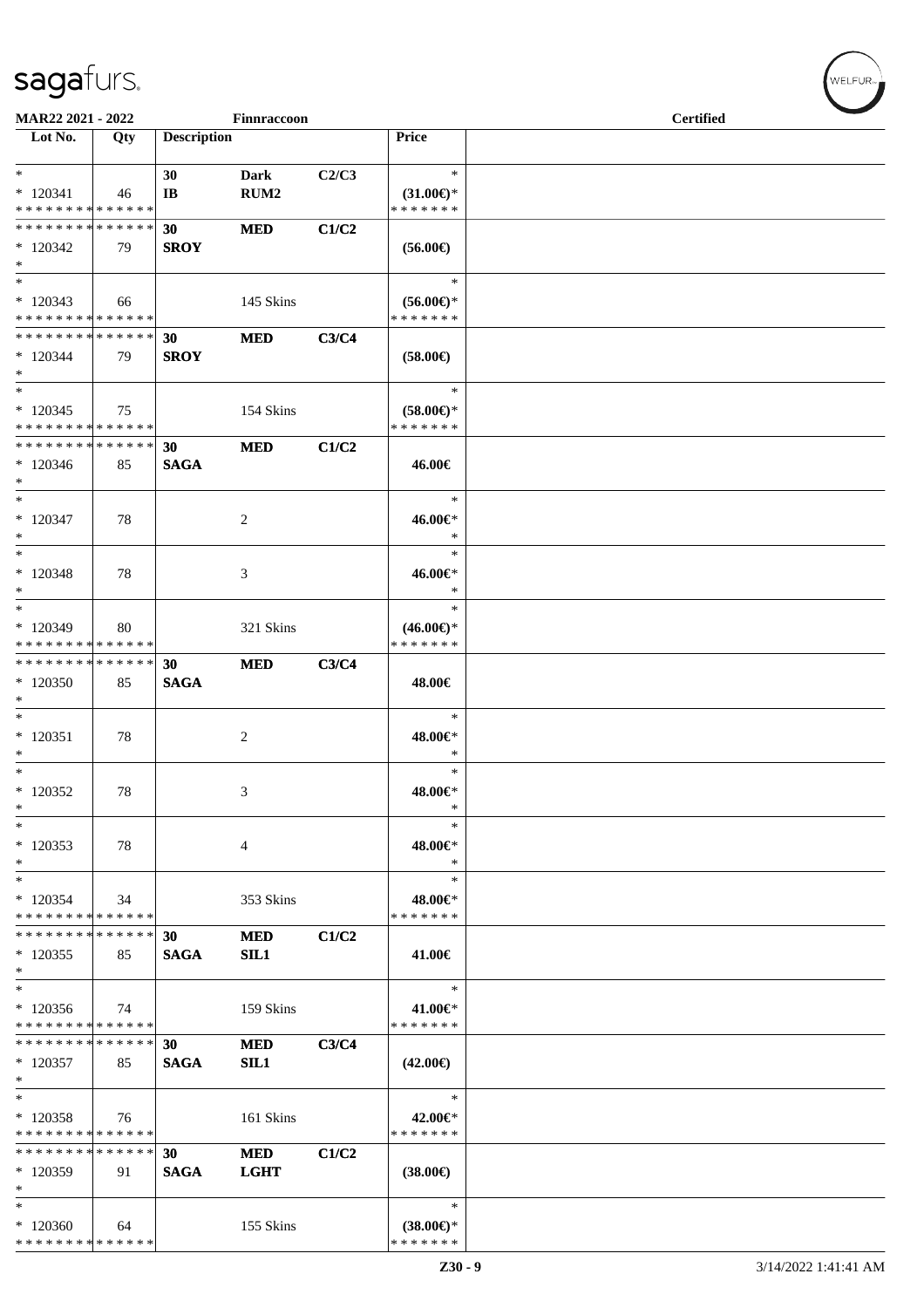| MAR22 2021 - 2022                                  |     |                                | Finnraccoon               |       |                                                | <b>Certified</b> |  |
|----------------------------------------------------|-----|--------------------------------|---------------------------|-------|------------------------------------------------|------------------|--|
| Lot No.                                            | Qty | <b>Description</b>             |                           |       | <b>Price</b>                                   |                  |  |
| * * * * * * * * * * * * * *<br>$*120361$<br>$\ast$ | 91  | 30 <sup>°</sup><br><b>SAGA</b> | <b>MED</b><br><b>LGHT</b> | C3/C4 | $(40.00\epsilon)$                              |                  |  |
| $\ast$<br>$*120362$<br>* * * * * * * * * * * * * * | 56  |                                | 147 Skins                 |       | $\ast$<br>40.00€*<br>* * * * * * *             |                  |  |
| * * * * * * * * * * * * * *<br>$*120363$<br>$\ast$ | 73  | 30<br>IA                       | <b>MED</b><br>RUM1        | C1/C2 | 38.00€                                         |                  |  |
| $\ast$<br>$*120364$<br>* * * * * * * * * * * * * * | 24  |                                | 97 Skins                  |       | $\ast$<br>38.00€*<br>* * * * * * *             |                  |  |
| 120365                                             | 63  | 30<br>IA                       | $\bf MED$<br>RUM1         | C3/C4 | 40.00€                                         |                  |  |
| * * * * * * * * * * * * * *<br>$*120366$<br>$\ast$ | 91  | 30<br>SI                       | <b>MED</b>                | C1/C2 | $(35.00\epsilon)$                              |                  |  |
| $\ast$<br>$*120367$<br>$\ast$                      | 84  |                                | $\overline{c}$            |       | $\ast$<br>$(35.00\epsilon)$ *<br>$\ast$        |                  |  |
| $\ast$<br>$*120368$<br>$\ast$                      | 84  |                                | 3                         |       | $\ast$<br>$(35.00\epsilon)$ *<br>$\ast$        |                  |  |
| $\ast$<br>$*120369$<br>* * * * * * * * * * * * * * | 63  |                                | 322 Skins                 |       | $\ast$<br>$(35.00\epsilon)$ *<br>* * * * * * * |                  |  |
| * * * * * * * * * * * * * *<br>$*120370$<br>$\ast$ | 91  | 30<br>SI                       | <b>MED</b>                | C3/C4 | 36.00€                                         |                  |  |
| $\ast$<br>$*120371$<br>$\ast$                      | 84  |                                | $\overline{2}$            |       | $\ast$<br>36.00€*<br>$\ast$                    |                  |  |
| $\ast$<br>$*$ 120372<br>$\ast$                     | 84  |                                | 3                         |       | $\ast$<br>36.00€*<br>$\ast$                    |                  |  |
| $\ast$<br>$*120373$<br>* * * * * * * * * * * * * * | 25  |                                | 284 Skins                 |       | $\ast$<br>37.00€*<br>* * * * * * *             |                  |  |
| * * * * * * * * * * * * * *<br>$*120374$<br>$\ast$ | 91  | 30<br>SI                       | <b>MED</b><br>SIL1        | C1/C2 | 31.00€                                         |                  |  |
| $\ast$<br>$*120375$<br>$\ast$                      | 84  |                                | 2                         |       | $\ast$<br>31.00€*<br>$\ast$                    |                  |  |
| $\ast$<br>$*120376$<br>* * * * * * * * * * * * * * | 35  |                                | 210 Skins                 |       | $\ast$<br>30.00€*<br>* * * * * * *             |                  |  |
| * * * * * * * * * * * * * *<br>$*120377$<br>$\ast$ | 83  | 30<br>SI                       | <b>MED</b><br>SIL1        | C3/C4 | 32.00€                                         |                  |  |
| $\ast$<br>* 120378<br>* * * * * * * * * * * * * *  | 24  |                                | 107 Skins                 |       | $\ast$<br>33.00€*<br>* * * * * * *             |                  |  |
| * * * * * * * * * * * * * *<br>$*120379$<br>$\ast$ | 97  | 30<br>SI                       | <b>MED</b><br><b>LGHT</b> | C1/C2 | $(30.00\epsilon)$                              |                  |  |
| $\ast$<br>* 120380<br>* * * * * * * * * * * * * *  | 27  |                                | 124 Skins                 |       | $\ast$<br>$(30.00\epsilon)$ *<br>* * * * * * * |                  |  |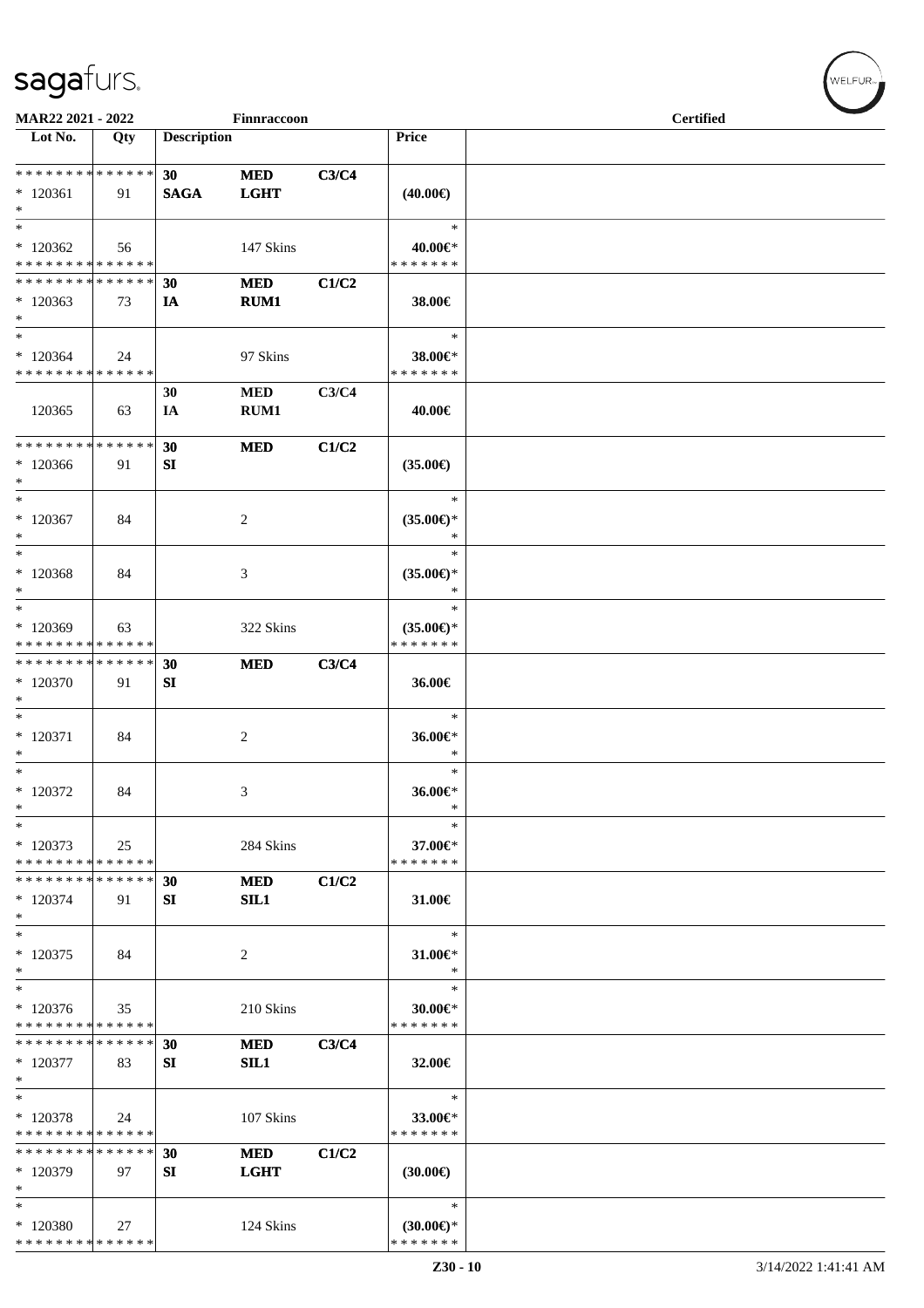| MAR22 2021 - 2022                                                |     |                    | Finnraccoon                       |             |                                                | <b>Certified</b> |
|------------------------------------------------------------------|-----|--------------------|-----------------------------------|-------------|------------------------------------------------|------------------|
| Lot No.                                                          | Qty | <b>Description</b> |                                   |             | Price                                          |                  |
| 120381                                                           | 80  | 30<br>SI           | <b>MED</b><br><b>LGHT</b>         | C3/C4       | $(31.00\epsilon)$                              |                  |
| 120382                                                           | 89  | 30<br>IB           | MED/PAL C2/C3<br>RUM <sub>2</sub> |             | 31.00€                                         |                  |
| 120383                                                           | 58  | 30<br>IA           | MED/PAL C2/C3<br>RUM1             | <b>HEAV</b> | 45.00€                                         |                  |
| 120384                                                           | 40  | 30<br><b>SROY</b>  | MED/PAL C2/C3<br><b>LGHT</b>      |             | $(48.00\epsilon)$                              |                  |
| * * * * * * * * * * * * * *<br>$*120385$<br>$\ast$               | 73  | 30<br><b>SROY</b>  | MED/PAL C2/C3<br>SIL1             |             | 56.00€                                         |                  |
| $\ast$<br>$*120386$<br>* * * * * * * * * * * * * *               | 24  |                    | 97 Skins                          |             | $\ast$<br>55.00€*<br>* * * * * * *             |                  |
| * * * * * * * * * * * * * *<br>$*$ 120387<br>$\ast$              | 66  | 30<br><b>SROY</b>  | <b>PALE</b>                       | C2/C3       | 54.00€                                         |                  |
| $\ast$<br>* 120388<br>* * * * * * * * <mark>* * * * * * *</mark> | 24  |                    | 90 Skins                          |             | $\ast$<br>54.00€*<br>* * * * * * *             |                  |
| 120389                                                           | 73  | 30<br><b>SAGA</b>  | <b>PALE</b>                       | C1/C2       | 57.00€                                         |                  |
| 120390                                                           | 27  | 30<br><b>SAGA</b>  | <b>PALE</b>                       | C3/C4       | $(46.00\epsilon)$                              |                  |
| * * * * * * * * * * * * * *<br>$*$ 120391<br>$\ast$              | 85  | 30<br><b>SAGA</b>  | <b>PALE</b><br>SL1                | C2/C3       | 38.00€                                         |                  |
| $\ast$<br>* 120392<br>* * * * * * * * * * * * * *                | 25  |                    | 110 Skins                         |             | $\ast$<br>38.00€*<br>*******                   |                  |
| * * * * * * * * * * * * * *<br>$*120393$<br>$\ast$               | 91  | 30<br><b>SAGA</b>  | <b>PALE</b><br><b>LGHT</b>        | C2/C3       | $(37.00\epsilon)$                              |                  |
| $\ast$<br>* 120394<br>* * * * * * * * * * * * * *                | 82  |                    | 173 Skins                         |             | $\ast$<br>$(37.00\epsilon)$ *<br>* * * * * * * |                  |
| 120395                                                           | 73  | 30<br>IA           | <b>PALE</b><br>RUM1               | C2/C3       | 36.00€                                         |                  |
| * * * * * * * * * * * * * *<br>$*120396$<br>$\ast$               | 91  | 30<br>SI           | <b>PALE</b>                       | C1/C2       | 33.00€                                         |                  |
| $\ast$<br>* 120397<br>* * * * * * * * * * * * * *                | 29  |                    | 120 Skins                         |             | $\ast$<br>33.00€*<br>* * * * * * *             |                  |
| * * * * * * * * * * * * * *<br>* 120398<br>$\ast$                | 91  | 30<br>SI           | <b>PALE</b>                       | C3/C4       | 34.00€                                         |                  |
| $\ast$<br>* 120399<br>$\ast$                                     | 69  |                    | 2                                 |             | ∗<br>34.00€*<br>∗                              |                  |
| $*$<br>$*120400$<br>* * * * * * * * * * * * * *                  | 24  |                    | 184 Skins                         |             | $\ast$<br>34.00€*<br>* * * * * * *             |                  |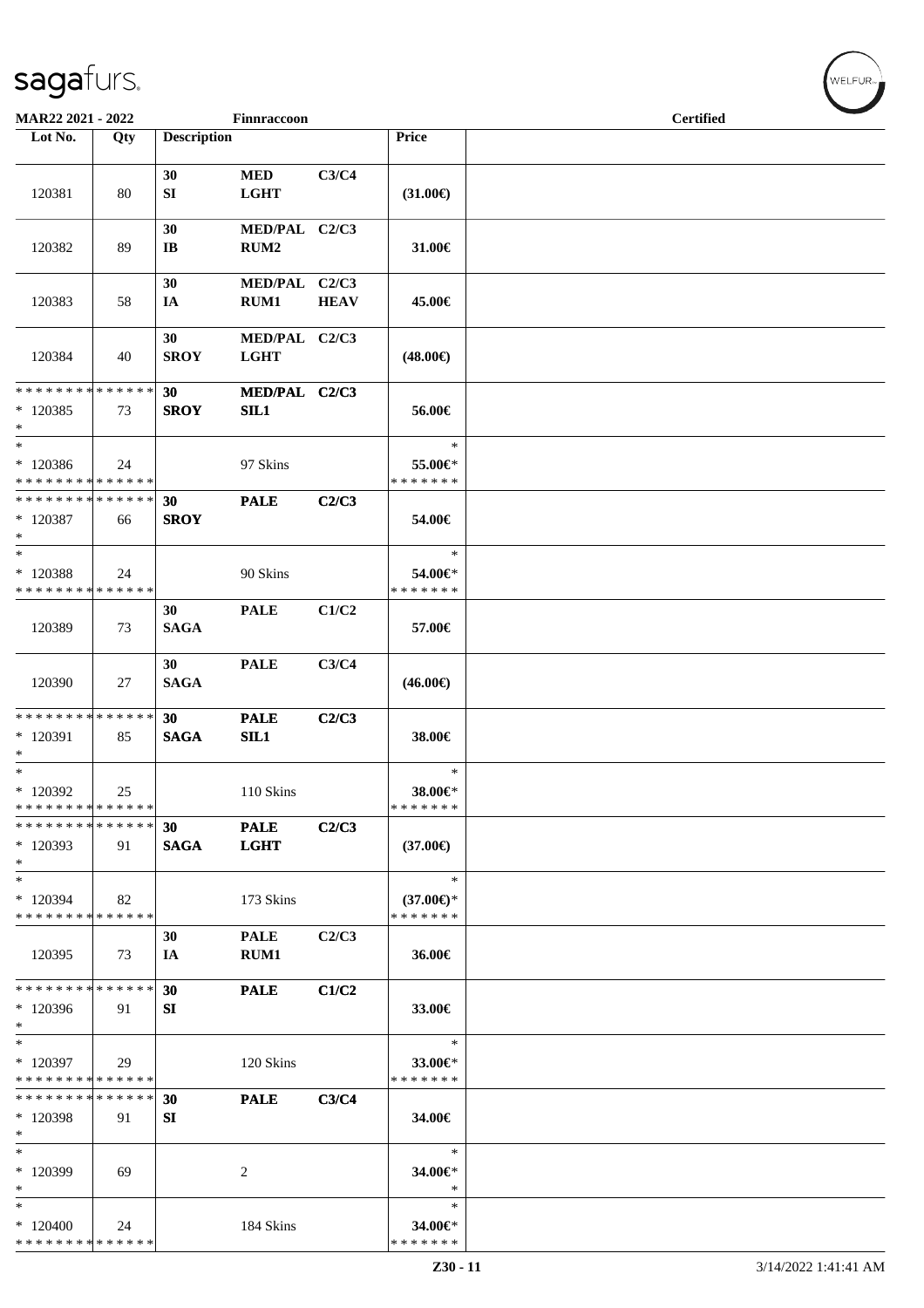| ◡                 |     |                    |                    |       |                   |                  |
|-------------------|-----|--------------------|--------------------|-------|-------------------|------------------|
| MAR22 2021 - 2022 |     |                    | <b>Finnraccoon</b> |       |                   | <b>Certified</b> |
| Lot No.           | Qty | <b>Description</b> |                    |       | <b>Price</b>      |                  |
|                   |     | 30                 | <b>PALE</b>        | C1/C2 |                   |                  |
| 120401            | 102 | <b>SI</b>          | <b>SIL1</b>        |       | 31.00€            |                  |
|                   |     | 30                 | <b>PALE</b>        | C3/C4 |                   |                  |
| 120402            | 78  | <b>SI</b>          | <b>SIL1</b>        |       | 31.00€            |                  |
|                   |     | 30                 | <b>PALE</b>        | C2/C3 |                   |                  |
| 120403            | 91  | <b>SI</b>          | <b>LGHT</b>        |       | $(29.00\epsilon)$ |                  |
|                   |     | 30                 | <b>ALL</b>         | C2/C3 |                   |                  |
| 120404            | 59  | $\mathbf{I}$       |                    |       | $(23.00\epsilon)$ |                  |
|                   |     |                    |                    |       |                   |                  |

 $w$ ELFUR<sub>m</sub>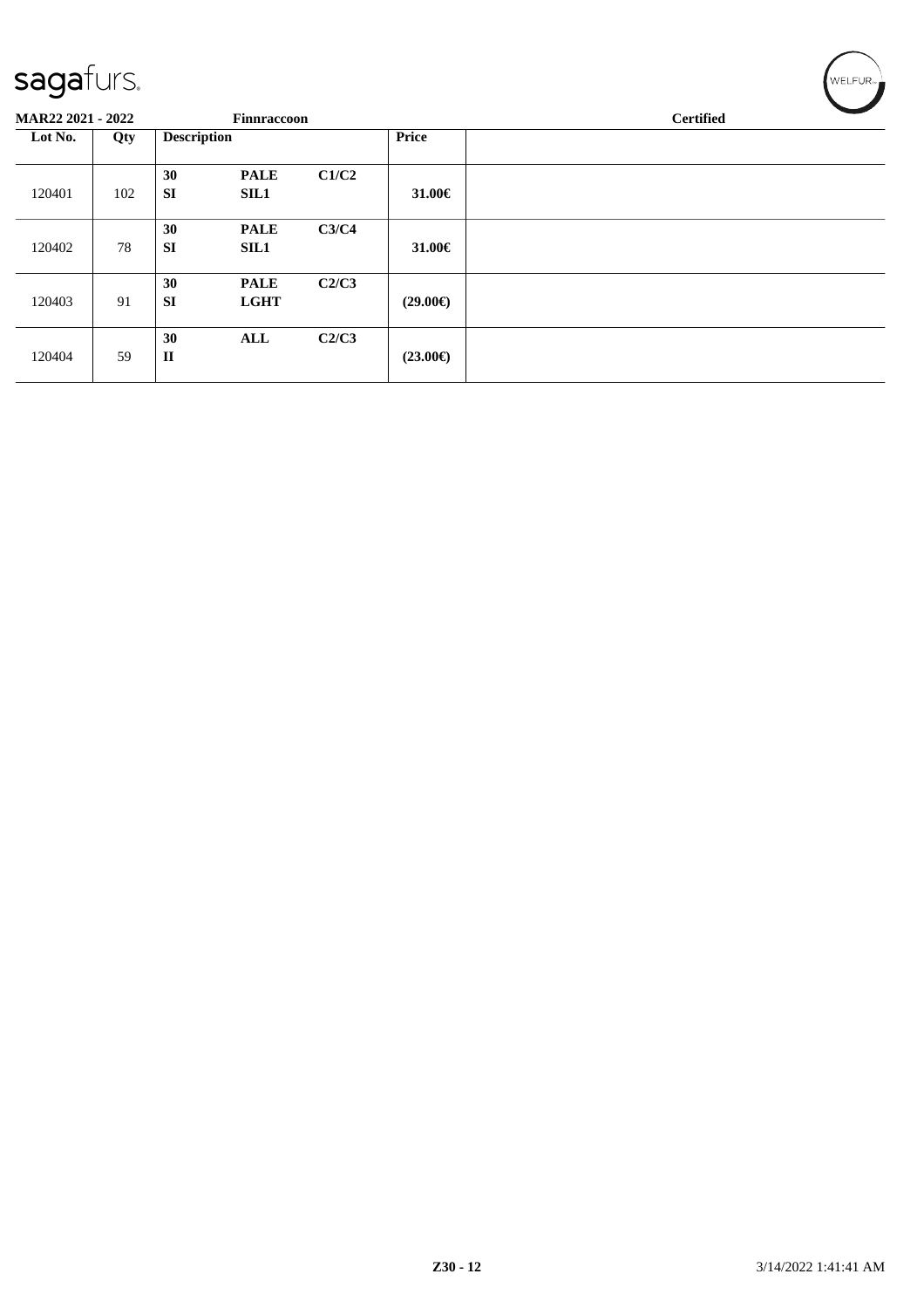|                                                     | MAR22 2021 - 2022<br>Finnraccoon |                    |                                       |       |                                                | <b>Certified</b> |
|-----------------------------------------------------|----------------------------------|--------------------|---------------------------------------|-------|------------------------------------------------|------------------|
| $\overline{\phantom{1}}$ Lot No.                    | Qty                              | <b>Description</b> |                                       |       | Price                                          |                  |
| ******** <mark>******</mark><br>$*120461$<br>$\ast$ | 85                               | 20<br><b>SROY</b>  | $\boldsymbol{\mathrm{XD}}$            | C1/C2 | $(38.00\epsilon)$                              |                  |
| $\ast$<br>$*120462$<br>$\ast$                       | 78                               |                    | $\sqrt{2}$                            |       | $\ast$<br>38.00€*<br>$\ast$                    |                  |
| $\ast$<br>$*120463$<br>$\ast$                       | 78                               |                    | 3                                     |       | $\ast$<br>$(38.00\in)^\ast$<br>$\ast$          |                  |
| $\ast$<br>$*120464$<br>$\ast$                       | $78\,$                           |                    | $\overline{4}$                        |       | $\ast$<br>$(38.00\epsilon)$ *<br>$\ast$        |                  |
| $\ast$<br>$*120465$<br>$\ast$                       | 78                               |                    | $\sqrt{5}$                            |       | $\ast$<br>$(38.00\epsilon)$ *<br>$\ast$        |                  |
| $\ast$<br>$*120466$<br>* * * * * * * * * * * * * *  | 57                               |                    | 454 Skins                             |       | $\ast$<br>38.00€*<br>* * * * * * *             |                  |
| ******** <mark>******</mark><br>$*120467$<br>$\ast$ | 85                               | 20<br><b>SROY</b>  | $\mathbf{X}\mathbf{D}$                | C3/C4 | $(40.00\epsilon)$                              |                  |
| $*$<br>$*120468$<br>$\ast$                          | 78                               |                    | $\overline{c}$                        |       | $\ast$<br>$(40.00\epsilon)$ *<br>$\ast$        |                  |
| $\overline{\phantom{0}}$<br>$*120469$<br>$\ast$     | 78                               |                    | 3                                     |       | $\ast$<br>$(40.00\epsilon)$ *<br>$\ast$        |                  |
| $\ast$<br>$*120470$<br>$\ast$                       | 72                               |                    | $\overline{4}$                        |       | $\ast$<br>$(40.00\epsilon)$ *<br>$\ast$        |                  |
| $\ast$<br>$*120471$<br>* * * * * * * * * * * * * *  | 25                               |                    | 338 Skins                             |       | $\ast$<br>$(40.00\epsilon)$ *<br>* * * * * * * |                  |
| 120472                                              | 52                               | 20<br><b>SROY</b>  | $\mathbf{X}\mathbf{D}$<br>SL1         | C1/C2 | $(33.00\epsilon)$                              |                  |
| 120473                                              | 71                               | 20<br><b>SROY</b>  | $\mathbf{X}\mathbf{D}$<br>SL1         | C3/C4 | $(34.00\epsilon)$                              |                  |
| 120474                                              | 59                               | 20<br><b>SROY</b>  | $\mathbf{X}\mathbf{D}$<br><b>LGHT</b> | C2/C3 | $(35.00\epsilon)$                              |                  |
| * * * * * * * * * * * * * *<br>$*120475$<br>$\ast$  | 91                               | 20<br><b>SAGA</b>  | <b>XD</b>                             | C1/C2 | $(33.00\epsilon)$                              |                  |
| $\ast$<br>$*120476$<br>$\ast$                       | 84                               |                    | $\sqrt{2}$                            |       | $\ast$<br>(33.00)<br>$\ast$                    |                  |
| $\overline{\ast}$<br>$*120477$<br>$\ast$            | 84                               |                    | $\mathfrak{Z}$                        |       | $\ast$<br>$(33.00\epsilon)$ *<br>$\ast$        |                  |
| $\ast$<br>$* 120478$<br>$\ast$                      | 84                               |                    | $\overline{4}$                        |       | $\ast$<br>(33.00)<br>$\ast$                    |                  |
| $\ast$<br>$*120479$<br>$\ast$                       | 84                               |                    | 5                                     |       | $\ast$<br>(33.00)<br>$\ast$                    |                  |
| $\ast$<br>$*120480$<br>$\ast$                       | 84                               |                    | 6                                     |       | $\ast$<br>$(33.00\epsilon)$ *<br>$\ast$        |                  |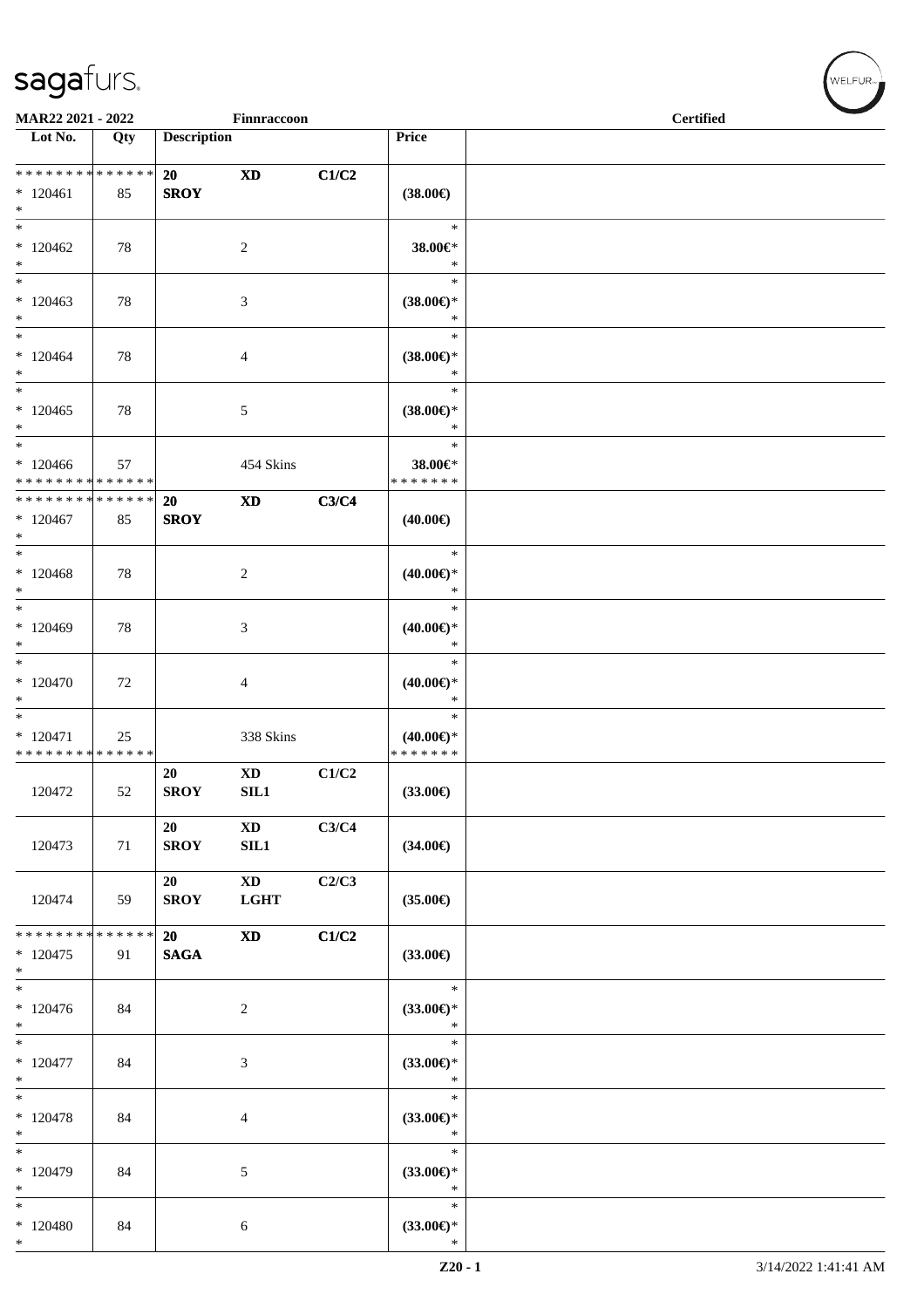|                               | MAR22 2021 - 2022<br>Finnraccoon |                    |                        |       |                     | <b>Certified</b> |  |
|-------------------------------|----------------------------------|--------------------|------------------------|-------|---------------------|------------------|--|
| Lot No.                       | Qty                              | <b>Description</b> |                        |       | Price               |                  |  |
|                               |                                  |                    |                        |       |                     |                  |  |
|                               |                                  |                    |                        |       | $\ast$              |                  |  |
| $*$                           |                                  | 20                 | <b>XD</b>              | C1/C2 |                     |                  |  |
| $* 120481$                    | 61                               | <b>SAGA</b>        |                        |       | $(33.00\epsilon)$ * |                  |  |
| * * * * * * * * * * * * * *   |                                  |                    |                        |       | * * * * * * *       |                  |  |
| ******** <mark>******</mark>  |                                  | 20                 | $\mathbf{X}\mathbf{D}$ | C3/C4 |                     |                  |  |
| $*120482$                     | 91                               | <b>SAGA</b>        |                        |       | 34.00€              |                  |  |
| $*$                           |                                  |                    |                        |       |                     |                  |  |
| $*$                           |                                  |                    |                        |       | $\ast$              |                  |  |
| $*120483$                     | 84                               |                    | 2                      |       | 34.00€*             |                  |  |
| $*$                           |                                  |                    |                        |       | $\ast$              |                  |  |
| $*$                           |                                  |                    |                        |       | $\ast$              |                  |  |
| $*120484$                     | 84                               |                    | 3                      |       | 34.00€*             |                  |  |
| $*$                           |                                  |                    |                        |       | $\ast$              |                  |  |
| $\overline{\ast}$             |                                  |                    |                        |       | $\ast$              |                  |  |
| $*120485$                     | 55                               |                    | 314 Skins              |       | 34.00€*             |                  |  |
| * * * * * * * * * * * * * *   |                                  |                    |                        |       | * * * * * * *       |                  |  |
| * * * * * * * * * * * * * * * |                                  | 20                 | <b>XD</b>              | C1/C2 |                     |                  |  |
| $*120486$                     | 78                               | <b>SAGA</b>        | SL1                    |       | $(29.00\epsilon)$   |                  |  |
| $*$                           |                                  |                    |                        |       |                     |                  |  |
| $*$                           |                                  |                    |                        |       | $\ast$              |                  |  |
| $*120487$                     | 24                               |                    | 102 Skins              |       | $(29.00\epsilon)$ * |                  |  |
| * * * * * * * * * * * * * *   |                                  |                    |                        |       | * * * * * * *       |                  |  |
|                               |                                  | 20                 | $\mathbf{X}\mathbf{D}$ | C3/C4 |                     |                  |  |
| 120488                        | 79                               | <b>SAGA</b>        | SL1                    |       | $(29.50\epsilon)$   |                  |  |
|                               |                                  |                    |                        |       |                     |                  |  |
| * * * * * * * * * * * * * * * |                                  | 20                 | <b>XD</b>              | C1/C2 |                     |                  |  |
| * 120489                      | 97                               | <b>SAGA</b>        | <b>LGHT</b>            |       | $(27.00\epsilon)$   |                  |  |
| $*$                           |                                  |                    |                        |       |                     |                  |  |
| $*$                           |                                  |                    |                        |       | $\ast$              |                  |  |
| * 120490                      | 90                               |                    | 2                      |       | $(27.00\epsilon)$ * |                  |  |
| $\ast$                        |                                  |                    |                        |       | $\ast$              |                  |  |
| $\overline{\phantom{0}}$      |                                  |                    |                        |       | $\ast$              |                  |  |
| $*120491$                     | 90                               |                    | 3                      |       | $(27.00\epsilon)$ * |                  |  |
| $*$                           |                                  |                    |                        |       | $\ast$              |                  |  |
| $*$                           |                                  |                    |                        |       | $\ast$              |                  |  |
| $*120492$                     | 25                               |                    | 302 Skins              |       | $(27.00\epsilon)$ * |                  |  |
| * * * * * * * * * * * * * *   |                                  |                    |                        |       | * * * * * * *       |                  |  |
| * * * * * * * *               | * * * * * *                      | 20                 | <b>XD</b>              | C3/C4 |                     |                  |  |
| $*120493$                     | 97                               | <b>SAGA</b>        | <b>LGHT</b>            |       | $(28.00\epsilon)$   |                  |  |
| $\ast$                        |                                  |                    |                        |       |                     |                  |  |
| $\ast$                        |                                  |                    |                        |       | $\ast$              |                  |  |
| $*120494$                     | 63                               |                    | 160 Skins              |       | $(28.00\epsilon)$ * |                  |  |
| * * * * * * * * * * * * * *   |                                  |                    |                        |       | * * * * * * *       |                  |  |
| * * * * * * * * * * * * * *   |                                  | 20                 | $\mathbf{X}\mathbf{D}$ | C1/C2 |                     |                  |  |
| * 120495                      | 97                               | SI                 |                        |       | $(27.00\epsilon)$   |                  |  |
| $\ast$                        |                                  |                    |                        |       |                     |                  |  |
| $*$                           |                                  |                    |                        |       | $\ast$              |                  |  |
| $*120496$                     | 90                               |                    | 2                      |       | $(27.00\epsilon)$ * |                  |  |
| $*$                           |                                  |                    |                        |       | ∗                   |                  |  |
| $\ast$                        |                                  |                    |                        |       | $\ast$              |                  |  |
| $*120497$                     | 61                               |                    | 248 Skins              |       | $(27.00\epsilon)$ * |                  |  |
| * * * * * * * *               | * * * * * *                      |                    |                        |       | * * * * * * *       |                  |  |
| * * * * * * * *               | ******                           | 20                 | <b>XD</b>              | C3/C4 |                     |                  |  |
| * 120498                      | 97                               | SI                 |                        |       | 28.00€              |                  |  |
| $\ast$                        |                                  |                    |                        |       |                     |                  |  |
| $\ast$                        |                                  |                    |                        |       | $\ast$              |                  |  |
| * 120499                      | 66                               |                    | 163 Skins              |       | 28.00€*             |                  |  |
| * * * * * * * * * * * * * *   |                                  |                    |                        |       | * * * * * * *       |                  |  |
|                               |                                  | 20                 | $\mathbf{X}\mathbf{D}$ | C1/C2 |                     |                  |  |
|                               |                                  | ${\bf SI}$         | <b>LGHT</b>            |       |                     |                  |  |
| 120500                        | 106                              |                    |                        |       | 22.00€              |                  |  |

 $w$ ELFUR-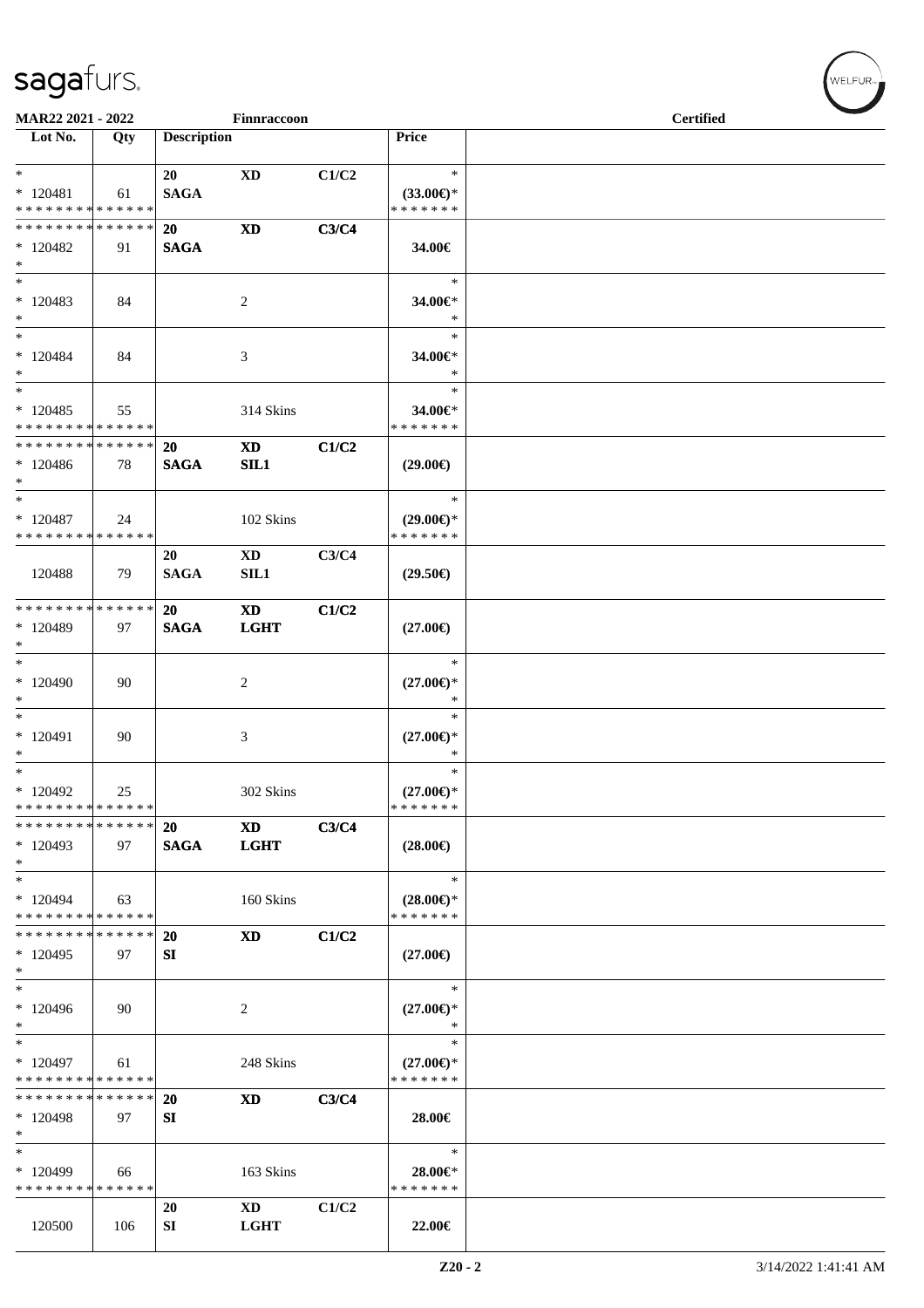| MAR22 2021 - 2022                          |     |                    | Finnraccoon                                                                                          |             |                               | <b>Certified</b> |  |  |  |
|--------------------------------------------|-----|--------------------|------------------------------------------------------------------------------------------------------|-------------|-------------------------------|------------------|--|--|--|
| Lot No.                                    | Qty | <b>Description</b> |                                                                                                      |             | Price                         |                  |  |  |  |
|                                            |     |                    |                                                                                                      |             |                               |                  |  |  |  |
|                                            |     |                    |                                                                                                      |             |                               |                  |  |  |  |
|                                            |     | 20                 | <b>XD</b>                                                                                            | C3/C4       |                               |                  |  |  |  |
| 120501                                     | 60  | SI                 | <b>LGHT</b>                                                                                          |             | 23.00€                        |                  |  |  |  |
|                                            |     |                    |                                                                                                      |             |                               |                  |  |  |  |
|                                            |     | 20                 | $\bold{X}\bold{D}/\bold{D}\bold{K}$                                                                  | C2/C3       |                               |                  |  |  |  |
| 120502                                     | 88  | IA                 | RUM1                                                                                                 | <b>HEAV</b> | 29.00€                        |                  |  |  |  |
| * * * * * * * * * * * * * *                |     | 20                 |                                                                                                      |             |                               |                  |  |  |  |
| $*120503$                                  | 77  | <b>IA</b>          | XD/DK<br>RUM1                                                                                        | C1/C2       | 27.00€                        |                  |  |  |  |
| $\ast$                                     |     |                    |                                                                                                      |             |                               |                  |  |  |  |
| $\ast$                                     |     |                    |                                                                                                      |             | $\ast$                        |                  |  |  |  |
| $*120504$                                  | 24  |                    | 101 Skins                                                                                            |             | 27.00€*                       |                  |  |  |  |
| * * * * * * * * * * * * * *                |     |                    |                                                                                                      |             | * * * * * * *                 |                  |  |  |  |
|                                            |     | 20                 | $\bold{X}\bold{D}/\bold{D}\bold{K}$                                                                  | C3/C4       |                               |                  |  |  |  |
| 120505                                     | 62  | IA                 | RUM1                                                                                                 |             | 28.00€                        |                  |  |  |  |
|                                            |     |                    |                                                                                                      |             |                               |                  |  |  |  |
| * * * * * * * * * * * * * *                |     | 20                 | XD/DK                                                                                                | C1/C2       |                               |                  |  |  |  |
| $*120506$                                  | 97  | SI                 | SL1                                                                                                  |             | $(27.00\epsilon)$             |                  |  |  |  |
| $\ast$                                     |     |                    |                                                                                                      |             |                               |                  |  |  |  |
| $\ast$                                     |     |                    |                                                                                                      |             | $\ast$                        |                  |  |  |  |
| $*$ 120507                                 | 90  |                    | $\overline{c}$                                                                                       |             | $(27.00\epsilon)$ *           |                  |  |  |  |
| $\ast$                                     |     |                    |                                                                                                      |             | $\ast$                        |                  |  |  |  |
| $\ast$                                     |     |                    |                                                                                                      |             | $\ast$                        |                  |  |  |  |
| $*120508$                                  | 90  |                    | 3                                                                                                    |             | $(27.00\epsilon)$ *           |                  |  |  |  |
| $\ast$                                     |     |                    |                                                                                                      |             | $\ast$                        |                  |  |  |  |
| $\ast$                                     |     |                    |                                                                                                      |             | $\ast$                        |                  |  |  |  |
| * 120509                                   | 90  |                    | $\overline{4}$                                                                                       |             | $(27.00\epsilon)$ *           |                  |  |  |  |
| $\ast$                                     |     |                    |                                                                                                      |             | $\ast$                        |                  |  |  |  |
| $\ast$                                     |     |                    |                                                                                                      |             | $\ast$                        |                  |  |  |  |
| $*120510$                                  | 55  |                    | 422 Skins                                                                                            |             | $(27.00\epsilon)$ *           |                  |  |  |  |
| * * * * * * * * * * * * * *                |     |                    |                                                                                                      |             | * * * * * * *                 |                  |  |  |  |
| * * * * * * * * * * * * * *                |     | <b>20</b>          | XD/DK                                                                                                | C3/C4       |                               |                  |  |  |  |
| $* 120511$<br>$\ast$                       | 97  | ${\bf S}{\bf I}$   | SL1                                                                                                  |             | $(28.00\in)$                  |                  |  |  |  |
| $\ast$                                     |     |                    |                                                                                                      |             | $\ast$                        |                  |  |  |  |
| $*120512$                                  | 80  |                    | 177 Skins                                                                                            |             | $(28.00\epsilon)$ *           |                  |  |  |  |
| * * * * * * * * <mark>* * * * * * *</mark> |     |                    |                                                                                                      |             | * * * * * * *                 |                  |  |  |  |
| * * * * * * * * * * * * * *                |     | 20                 | $\boldsymbol{\text{X}}\boldsymbol{\text{D}}\boldsymbol{/}\boldsymbol{\text{D}}\boldsymbol{\text{K}}$ | C2/C3       |                               |                  |  |  |  |
| $*120513$                                  | 91  | $\mathbf{I}$       | RUM2                                                                                                 |             | 22.00€                        |                  |  |  |  |
| $\ast$                                     |     |                    |                                                                                                      |             |                               |                  |  |  |  |
| $\overline{\phantom{a}}$                   |     |                    |                                                                                                      |             | $\ast$                        |                  |  |  |  |
| $*120514$                                  | 24  |                    | 115 Skins                                                                                            |             | $(21.00\epsilon)$ *           |                  |  |  |  |
| * * * * * * * * * * * * * *                |     |                    |                                                                                                      |             | * * * * * * *                 |                  |  |  |  |
|                                            |     | 20                 | <b>Dark</b>                                                                                          | C1/C2       |                               |                  |  |  |  |
| 120515                                     | 75  | <b>SROY</b>        |                                                                                                      |             | 43.00€                        |                  |  |  |  |
|                                            |     |                    |                                                                                                      |             |                               |                  |  |  |  |
|                                            |     | 20                 | <b>Dark</b>                                                                                          | C3/C4       |                               |                  |  |  |  |
| 120516                                     | 88  | <b>SROY</b>        |                                                                                                      |             | $(42.00\epsilon)$             |                  |  |  |  |
|                                            |     |                    |                                                                                                      |             |                               |                  |  |  |  |
| * * * * * * * * * * * * * *                |     | 20                 | <b>Dark</b>                                                                                          | C1/C2       |                               |                  |  |  |  |
| $* 120517$                                 | 91  | <b>SAGA</b>        |                                                                                                      |             | $(34.00\epsilon)$             |                  |  |  |  |
| $\ast$                                     |     |                    |                                                                                                      |             |                               |                  |  |  |  |
| $\ast$                                     |     |                    |                                                                                                      |             | $\ast$                        |                  |  |  |  |
| $* 120518$                                 | 84  |                    | 2                                                                                                    |             | 34.00€*                       |                  |  |  |  |
| $\ast$                                     |     |                    |                                                                                                      |             | $\ast$                        |                  |  |  |  |
| $\ast$                                     |     |                    |                                                                                                      |             | $\ast$                        |                  |  |  |  |
| $*120519$                                  | 84  |                    | $\mathfrak{Z}$                                                                                       |             | $(34.00\epsilon)$ *           |                  |  |  |  |
| $\ast$<br>$\ast$                           |     |                    |                                                                                                      |             | $\ast$<br>$\ast$              |                  |  |  |  |
|                                            |     |                    |                                                                                                      |             |                               |                  |  |  |  |
| $*120520$<br>$\ast$                        | 65  |                    | 4                                                                                                    |             | $(34.00\epsilon)$ *<br>$\ast$ |                  |  |  |  |
|                                            |     |                    |                                                                                                      |             |                               |                  |  |  |  |

√<br>WELFUR<sub>™</sub>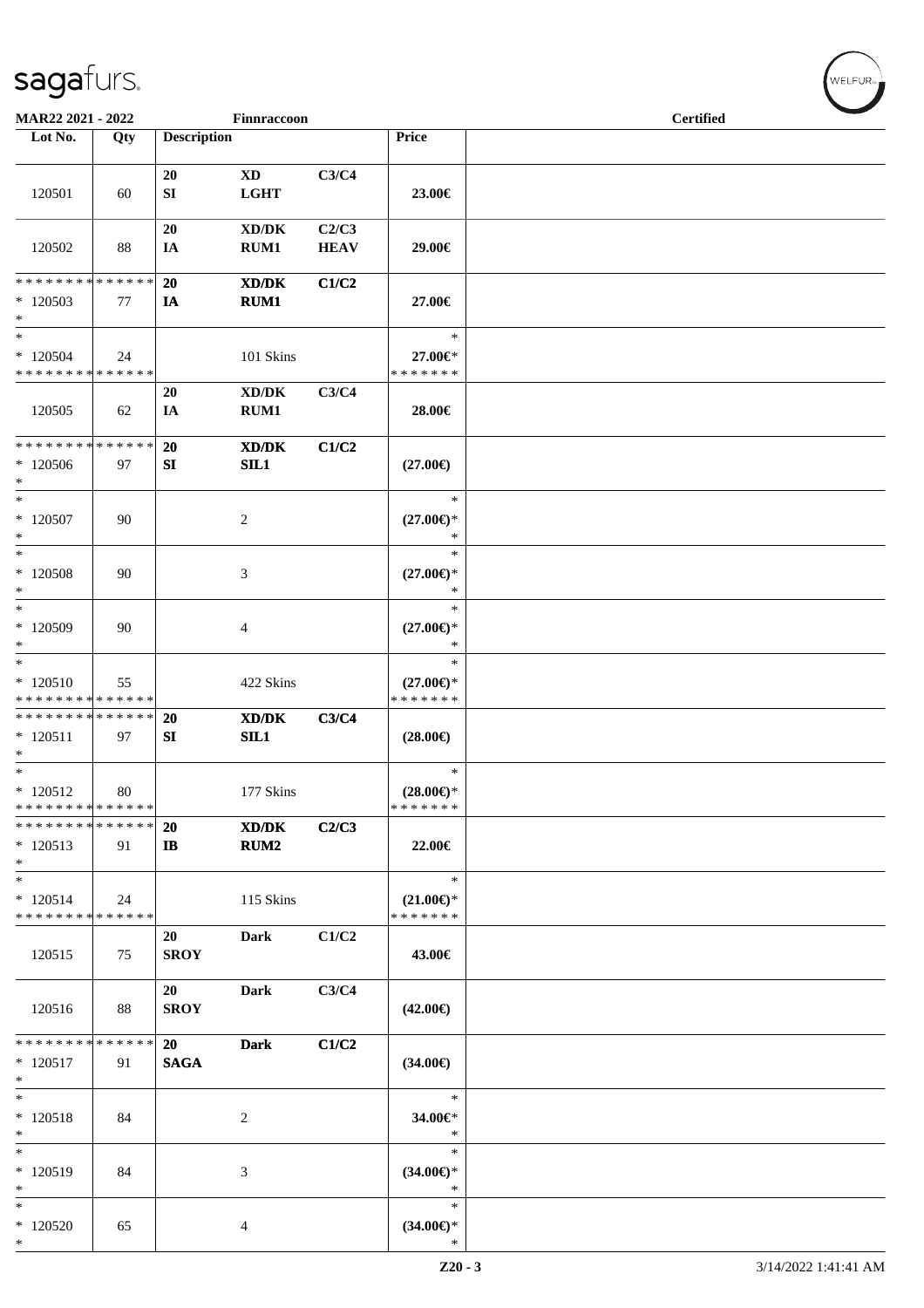| MAR22 2021 - 2022               |     |                    | Finnraccoon    |       |                     | <b>Certified</b> |  |  |
|---------------------------------|-----|--------------------|----------------|-------|---------------------|------------------|--|--|
| Lot No.                         | Qty | <b>Description</b> |                |       | Price               |                  |  |  |
|                                 |     |                    |                |       |                     |                  |  |  |
| $*$                             |     | 20                 | <b>Dark</b>    | C1/C2 | $\ast$              |                  |  |  |
| $* 120521$                      | 24  | <b>SAGA</b>        |                |       | $(34.00\epsilon)$ * |                  |  |  |
| * * * * * * * * * * * * * *     |     |                    |                |       | * * * * * * *       |                  |  |  |
| * * * * * * * * * * * * * *     |     | 20                 | <b>Dark</b>    | C3/C4 |                     |                  |  |  |
| $*120522$                       | 91  | <b>SAGA</b>        |                |       | 35.00€              |                  |  |  |
| $*$                             |     |                    |                |       |                     |                  |  |  |
| $*$                             |     |                    |                |       | $\ast$              |                  |  |  |
| $*120523$                       | 84  |                    | $\overline{c}$ |       | 35.00€*             |                  |  |  |
| $\ast$                          |     |                    |                |       | $\ast$              |                  |  |  |
| $*$                             |     |                    |                |       | $\ast$              |                  |  |  |
| $*120524$                       | 84  |                    | 3              |       | 35.00€*             |                  |  |  |
| $*$<br>$\overline{\phantom{1}}$ |     |                    |                |       | $\ast$              |                  |  |  |
|                                 |     |                    |                |       | $\ast$              |                  |  |  |
| $*120525$                       | 84  |                    | 4              |       | 35.00€*<br>$\ast$   |                  |  |  |
| $*$<br>$*$                      |     |                    |                |       | $\ast$              |                  |  |  |
| $*120526$                       |     |                    |                |       | 35.00€*             |                  |  |  |
| * * * * * * * * * * * * * *     | 68  |                    | 411 Skins      |       | * * * * * * *       |                  |  |  |
|                                 |     | 20                 | <b>Dark</b>    | C1/C2 |                     |                  |  |  |
| 120527                          | 92  | <b>SAGA</b>        | SL1            |       | $(29.50\epsilon)$   |                  |  |  |
|                                 |     |                    |                |       |                     |                  |  |  |
|                                 |     | 20                 | <b>Dark</b>    | C3/C4 |                     |                  |  |  |
| 120528                          | 88  | <b>SAGA</b>        | SL1            |       | (30.00)             |                  |  |  |
|                                 |     |                    |                |       |                     |                  |  |  |
| * * * * * * * * * * * * * * *   |     | 20                 | <b>Dark</b>    | C1/C2 |                     |                  |  |  |
| * 120529                        | 97  | <b>SAGA</b>        | <b>LGHT</b>    |       | 28.00€              |                  |  |  |
| $\ast$                          |     |                    |                |       |                     |                  |  |  |
| $*$                             |     |                    |                |       | $\ast$              |                  |  |  |
| $*120530$                       | 90  |                    | 2              |       | 28.00€*             |                  |  |  |
| $\ast$                          |     |                    |                |       | $\ast$              |                  |  |  |
| $\overline{\phantom{0}}$        |     |                    |                |       | $\ast$              |                  |  |  |
| $* 120531$                      | 90  |                    | 3              |       | 28.00€*             |                  |  |  |
| $*$                             |     |                    |                |       | $\ast$              |                  |  |  |
| $*$                             |     |                    |                |       | $\ast$              |                  |  |  |
| $*120532$                       | 90  |                    | 4              |       | 28.00€*             |                  |  |  |
| $\ast$                          |     |                    |                |       | $\ast$              |                  |  |  |
| $\ast$                          |     |                    |                |       | $\ast$              |                  |  |  |
| $*120533$                       | 92  |                    | 459 Skins      |       | 28.00€*             |                  |  |  |
| * * * * * * * * * * * * * *     |     |                    |                |       | * * * * * * *       |                  |  |  |
| * * * * * * * * * * * * * *     |     | 20                 | <b>Dark</b>    | C3/C4 |                     |                  |  |  |
| * 120534                        | 97  | <b>SAGA</b>        | <b>LGHT</b>    |       | 29.00€              |                  |  |  |
| $*$                             |     |                    |                |       |                     |                  |  |  |
| $*$                             |     |                    |                |       | $\ast$              |                  |  |  |
| $*120535$                       | 90  |                    | 2              |       | 29.00€*             |                  |  |  |
| $\ast$<br>$*$                   |     |                    |                |       | $\ast$<br>$\ast$    |                  |  |  |
|                                 |     |                    |                |       |                     |                  |  |  |
| $*120536$<br>$\ast$             | 90  |                    | 3              |       | 29.00€*<br>$\ast$   |                  |  |  |
| $\ast$                          |     |                    |                |       | $\ast$              |                  |  |  |
| $*120537$                       | 90  |                    |                |       | 29.00€*             |                  |  |  |
| $*$                             |     |                    | 4              |       | $\ast$              |                  |  |  |
| $*$                             |     |                    |                |       | $\ast$              |                  |  |  |
| $*120538$                       | 52  |                    | 419 Skins      |       | 29.00€*             |                  |  |  |
| * * * * * * * * * * * * * *     |     |                    |                |       | * * * * * * *       |                  |  |  |
| * * * * * * * * * * * * * *     |     | 20                 | <b>Dark</b>    | C1/C2 |                     |                  |  |  |
| * 120539                        | 97  | SI                 |                |       | $(28.00\epsilon)$   |                  |  |  |
| $\ast$                          |     |                    |                |       |                     |                  |  |  |
| $\ast$                          |     |                    |                |       | $\ast$              |                  |  |  |
| $*120540$                       | 90  |                    | 2              |       | $(28.00\epsilon)$ * |                  |  |  |
| $*$                             |     |                    |                |       | $\ast$              |                  |  |  |

 $(\forall ELFUR_{\text{max}})$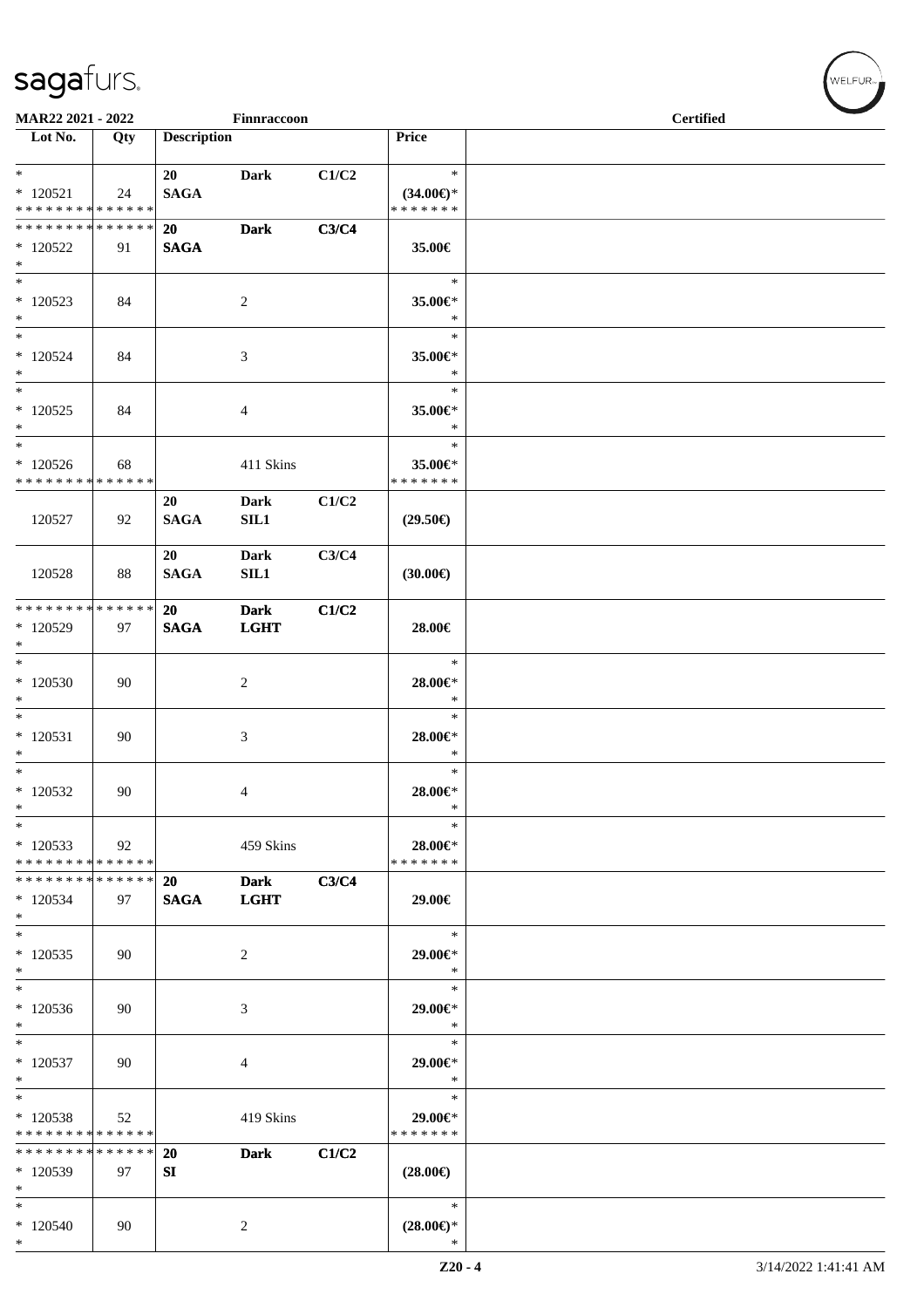| MAR22 2021 - 2022                                   |     |                          | Finnraccoon                |       |                                                | <b>Certified</b> |  |  |  |
|-----------------------------------------------------|-----|--------------------------|----------------------------|-------|------------------------------------------------|------------------|--|--|--|
| Lot No.                                             | Qty | <b>Description</b>       |                            |       | Price                                          |                  |  |  |  |
| $*$<br>$* 120541$<br>$*$                            | 90  | 20<br>SI                 | <b>Dark</b>                | C1/C2 | $\ast$<br>$(28.00\epsilon)$ *<br>$\ast$        |                  |  |  |  |
| $\overline{\phantom{0}}$<br>$*120542$<br>$\ast$     | 90  |                          | 4                          |       | $\ast$<br>$(28.00\epsilon)$ *<br>$\ast$        |                  |  |  |  |
| $\ast$<br>$*120543$<br>$*$                          | 90  |                          | 5                          |       | $\ast$<br>$(28.00\epsilon)$ *<br>$\ast$        |                  |  |  |  |
| $*$<br>$*120544$<br>* * * * * * * * * * * * * *     | 54  |                          | 511 Skins                  |       | $\ast$<br>$(28.00\epsilon)$ *<br>* * * * * * * |                  |  |  |  |
| * * * * * * * * * * * * * * *<br>$*120545$<br>$*$   | 97  | <b>20</b><br>SI          | <b>Dark</b>                | C3/C4 | 29.00€                                         |                  |  |  |  |
| $\overline{\ast}$<br>$*120546$<br>$*$               | 90  |                          | $\overline{c}$             |       | $\ast$<br>29.00€*<br>$\ast$                    |                  |  |  |  |
| $\ast$<br>$* 120547$<br>$*$                         | 90  |                          | 3                          |       | $\ast$<br>29.00€*<br>$\ast$                    |                  |  |  |  |
| $*$<br>$* 120548$<br>$*$                            | 84  |                          | 4                          |       | $\ast$<br>29.00€*<br>$\ast$                    |                  |  |  |  |
| $\ast$<br>$*120549$<br>* * * * * * * * * * * * * *  | 25  |                          | 386 Skins                  |       | $\ast$<br>29.00€*<br>* * * * * * *             |                  |  |  |  |
| * * * * * * * * * * * * * * *<br>$*120550$<br>$*$   | 103 | 20<br>SI                 | <b>Dark</b><br><b>LGHT</b> | C1/C2 | $(23.00\epsilon)$                              |                  |  |  |  |
| $*$<br>$*120551$<br>$\ast$                          | 96  |                          | 2                          |       | $\ast$<br>$(23.00\epsilon)$ *<br>$\ast$        |                  |  |  |  |
| $*$<br>$*120552$<br>$\ast$                          | 96  |                          | 3                          |       | $\ast$<br>$(23.00\epsilon)$ *<br>$\ast$        |                  |  |  |  |
| $\ast$<br>$*120553$<br>* * * * * * * * * * * * * *  | 35  |                          | 330 Skins                  |       | $\ast$<br>$(23.00\epsilon)$ *<br>* * * * * * * |                  |  |  |  |
| * * * * * * * * * * * * * *<br>$*120554$<br>$*$     | 103 | 20<br>SI                 | <b>Dark</b><br><b>LGHT</b> | C3/C4 | $(24.00\epsilon)$                              |                  |  |  |  |
| $*$<br>$*120555$<br>* * * * * * * * * * * * * *     | 69  |                          | 172 Skins                  |       | $\ast$<br>24.00€*<br>* * * * * * *             |                  |  |  |  |
| 120556                                              | 52  | 20<br><b>SROY</b>        | <b>MED</b>                 | C2/C3 | 49.00€                                         |                  |  |  |  |
| * * * * * * * * * * * * * * *<br>$*120557$<br>$*$   | 91  | <b>20</b><br><b>SAGA</b> | <b>MED</b>                 | C1/C2 | $(34.00\epsilon)$                              |                  |  |  |  |
| $*$<br>* 120558<br>$*$                              | 84  |                          | $\overline{c}$             |       | $\ast$<br>$(34.00\epsilon)$ *<br>$\ast$        |                  |  |  |  |
| $\ast$<br>$*120559$<br>$*$                          | 84  |                          | 3                          |       | $\ast$<br>$(34.00\epsilon)$ *<br>$\ast$        |                  |  |  |  |
| $\ast$<br>$*120560$<br>******** <mark>******</mark> | 25  |                          | 284 Skins                  |       | $\ast$<br>$(34.00\epsilon)$ *<br>* * * * * * * |                  |  |  |  |

 $w$ ELFUR<sub>m</sub>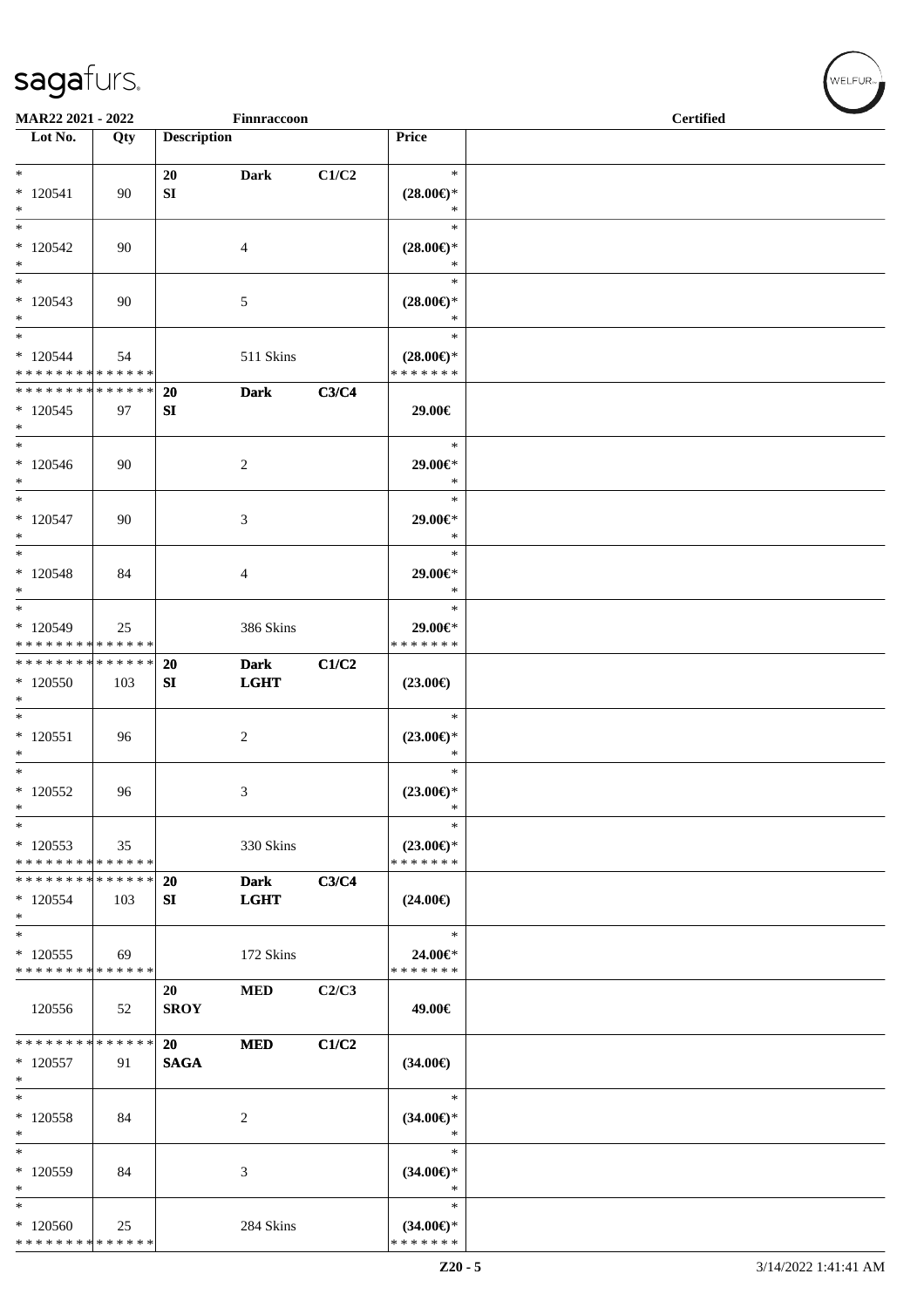| MAR22 2021 - 2022                                   |     |                    | Finnraccoon               |       |                                                | <b>Certified</b> |  |  |
|-----------------------------------------------------|-----|--------------------|---------------------------|-------|------------------------------------------------|------------------|--|--|
| $\overline{\phantom{a}}$ Lot No.                    | Qty | <b>Description</b> |                           |       | Price                                          |                  |  |  |
| ******** <mark>******</mark><br>$*120561$<br>$\ast$ | 91  | 20<br><b>SAGA</b>  | <b>MED</b>                | C3/C4 | 35.00€                                         |                  |  |  |
| $\ast$<br>$*120562$<br>* * * * * * * * * * * * * *  | 27  |                    | 118 Skins                 |       | $\ast$<br>35.00€*<br>* * * * * * *             |                  |  |  |
| 120563                                              | 83  | 20<br><b>SAGA</b>  | $\bf MED$<br>SL1          | C2/C3 | (30.00)                                        |                  |  |  |
| * * * * * * * * * * * * * *<br>$*120564$<br>$\ast$  | 97  | 20<br><b>SAGA</b>  | $\bf MED$<br><b>LGHT</b>  | C1/C2 | 28.00€                                         |                  |  |  |
| $\ast$<br>$*120565$<br>$*$                          | 90  |                    | $\overline{c}$            |       | $\ast$<br>28.00€*<br>$\ast$                    |                  |  |  |
| $\ast$<br>$*120566$<br>$\ast$                       | 90  |                    | $\mathfrak{Z}$            |       | $\ast$<br>28.00€*<br>$\ast$                    |                  |  |  |
| $\ast$<br>$*120567$<br>* * * * * * * * * * * * * *  | 56  |                    | 333 Skins                 |       | $\ast$<br>28.00€*<br>* * * * * * *             |                  |  |  |
| 120568                                              | 95  | 20<br><b>SAGA</b>  | <b>MED</b><br><b>LGHT</b> | C3/C4 | $(29.00\epsilon)$                              |                  |  |  |
| 120569                                              | 92  | 20<br>IA           | <b>MED</b><br>RUM1        | C2/C3 | 31.00€                                         |                  |  |  |
| * * * * * * * * * * * * * *<br>* 120570<br>$\ast$   | 97  | 20<br>SI           | <b>MED</b>                | C1/C2 | $(28.00\epsilon)$                              |                  |  |  |
| $\overline{\phantom{0}}$<br>$* 120571$<br>$*$       | 90  |                    | $\overline{c}$            |       | $\ast$<br>$(28.00\epsilon)$ *<br>$\ast$        |                  |  |  |
| $\ast$<br>$*120572$<br>$\ast$                       | 90  |                    | 3                         |       | $\ast$<br>$(28.00\epsilon)$ *<br>$\ast$        |                  |  |  |
| $\ast$<br>$*120573$<br>$\ast$                       | 90  |                    | $\overline{4}$            |       | $\ast$<br>$(28.00\epsilon)$ *<br>$\ast$        |                  |  |  |
| $\ast$<br>$*120574$<br>$\ast$                       | 90  |                    | 5                         |       | $\ast$<br>$(28.00\epsilon)$ *<br>$\ast$        |                  |  |  |
| $\ast$<br>$*120575$<br>$\ast$                       | 90  |                    | 6                         |       | $\ast$<br>$(28.00\epsilon)$ *<br>$\ast$        |                  |  |  |
| $\ast$<br>$*120576$<br>* * * * * * * * * * * * * *  | 26  |                    | 573 Skins                 |       | $\ast$<br>$(28.00\epsilon)$ *<br>* * * * * * * |                  |  |  |
| * * * * * * * * * * * * * *<br>$*120577$<br>$\ast$  | 97  | 20<br>${\bf SI}$   | <b>MED</b>                | C3/C4 | 29.00€                                         |                  |  |  |
| $\ast$<br>* 120578<br>$\ast$                        | 90  |                    | 2                         |       | $\ast$<br>29.00€*<br>$\ast$                    |                  |  |  |
| $\ast$<br>* 120579<br>* * * * * * * * * * * * * *   | 28  |                    | 215 Skins                 |       | $\ast$<br>29.00€*<br>* * * * * * *             |                  |  |  |
| * * * * * * * * * * * * * *<br>* 120580<br>$\ast$   | 97  | <b>20</b><br>SI    | <b>MED</b><br>SL1         | C1/C2 | 24.00€                                         |                  |  |  |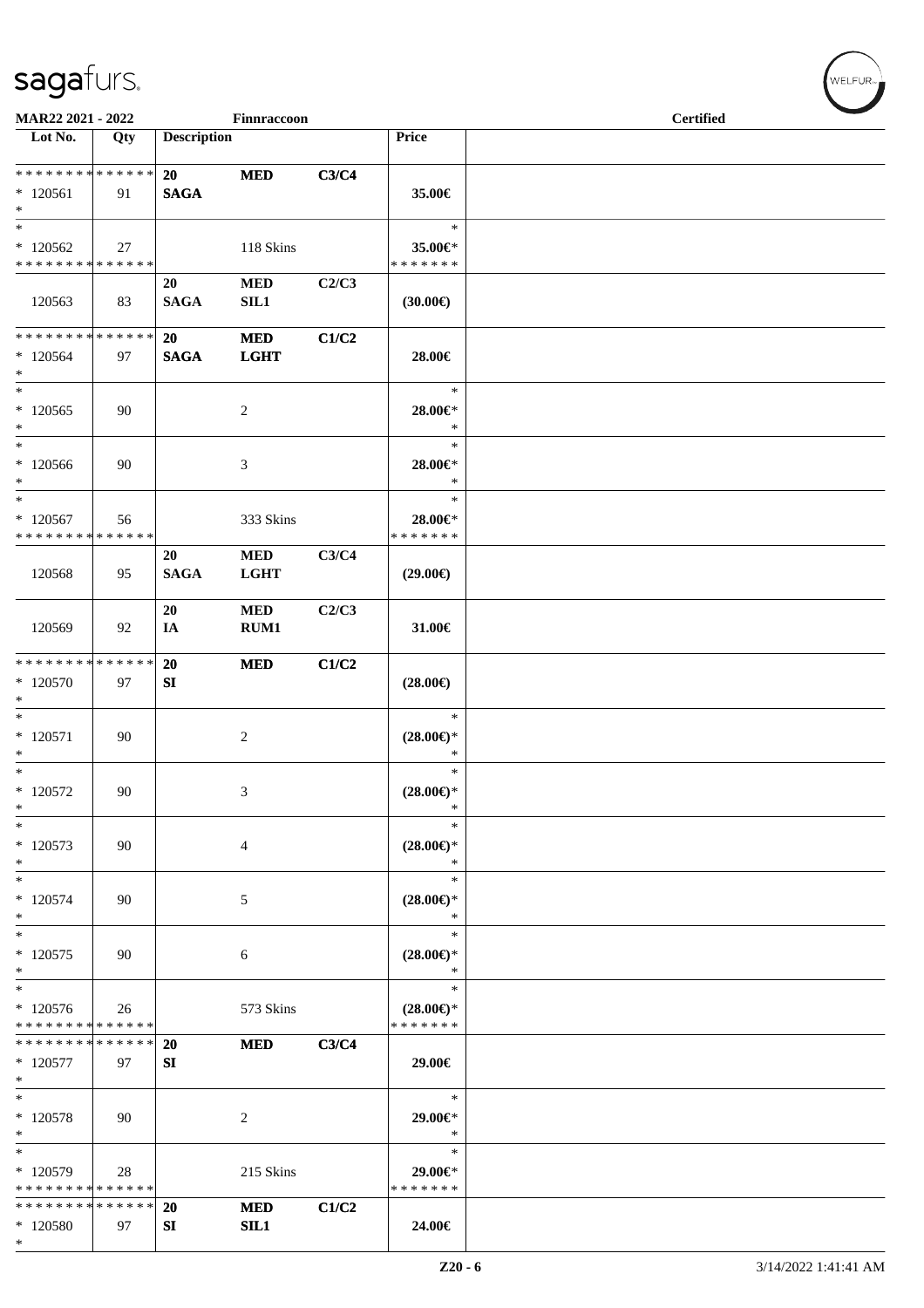| sagafurs.                |     |                    |                    |       |                   | WELFUR <sub>™</sub> |
|--------------------------|-----|--------------------|--------------------|-------|-------------------|---------------------|
| <b>MAR22 2021 - 2022</b> |     |                    | <b>Finnraccoon</b> |       |                   | <b>Certified</b>    |
| Lot No.                  | Qty | <b>Description</b> |                    |       | Price             |                     |
| $\ast$                   |     | 20                 | <b>MED</b>         | C1/C2 | $\ast$            |                     |
| $*120581$                | 57  | <b>SI</b>          | <b>SIL1</b>        |       | 24.00€*           |                     |
| **************           |     |                    |                    |       | *******           |                     |
|                          |     | 20                 | <b>MED</b>         | C3/C4 |                   |                     |
| 120582                   | 72  | <b>SI</b>          | <b>SIL1</b>        |       | 25.00€            |                     |
|                          |     |                    |                    |       |                   |                     |
|                          |     | <b>20</b>          | <b>MED</b>         | C2/C3 |                   |                     |
| 120583                   | 86  | <b>SI</b>          | <b>LGHT</b>        |       | $(23.00\epsilon)$ |                     |
|                          |     | 20                 | <b>MED</b>         | C2/C3 |                   |                     |
| 120584                   | 78  | IB                 | RUM <sub>2</sub>   |       | $(22.00\epsilon)$ |                     |
|                          |     |                    |                    |       |                   |                     |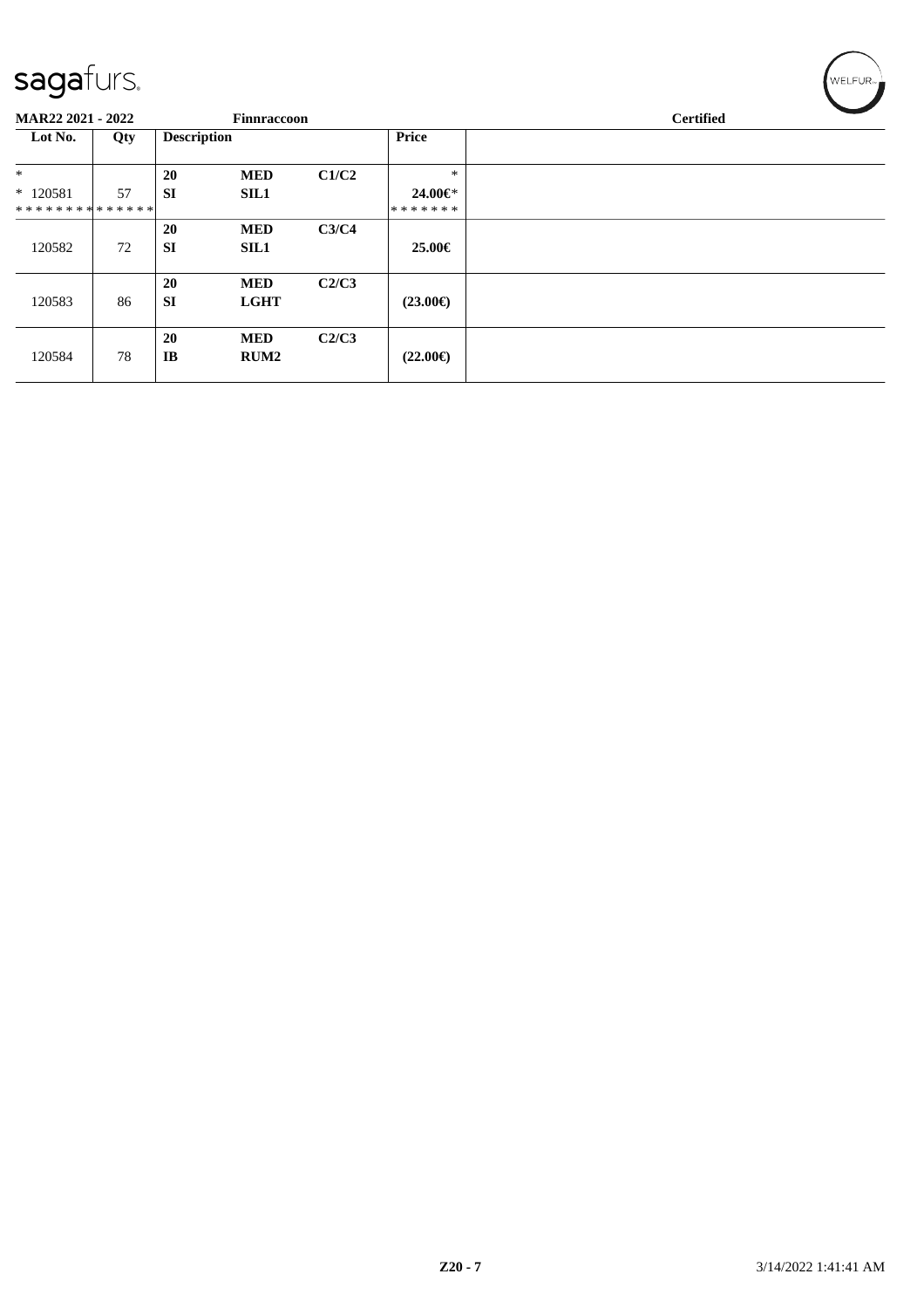| MAR22 2021 - 2022                                    |     |                        | <b>Arctic Finnraccoon</b> |                |                                                | <b>Certified</b> |  |  |  |
|------------------------------------------------------|-----|------------------------|---------------------------|----------------|------------------------------------------------|------------------|--|--|--|
| Lot No.                                              | Qty | <b>Description</b>     |                           |                | <b>Price</b>                                   |                  |  |  |  |
| 120761                                               | 22  | 40<br><b>SROY</b>      | <b>DK/MED</b><br>$CHA+$   | C <sub>2</sub> | $(54.00\epsilon)$                              |                  |  |  |  |
| 120762                                               | 74  | 40<br><b>SROY</b>      | <b>DK/MED</b><br>$CHA+$   | C2             | 54.00€                                         |                  |  |  |  |
| 120763                                               | 50  | 40<br><b>SAGA</b>      | <b>DK/MED</b><br>$CHA+$   | C <sub>2</sub> | $(52.00\epsilon)$                              |                  |  |  |  |
| 120764                                               | 28  | 40<br><b>SAGA</b>      | <b>DK/MED</b>             | C <sub>2</sub> | $(52.00\epsilon)$                              |                  |  |  |  |
| * * * * * * * * * * * * * * *<br>$*120765$<br>$\ast$ | 79  | 40<br><b>SAGA</b>      | $\bf MED$<br>$CHA+$       | C2             | $(52.00\epsilon)$                              |                  |  |  |  |
| $*$<br>$*120766$<br>$*$                              | 66  |                        | 2                         |                | $\ast$<br>$(52.00\epsilon)$ *<br>$\ast$        |                  |  |  |  |
| $*$<br>$*120767$<br>* * * * * * * * * * * * * *      | 25  |                        | 170 Skins                 |                | $\ast$<br>$(52.00\epsilon)$ *<br>* * * * * * * |                  |  |  |  |
| 120768                                               | 38  | 40<br><b>SAGA</b>      | MED/PAL C2<br>SIL1        |                | $(49.00\epsilon)$                              |                  |  |  |  |
| 120769                                               | 21  | 40<br>${\bf S}{\bf I}$ | MED/PAL C2                |                | $(49.00\epsilon)$                              |                  |  |  |  |
| 120770                                               | 47  | 40<br><b>SROY</b>      | <b>PALE</b><br>$CHA+$     | C <sub>2</sub> | 54.00€                                         |                  |  |  |  |
| 120771                                               | 52  | 40<br><b>SROY</b>      | <b>PALE</b>               | C <sub>2</sub> | 54.00€                                         |                  |  |  |  |
| ******** <mark>******</mark><br>* 120772<br>$\ast$   | 79  | 40<br><b>SAGA</b>      | <b>PALE</b><br>$CHA+$     | C2             | $(52.00\epsilon)$                              |                  |  |  |  |
| $\ast$<br>* 120773<br>* * * * * * * * * * * * * *    | 75  |                        | 154 Skins                 |                | $\ast$<br>$(52.00\epsilon)$ *<br>* * * * * * * |                  |  |  |  |
| 120774                                               | 24  | 40<br><b>SROY</b>      | PAL/XP<br>$CHA+$          | C2             | $(54.00\epsilon)$                              |                  |  |  |  |
| 120775                                               | 30  | 40<br><b>SROY</b>      | PAL/XP                    | C <sub>2</sub> | 57.00€                                         |                  |  |  |  |
| 120776                                               | 46  | 40<br><b>SAGA</b>      | PAL/XP<br>$CHA+$          | C <sub>2</sub> | $(52.00\epsilon)$                              |                  |  |  |  |
| 120777                                               | 53  | 40<br><b>SAGA</b>      | PAL/XP                    | C <sub>2</sub> | 52.00€                                         |                  |  |  |  |
| 120778                                               | 29  | 40<br><b>SROY</b>      | $\bold{XP}$<br>$CHA+$     | C2             | $(54.00\epsilon)$                              |                  |  |  |  |
| 120779                                               | 23  | 40<br>${\bf SI}$       | XP/2XP                    | C <sub>2</sub> | $(46.00\epsilon)$                              |                  |  |  |  |
| 120780                                               | 35  | 40<br>SI               | XP/2XP                    | C <sub>2</sub> | $(46.00\epsilon)$                              |                  |  |  |  |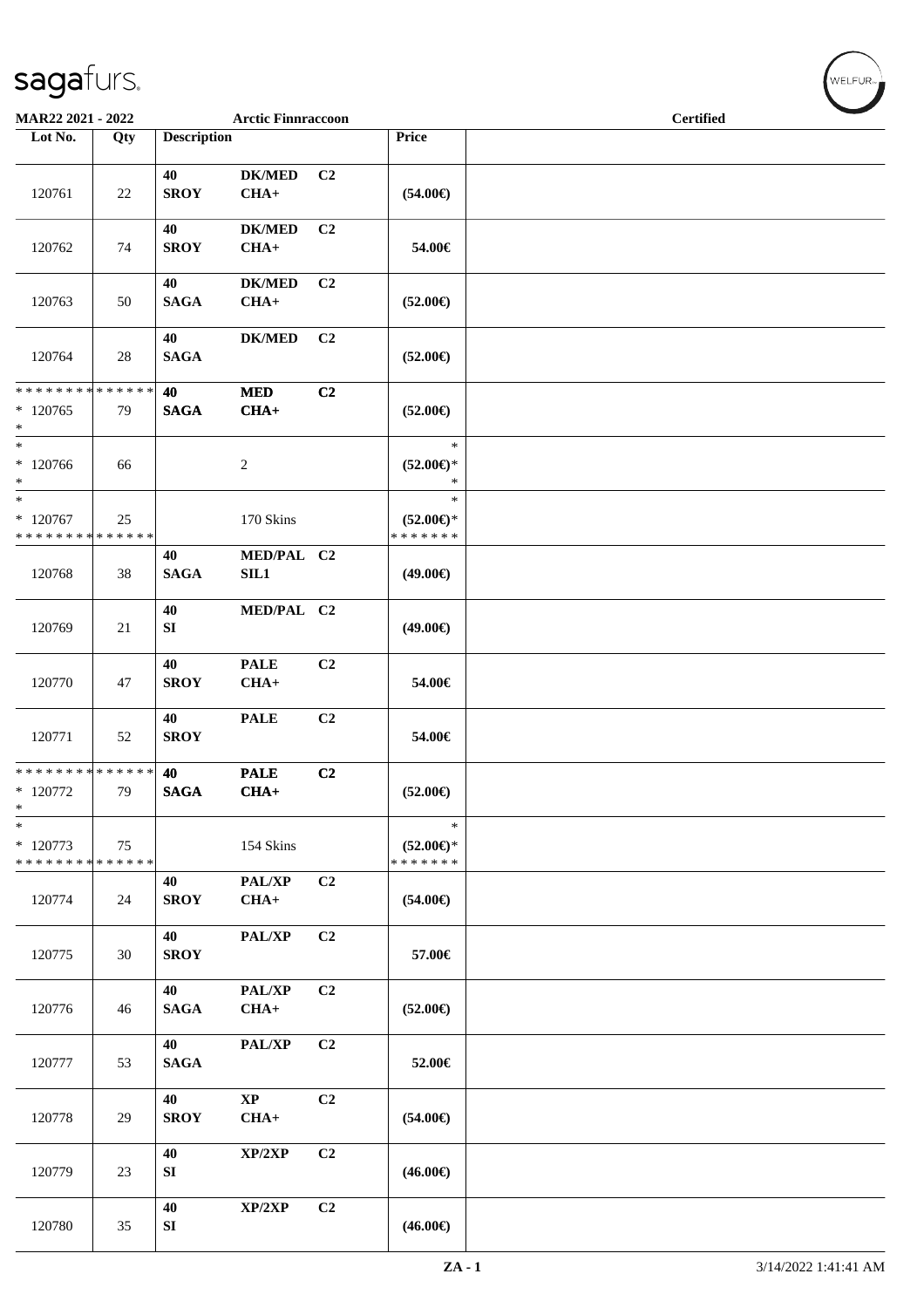| MAR22 2021 - 2022                                                     |     |                      | <b>Arctic Finnraccoon</b>           |                |                                                | <b>Certified</b> |
|-----------------------------------------------------------------------|-----|----------------------|-------------------------------------|----------------|------------------------------------------------|------------------|
| Lot No.                                                               | Qty | <b>Description</b>   |                                     |                | Price                                          |                  |
| 120781                                                                | 30  | 40<br><b>SROY</b>    | 2XP                                 | C <sub>2</sub> | 54.00€                                         |                  |
| * * * * * * * * * * * * * *<br>$*120782$<br>$\ast$                    | 79  | 40<br><b>SAGA</b>    | 2XP<br>$CHA+$                       | C <sub>2</sub> | $(52.00\epsilon)$                              |                  |
| $\overline{\phantom{a}^*}$<br>* 120783<br>* * * * * * * * * * * * * * | 24  |                      | 103 Skins                           |                | $\ast$<br>$(52.00\epsilon)$ *<br>* * * * * * * |                  |
| * * * * * * * * * * * * * *<br>* 120784<br>$\ast$                     | 79  | 40<br><b>SAGA</b>    | 2XP                                 | C2             | $(52.00\epsilon)$                              |                  |
| $\overline{\phantom{1}}$<br>$*$ 120785<br>$\ast$                      | 72  |                      | $\sqrt{2}$                          |                | $\ast$<br>$(52.00\epsilon)$ *<br>$\ast$        |                  |
| $_*^-$<br>* 120786<br>* * * * * * * * * * * * * *                     | 33  |                      | 184 Skins                           |                | $\ast$<br>52.00€*<br>* * * * * * *             |                  |
| 120787                                                                | 22  | 40<br><b>SROY</b>    | 2XP/3XP                             | C2             | 54.00€                                         |                  |
| 120788                                                                | 24  | 40<br><b>SAGA</b>    | 2XP/3XP<br>$CHA+$                   | C2             | $(52.00\epsilon)$                              |                  |
| 120789                                                                | 27  | 40<br><b>SAGA</b>    | 2XP/3XP                             | C <sub>2</sub> | 52.00€                                         |                  |
| 120790                                                                | 19  | 40/30<br><b>SAGA</b> | 2XD<br>$CHA+$                       | C2             | $(48.00\epsilon)$                              |                  |
| 120791                                                                | 26  | 40/30<br>SI          | MED/PAL C2                          |                | $(38.00\epsilon)$                              |                  |
| 120792                                                                | 33  | 40/30<br>SI          | <b>PALE</b><br>$CHA+$               | C <sub>2</sub> | $(38.00\in)$                                   |                  |
| 120793                                                                | 64  | 40/30<br>SI          | XP/2XP                              | C2             | $(38.00\epsilon)$                              |                  |
| 120794                                                                | 56  | 30<br>SI             | $\bold{X}\bold{D}/\bold{D}\bold{K}$ | C2             | $(34.00\epsilon)$                              |                  |
| 120795                                                                | 25  | 30<br><b>SROY</b>    | $DK/MED$<br>$CHA+$                  | C2             | $(46.00\epsilon)$                              |                  |
| 120796                                                                | 50  | 30<br><b>SROY</b>    | <b>DK/MED</b><br>$CHA+$             | C2             | $(46.00\epsilon)$                              |                  |
| 120797                                                                | 37  | 30<br><b>SROY</b>    | <b>DK/MED</b>                       | C <sub>2</sub> | $(46.00\epsilon)$                              |                  |
| 120798                                                                | 48  | 30<br><b>SAGA</b>    | $DK/MED$<br>$CHA+$                  | C <sub>2</sub> | $(44.00\epsilon)$                              |                  |
| * * * * * * * * * * * * * *<br>* 120799<br>$\ast$                     | 85  | 30<br><b>SAGA</b>    | <b>DK/MED</b><br>$CHA+$             | C2             | $(44.00\epsilon)$                              |                  |
| $\ast$<br>* 120800<br>* * * * * * * * * * * * * *                     | 72  |                      | 157 Skins                           |                | $\ast$<br>$(44.00\epsilon)$ *<br>* * * * * * * |                  |

WELFUR-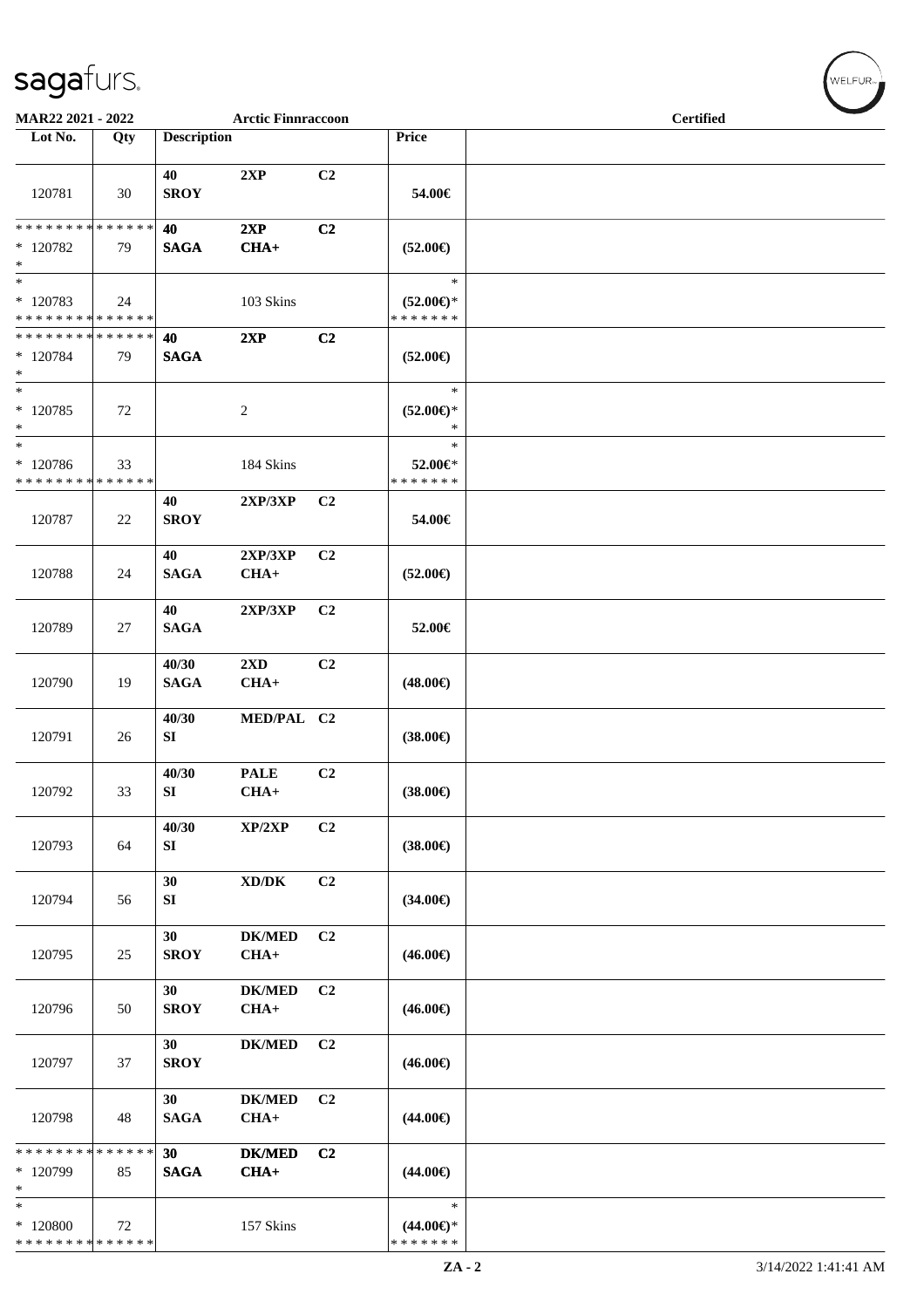| MAR22 2021 - 2022                                 |     |                    | <b>Arctic Finnraccoon</b>        |                |                                                | <b>Certified</b> |  |  |
|---------------------------------------------------|-----|--------------------|----------------------------------|----------------|------------------------------------------------|------------------|--|--|
| Lot No.                                           | Qty | <b>Description</b> |                                  |                | Price                                          |                  |  |  |
| 120801                                            | 35  | 30<br><b>SAGA</b>  | <b>DK/MED</b>                    | C <sub>2</sub> | $(44.00\epsilon)$                              |                  |  |  |
| 120802                                            | 66  | 30<br>SI           | MED/PAL C2                       |                | $(34.00\epsilon)$                              |                  |  |  |
| 120803                                            | 32  | 30<br><b>SROY</b>  | <b>PALE</b><br>$CHA+$            | C <sub>2</sub> | $(46.00\epsilon)$                              |                  |  |  |
| 120804                                            | 45  | 30<br><b>SROY</b>  | <b>PALE</b>                      | C <sub>2</sub> | $(46.00\epsilon)$                              |                  |  |  |
| * * * * * * * * * * * * * *<br>$*120805$<br>$*$   | 85  | 30<br><b>SAGA</b>  | <b>PALE</b><br>$CHA+$            | C2             | $(44.00\epsilon)$                              |                  |  |  |
| $*$<br>* 120806<br>* * * * * * * * * * * * * *    | 40  |                    | 125 Skins                        |                | $\ast$<br>$(44.00\epsilon)$ *<br>* * * * * * * |                  |  |  |
| 120807                                            | 19  | 30<br><b>SROY</b>  | PAL/XP<br>$CHA+$                 | C2             | $(46.00\epsilon)$                              |                  |  |  |
| 120808                                            | 21  | 30<br><b>SROY</b>  | PAL/XP                           | C2             | 45.00€                                         |                  |  |  |
| 120809                                            | 47  | 30<br><b>SAGA</b>  | PAL/XP<br>$CHA+$                 | C <sub>2</sub> | $(44.00\epsilon)$                              |                  |  |  |
| 120810                                            | 42  | 30<br><b>SAGA</b>  | PAL/XP                           | C <sub>2</sub> | 44.00€                                         |                  |  |  |
| 120811                                            | 38  | 30<br><b>SROY</b>  | $\bold{XP}$<br>$CHA+$            | C <sub>2</sub> | $(46.00\epsilon)$                              |                  |  |  |
| 120812                                            | 30  | 30<br><b>SROY</b>  | $\bold{XP}$                      | C2             | 45.00€                                         |                  |  |  |
| * * * * * * * * * * * * * * *<br>$*120813$<br>$*$ | 73  | 30<br><b>SAGA</b>  | $\mathbf{X}\mathbf{P}$<br>$CHA+$ | C2             | $(46.00\epsilon)$                              |                  |  |  |
| $*$<br>$* 120814$<br>* * * * * * * * * * * * * *  | 27  |                    | 100 Skins                        |                | $\ast$<br>$(46.00\epsilon)$ *<br>* * * * * * * |                  |  |  |
| * * * * * * * * * * * * * * *<br>$*120815$<br>$*$ | 85  | 30<br><b>SAGA</b>  | $\mathbf{XP}$                    | C <sub>2</sub> | $(46.00\epsilon)$                              |                  |  |  |
| $*$<br>$*120816$<br>$*$                           | 78  |                    | 2                                |                | $\ast$<br>$(46.00\epsilon)$ *<br>$\ast$        |                  |  |  |
| $*$<br>* 120817<br>* * * * * * * * * * * * * *    | 29  |                    | 192 Skins                        |                | $\ast$<br>$(46.00\epsilon)$ *<br>* * * * * * * |                  |  |  |
| 120818                                            | 29  | 30<br>SI           | XP/2XP                           | C <sub>2</sub> | $(34.00\epsilon)$                              |                  |  |  |
| 120819                                            | 42  | 30<br><b>SROY</b>  | 2XP                              | C <sub>2</sub> | 46.00€                                         |                  |  |  |
| * * * * * * * * * * * * * *<br>$*120820$<br>$*$   | 85  | 30<br><b>SAGA</b>  | 2XP                              | C2             | $(44.00\epsilon)$                              |                  |  |  |